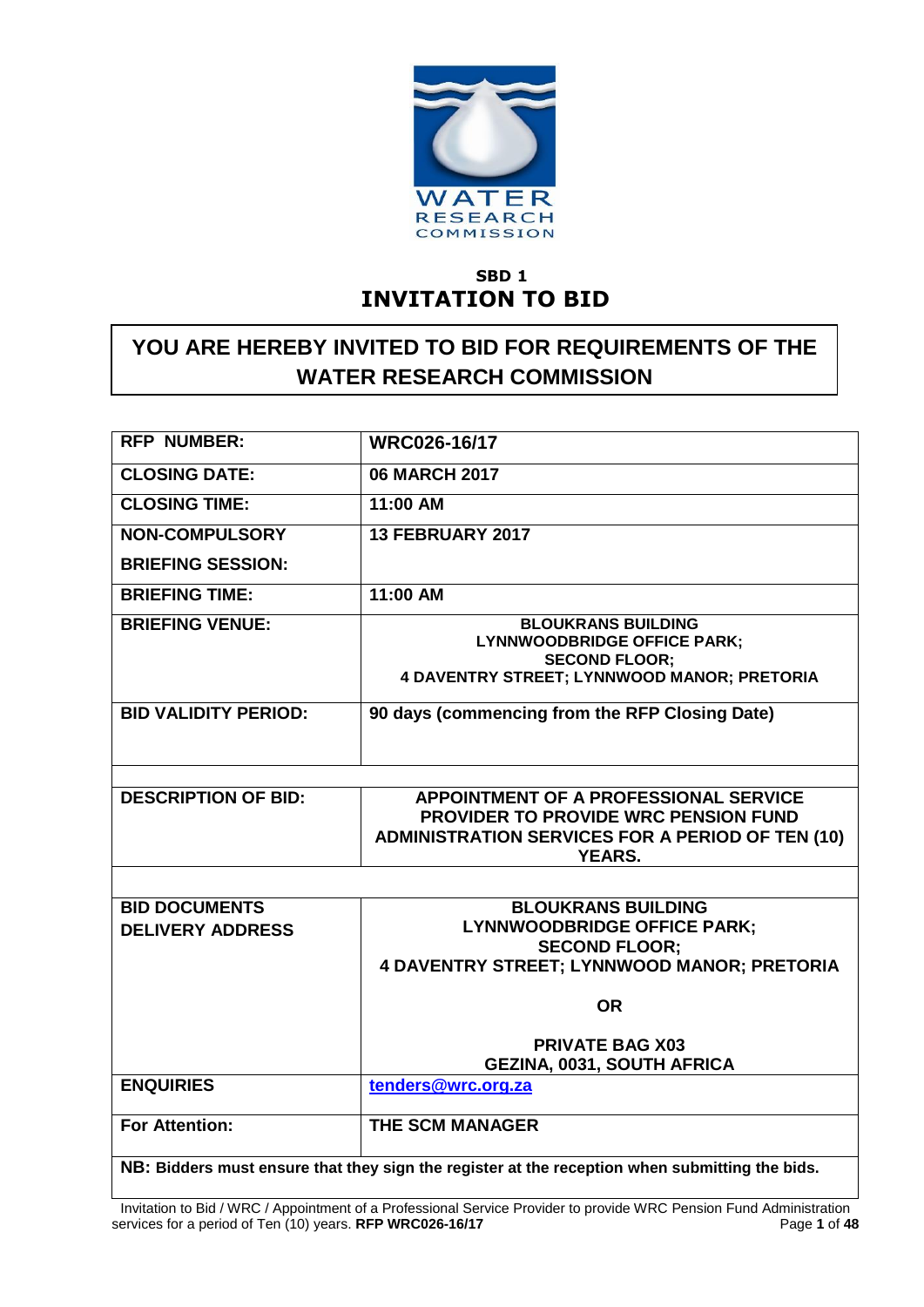#### **The successful bidder will be required to fill in and sign a written Contract Form (SBD 7).**

Bidders should ensure that bids are delivered timeously to the correct address. If the bid is late, it will not be accepted for consideration.

The bid box is generally open 8 hours a day, 5 days a week.

ALL BIDS MUST BE SUBMITTED ON THE OFFICIAL FORMS – (NOT TO BE RE-TYPED)

THIS BID IS SUBJECT TO THE PREFERENTIAL PROCUREMENT POLICY FRAMEWORK ACT AND THE PREFERENTIAL PROCUREMENT REGULATIONS, 2011, THE GENERAL CONDITIONS OF CONTRACT (GCC) AND, IF APPLICABLE, ANY OTHER SPECIAL CONDITIONS OF CONTRACT

THE FOLLOWING PARTICULARS MUST BE FURNISHED (FAILURE TO DO SO MAY RESULT IN YOUR BID BEING DISQUALIFIED)

| Supply Chain Management<br>Department:                                     |                                                                                                 |
|----------------------------------------------------------------------------|-------------------------------------------------------------------------------------------------|
|                                                                            | ANY ENQUIRIES REGARDING THE BIDDING PROCEDURE MAY BE DIRECTED TO:                               |
|                                                                            |                                                                                                 |
|                                                                            |                                                                                                 |
| <b>DATE</b>                                                                |                                                                                                 |
| <b>ENCLOSE PROOF]</b><br>SIGNATURE OF BIDDER                               | YES or NO [IF YES                                                                               |
|                                                                            | ARE YOU THE ACCREDITED REPRESENTATIVE IN SOUTH AFRICA FOR THE GOODS / SERVICES / WORKS OFFERED? |
| PREFERENCE POINTS FOR B-BBEE)                                              | (A B-BBEE STATUS LEVEL VERIFICATION CERTIFICATE MUST BE SUBMITTED IN ORDER TO QUALIFY FOR       |
| [TICK APPLICABLE BOX]                                                      |                                                                                                 |
|                                                                            | A VERIFICATION AGENCY ACCREDITED BY THE SOUTH AFRICAN ACCREDITATION SYSTEM (SANAS); OR          |
| IF YES, WHO WAS THE CERTIFICATE ISSUED BY?                                 |                                                                                                 |
| or NO                                                                      |                                                                                                 |
|                                                                            | HAS A B-BBEE STATUS LEVEL VERIFICATION CERTIFICATE BEEN SUBMITTED? (SBD 6.1)<br><b>YES</b>      |
| HAS A VALID TAX CLEARANCE CERTIFICATE BEEN SUBMITTED? (SBD 2)<br>YES or NO |                                                                                                 |
| VAT REGISTRATION NUMBER                                                    |                                                                                                 |
| <b>E-MAIL ADDRESS</b>                                                      |                                                                                                 |
| <b>FACSIMILE NUMBER</b>                                                    |                                                                                                 |
| <b>CELLPHONE NUMBER</b>                                                    |                                                                                                 |
| <b>TELEPHONE NUMBER</b>                                                    |                                                                                                 |
| STREET ADDRESS                                                             |                                                                                                 |
| POSTAL ADDRESS                                                             |                                                                                                 |
| NAME OF BIDDER                                                             |                                                                                                 |

**Contact Person:** The SCM Manager

**Tel:** 012 330 9034<br> **E-mail address:** tenders@wrc.c **E-mail address:** tenders@wrc.org.za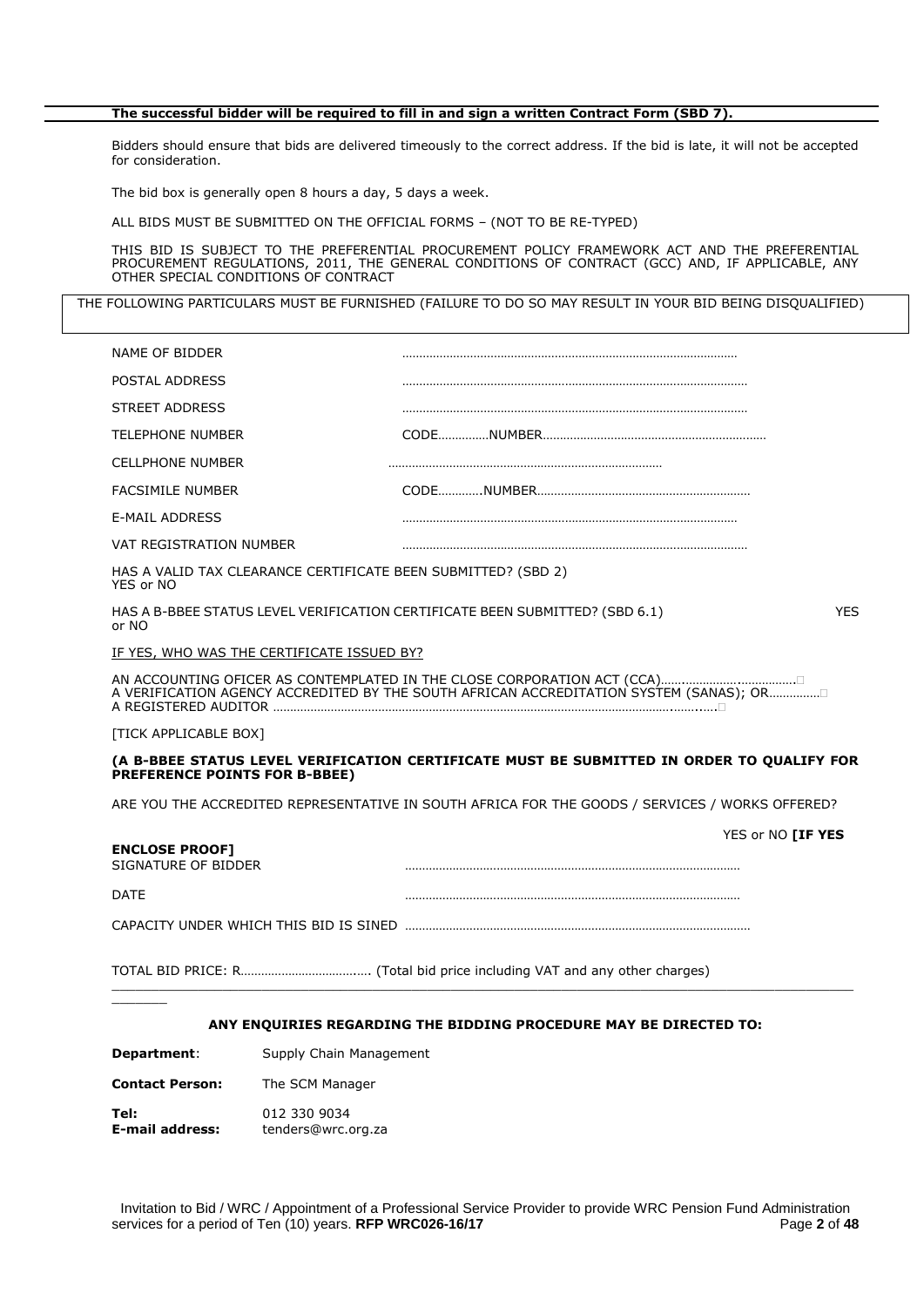#### **CONDITIONS AND UNDERTAKINGS BY BIDDER**

- 1.1 **The Bid forms should not be retyped or redrafted but photocopies may be prepared**  and used. However, only documents with the original signature in black ink shall be accepted. Additional offers against any item should be made on a photocopy of the page in question.
- 1.1.1 Black ink should be used when completing Bid documents.
- 1.1.2 Bidders should check the numbers of the pages to satisfy themselves that none is missing or duplicated. WRC will accept NO liability in regard to anything arising from the fact that pages are missing or duplicated.
- 1.2 I/We hereby Bid to supply all or any of the supplies and/or to procure all or any of the services described in the attached documents to WRC on the terms and conditions and in accordance with the specifications stipulated in the Bid documents (and which shall be taken as part of, and incorporated into, this Bid) at the prices inserted therein.

#### 1.3 I/We agree that -

- 1.3.1 The offer herein shall remain binding upon me/us and open for acceptance by WRC during the validity period indicated and calculated from the closing hour and date of the Bid;
- 1.3.2 the laws of the Republic of South Africa shall govern the contract created by the acceptance of my/our Bid and that I/we choose domicilium citandi et executandi in the Republic as indicated below; and

#### **1.4 NB: BIDDERS TERMS AND CONDITIONS ARE NOT ACCEPTABLE.**

- 1.5 I/We furthermore confirm that I/we have satisfied myself/ourselves as to the correctness and validity of my/our Bid that the price(s) and rate(s) quoted cover all the work/item(s) specified in the Bid documents and that the price(s) and rate(s) cover all my/our obligations under a resulting contract and that I/we accept that any mistakes regarding price(s) and calculations will be at my/our risk.
- 1.6 I/We hereby accept full responsibility for the proper execution and fulfilment of all obligations and conditions devolving on me/us under this Bid as the Principal(s) liable for the due fulfilment of this contract.

| Signature(s) of Bidder or assignee(s)               | Date                                                                                               |
|-----------------------------------------------------|----------------------------------------------------------------------------------------------------|
| Name of signing person (in block letters)           |                                                                                                    |
| Capacity                                            |                                                                                                    |
| Are you duly authorized to sign this bid?           |                                                                                                    |
| Name of Bidder [company name] (in<br>block letters) |                                                                                                    |
| Postal address (in block letters)                   |                                                                                                    |
|                                                     | Domicilium citandi et executandi in the RSA (full street address of this place) (in block letters) |
|                                                     |                                                                                                    |
|                                                     |                                                                                                    |
|                                                     |                                                                                                    |
|                                                     |                                                                                                    |
|                                                     |                                                                                                    |
|                                                     |                                                                                                    |
| Cell Number:                                        |                                                                                                    |

Invitation to Bid / WRC / Appointment of a Professional Service Provider to provide WRC Pension Fund Administration services for a period of Ten (10) years. **RFP WRC026-16/17** Page 1 and **Page 3** of 48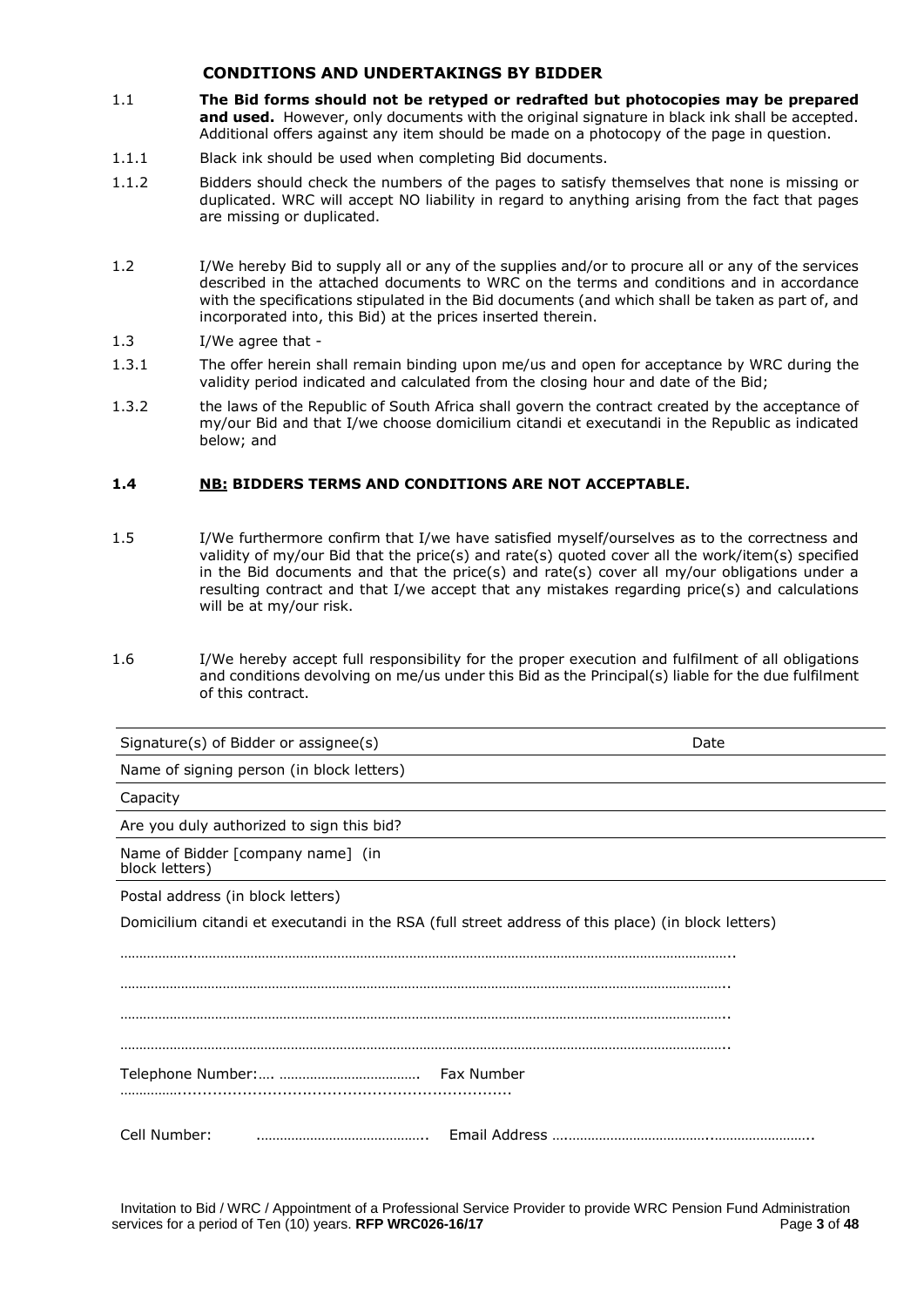# **INSTRUCTIONS TO BIDDER**

## **1 Confidential information disclosure notice**

- 1.1 This document may contain confidential information that is the property of Water Research Commission (WRC).
- 1.2 No part of the contents may be used, copied, disclosed or conveyed in whole or in part to any party in any manner whatsoever other than for preparing a proposal in response to this Bid, without prior written permission from WRC.
- 1.3 All copyright and Intellectual Property herein vests with WRC.

## **2 Introduction**

#### 2.1 **Purpose**

2.1.1 The purpose of this Request for Bid (RFP) is an invitation to potential suppliers (hereinafter referred to as "Bidders") to submit Bids for the items/products/solutions as detailed under Annex A: Technical/solution specification.

#### 2.2 **Objectives**

- 2.2.1 The following objectives must be achieved with the implementation of the above required solution:
- 2.2.1.1 Based on the Bids submitted and the outcome of the evaluation process according to the set evaluation criteria, WRC intends to select a preferred bidder/s with the view of concluding a service level agreement (SLA) where applicable with such successful bidder. The Bid shall be evaluated in terms of the PPPFA (90/10).

#### 2.3 **Queries**

2.3.1 Should it be necessary for a bidder to obtain clarity on any matter arising from or referred to in this RFP document, please refer queries, in writing, to the contact person(s) listed below. Under no circumstances may any other employee within WRC be approached for any information. Any such action may result to disqualification of a response submitted in response to the RFP. WRC reserves the right to place responses to such queries on the website.

| <b>Name</b> | <b>Type of Query</b> | <b>Email address</b> |
|-------------|----------------------|----------------------|
| SCM Manager | <b>Bid Queries</b>   | tenders@wrc.org.za   |

Enquiries should reference specific paragraph numbers, where appropriate.

All questions/enquiries must be forwarded in writing not later than **02 March 2017 at 11h00**. Questions/enquiries received after 11h00 on **02 March 2017** will not be considered.

# *Bidders are not allowed to contact any other* **WRC** *staff in the context of this tender other that the indicated official under 2.3.1.*

#### 2.4 **Bid Documents**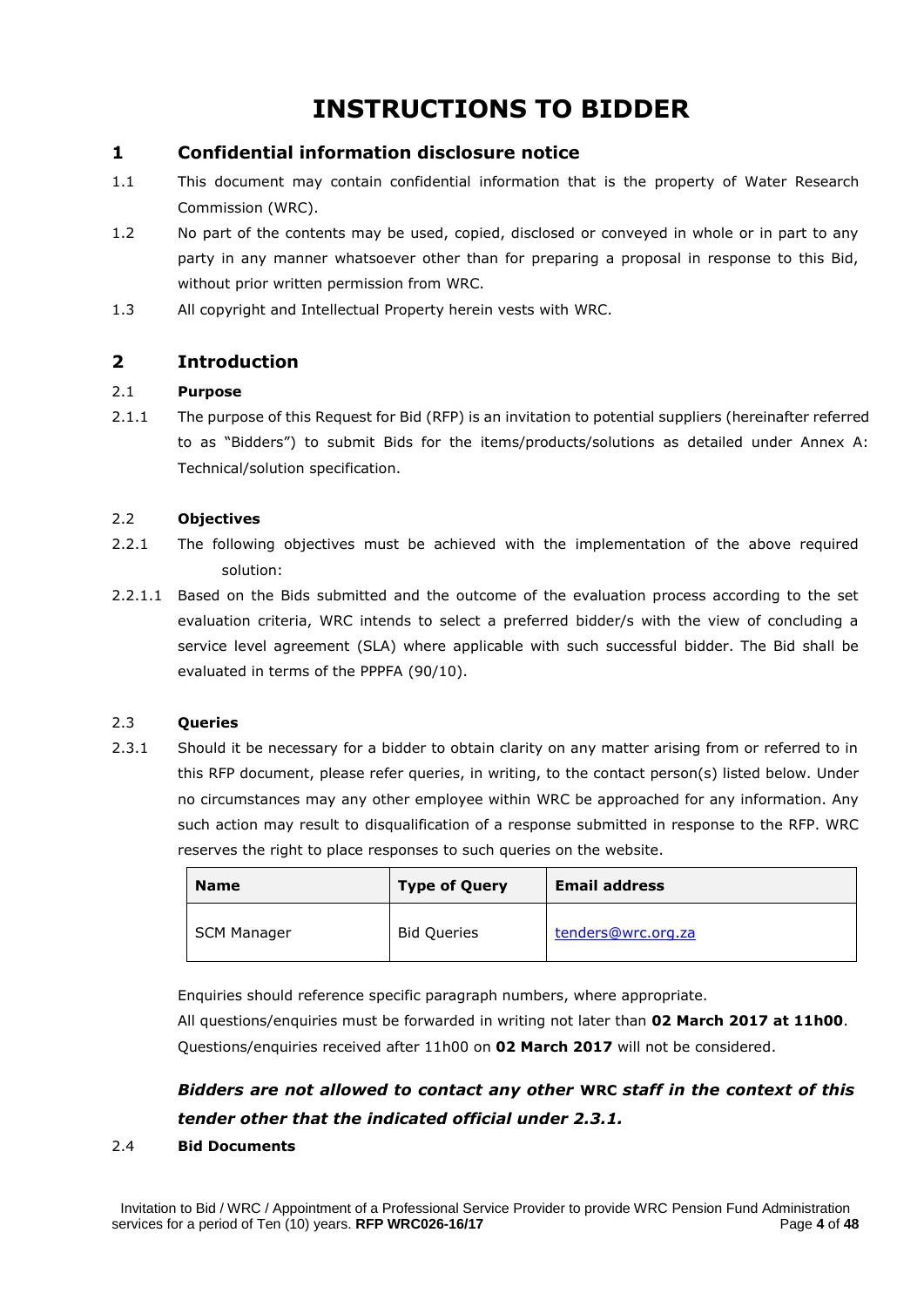## 2.4.1 Bids must be **hand delivered or (if couriered) reach** to **WRC** by no later than **11h00 on 06th March 2017**.

2.4.2 Bid documents must contain **one original document**, **initialled on each page**, and **signed where required**. (Two separate envelopes: one for financials (Pricing) and the other for Technical document).

### **3 General rules and instructions**

#### 3.1 **Confidentiality**

- 3.1.1 The information contained in this document is of a confidential nature, and must only be used for purposes of responding to this RFP. This confidentiality clause extends to Bidder partners and/or implementation agents, whom the Bidder may decide to involve in preparing a response to this RFP.
- 3.1.2 For purposes of this process, the term "Confidential Information" shall include all technical and business information, including, without limiting the generality of the foregoing, all secret knowledge and information (including any and all financial, commercial, market, technical, functional and scientific information, and information relating to a party's strategic objectives and planning and its past, present and future research and development), technical, functional and scientific requirements and specifications, data concerning business relationships, demonstrations, processes, machinery, know-how, architectural information, information contained in a party's software and associated material and documentation, plans, designs and drawings and all material of whatever description, whether subject to or protected by copyright, patent or trademark, registered or un-registered, or otherwise disclosed or communicated before or after the date of this process.
- 3.1.3 The receiving party shall not, during the period of validity of this process, or at any time thereafter, use or disclose, directly or indirectly, the confidential information of WRC (even if received before the date of this process) to any person whether in the employment of the receiving party or not, who does not take part in the performance of this process.
- 3.1.4 The receiving party shall take all such steps as may be reasonably necessary to prevent WRC's confidential information coming into the possession of unauthorised third parties. In protecting the receiving party's confidential information, WRC shall use the same degree of care, which does not amount to less than a reasonable degree of care, to prevent the unauthorised use or disclosure of the confidential information as the receiving party uses to protect its own confidential information.
- 3.1.5 Any documentation, software or records relating to confidential information of WRC, which comes into the possession of the receiving party during the period of validity of this process or at any time thereafter or which has so come into its possession before the period of validity of this process:
- 3.1.5.1 Shall be deemed to form part of the confidential information of WRC;
- 3.1.5.2 Shall be deemed to be the property of WRC;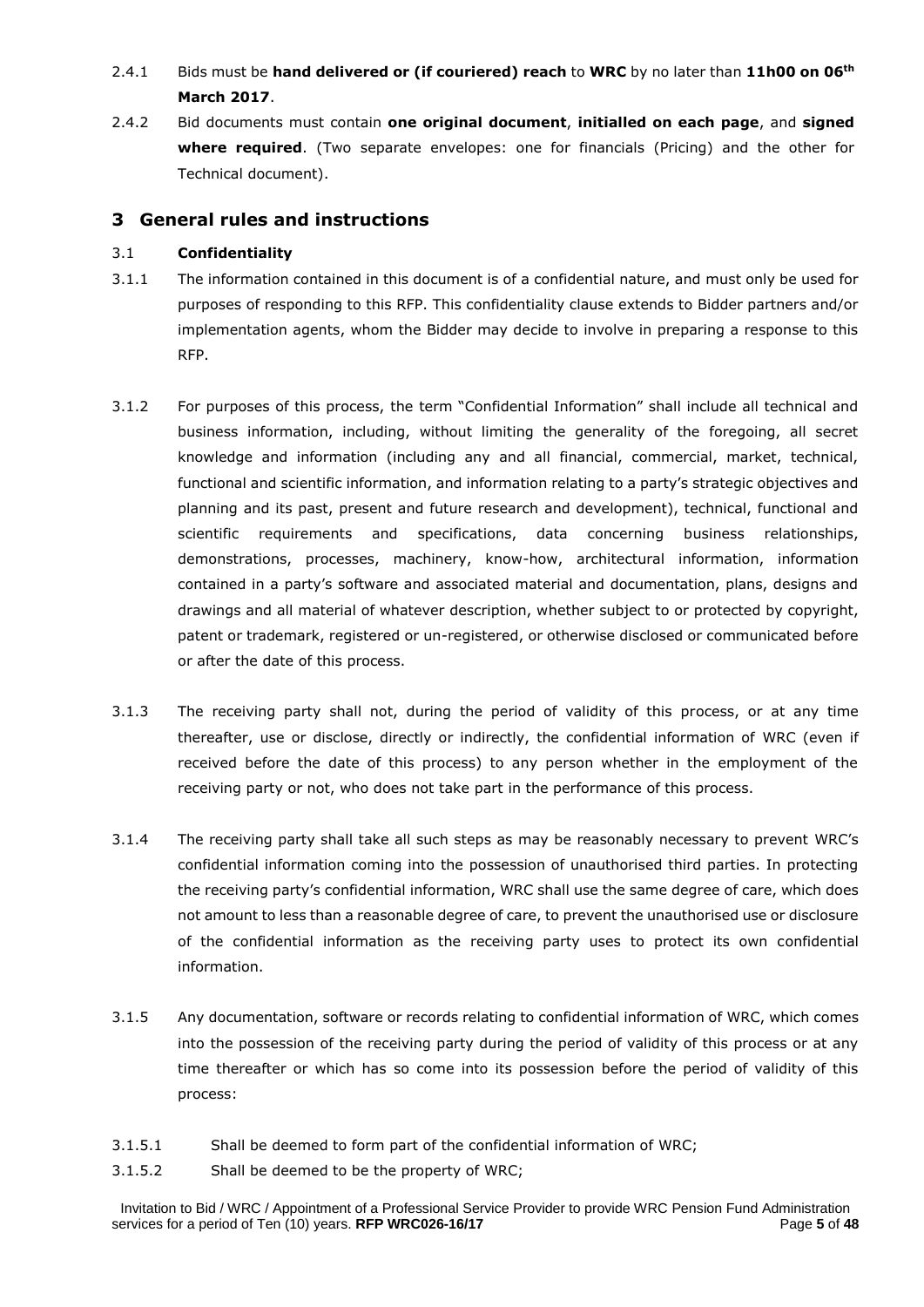- 3.1.5.3 shall not be copied, reproduced, published or circulated by the receiving party unless and to the extent that such copying is necessary for the performance of this process and all other processes as contemplated in; and
- 3.1.5.4 Shall be surrendered to WRC on demand, and in any event on the termination of the investigations and negotiations, and the receiving party shall not retain any extracts.

#### 3.2 **News and press releases**

3.2.1 Bidders or their agents shall not make any news releases concerning this RFP or the awarding of the same or any resulting agreement(s) without the consent of, and then only in co-ordination with WRC.

#### **3.3 Precedence of documents**

- 3.3.1 This RFP consists of a number of sections (see list). Where there is a contradiction in terms between the clauses, phrases, words, stipulations or terms and herein referred to generally as stipulations in this RFP and the stipulations in any other document attached hereto, or the RFP submitted hereto, the relevant stipulations in this RFP shall take precedence.
- 3.3.2 Where this RFP is silent on any matter, the relevant stipulations addressing such matter and which appears in the PPPFA shall take precedence. Bidders shall refrain from incorporating any additional stipulations in its proposal submitted in terms hereof other than in the form of a clearly marked recommendation that WRC may in its sole discretion elect to import or to ignore. Any such inclusion shall not be used for any purpose of interpretation unless it has been so imported or acknowledged by WRC.
- 3.3.3 It is acknowledged that all stipulations in the PPPFA are not equally applicable to all matters addressed in this RFP. It however remains the exclusive domain and election of WRC as to which of these stipulations are applicable and to what extent. Bidders are hereby acknowledging that the decision of the WRC in this regard is final and binding. The onus to enguire and obtain clarity in this regard rests with the vendor(s). The vendor(s) shall take care to restrict its enquiries in this regard to the most reasonable interpretations required to ensure the necessary consensus.

#### **3.4 Preferential Procurement Reform**

- 3.4.1 WRC supports Black Economic Empowerment as an essential ingredient of its business. In accordance with government policy, WRC insists that the private sector demonstrates its commitment and track record to Black Economic Empowerment in the areas of ownership (shareholding), skills transfer, employment equity and procurement practices (SMME Development) etc.
- 3.4.2 WRC shall apply the principles of the Preferential Procurement Policy Framework Act, (Act No. 5 of 2000) with its Preferential Procurement Regulation 2011 to this proposal.
- 3.4.3 Bidders shall complete the preference certificate attached to this proposal. In the case of a consortium and subcontractors, the preference certificate must be completed for each legal entity (Annex C).

#### 3.5 **Security clearances**

3.5.1 Employees and subcontractors of the Bidders **may** be required to be in possession of valid security clearances to the level determined by NIA or/or WRC commensurate with the nature of the project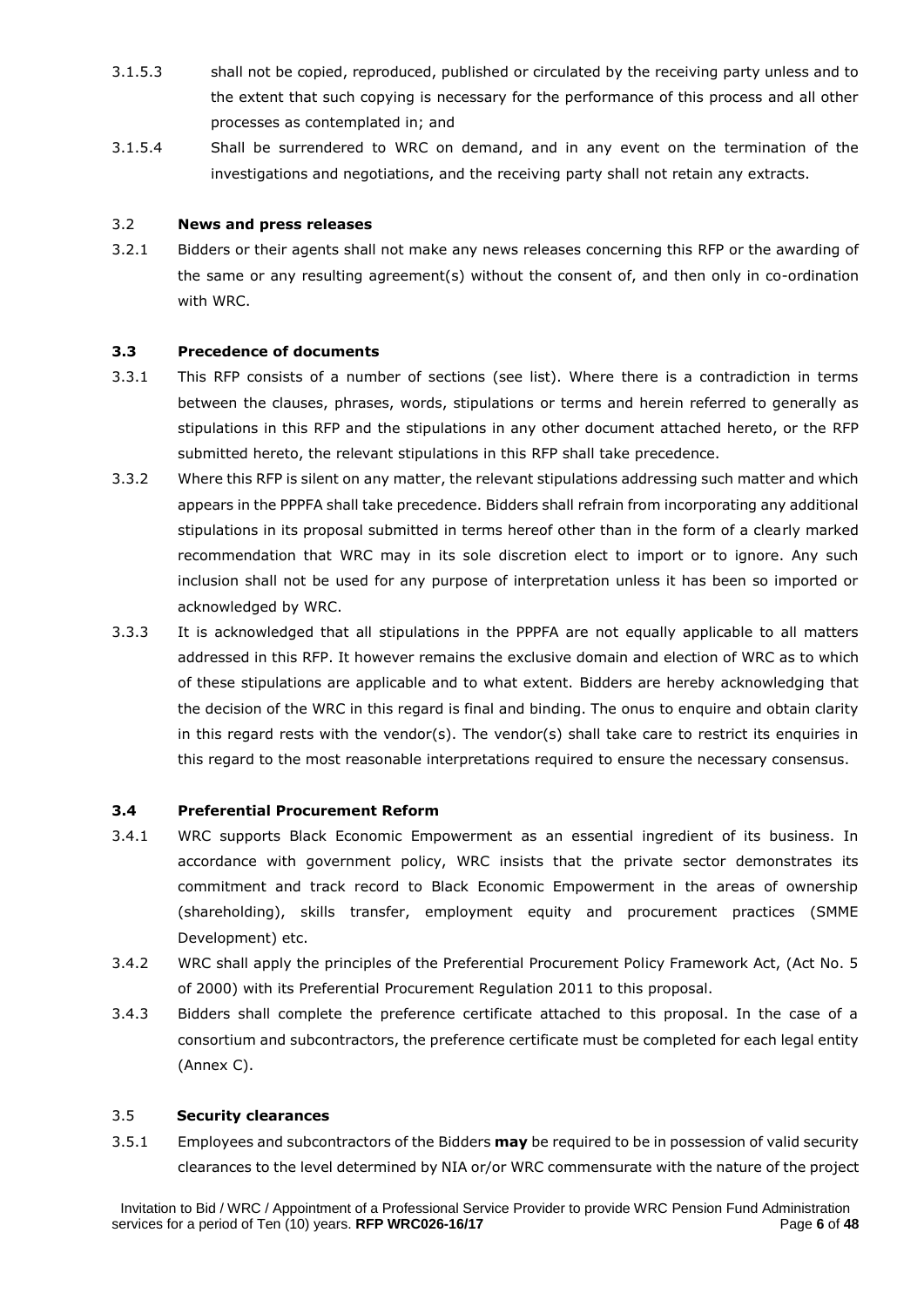activities they are involved in. The cost of obtaining suitable clearances is for the account of the bidders. The Bidders shall supply and maintain a list of personnel involved on the project indicating their clearance status.

#### 3.6 **Occupational Injuries and Diseases Act 13 of 1993**

3.6.1 The Bidder warrants that all its employees (including the employees of any sub-contractor that may be appointed) are covered in terms of the Compensation for Occupational Injuries and Diseases Act 13 of 1993 ("COIDA") and that the cover shall remain in force for the duration of the adjudication of this bid and/ or subsequent agreement. WRC reserves the right to request the Bidder to submit documentary proof of the Bidder's registration and "good standing" with the Compensation Fund, or similar proof acceptable to WRC.

#### **3.7 Instructions for submitting a proposal**

- 3.7.1 One (1) original, One (1) hard copy of the Bid shall be submitted on the date of closure of the Bid.
- 3.7.1.1 The original copy must be signed in black ink by an authorised employee, agent or representative of the bidder and each and every page of the proposal shall contain the initials of same signatories.
- 3.7.2 Bidders shall submit proposal responses in accordance with the prescribed manner of submissions as specified above.
- 3.7.3 Bid must be submitted in a prescribed response format herewith reflected as **Response Format**, and be sealed in an envelope. The envelope must be marked clearly (on the outside) with the Bid Number and be addressed to **The SCM Manager.**
- 3.7.4 Bid must be submitted on or before **06 March 2017 not later than 11h00.** The bids must be dropped in the tender box at the **WRC Offices; Lynwood Bridge Office Park; Bloukrans Building; 4 Daventry Street Lynnwood Manor, Pretoria,** WRC receives a lot of correspondence on a daily basis. Bidders are therefore urged to ensure that they clearly mark their bids with the Bid Number; register their bids and sign the register that will be provided at the reception. Failure to sign the register will lead to the bid being disqualified. Failure to submitted sealed bids could result to disqualification of bids. The onus is on the bidder to ensure that their bids get registered in the bids received register. Bidders must advise their courier companies of this instruction.
- 3.7.5 All Bids in this regard shall only be accepted if they have been registered on the bids received register before or on the closing date and stipulated time.
- 3.7.6 Bids received after the time stipulated shall not be considered.
- 3.7.7 Bid responses sent by courier must reach this office at least **36 hours** before the closing date to be registered on the bids received register. Failure to comply with this requirement shall result in your proposal being treated as a "late proposal" and shall not be entertained. Such proposal shall be returned to the respective Bidders.
- 3.7.8 **No proposal shall be accepted by WRC if submitted in any manner other than as prescribed above.**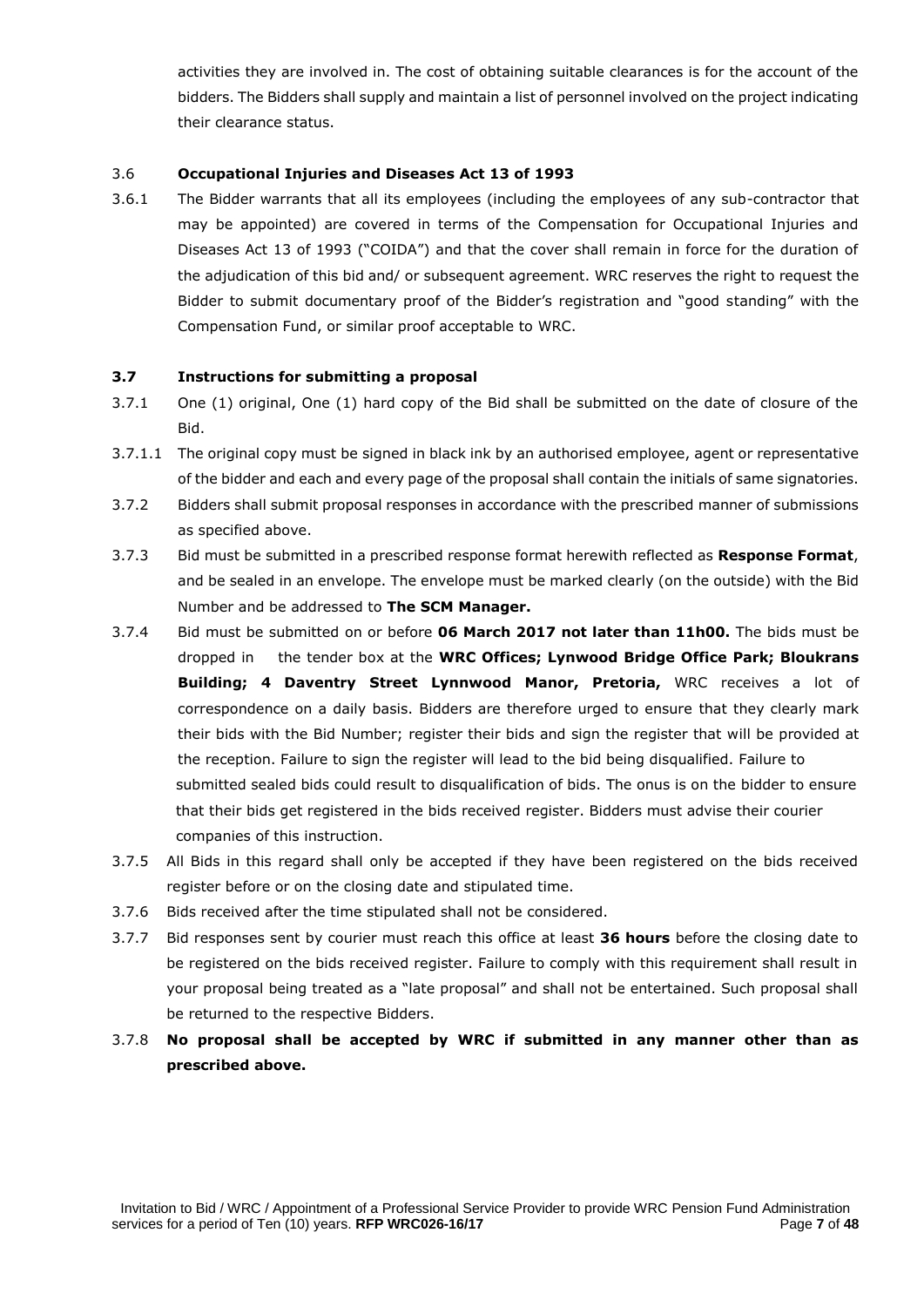## **4 Reasons for disqualification**

- 4.1 WRC reserves the right to disqualify any bidder which does any one or more of the following, and such disqualification may take place without prior notice to the offending bidder, however the bidder shall be notified in writing of such disqualification:
- 4.1.2 Bidders who do not submit a valid and original Tax Clearance Certificate on the closing date and time of the bid;
- 4.1.3 Bidders who submitted incomplete information and documentation according to the requirements of this RFP;
- 4.1.4 Bidders who submitted information that is fraudulent, factually untrue or inaccurate, for example memberships that do not exist, BEE credentials, experience, etc.;
- 4.1.5 Bidders who received information not available to other bidders through fraudulent means;
- 4.1.6 Bidders who do not comply with *mandatory requirements* as stipulated in this RFP.
- 4.1.7 Bidders who made false declarations on the Standard Bidding Documents, or misrepresent facts; and/or
- 4.1.8 Bidders who are listed on the National Treasury's database of restricted suppliers

## **5 Closing of Bid**

- 5.1 There shall be **no public opening** of the Bid received. There shall be no discussions with any enterprise until evaluation of the proposal has been complete. Any subsequent discussions shall be at the discretion of WRC. Unless specifically provided for in the proposal document, bids submitted by means of telegram, telex, facsimile or similar means shall not be considered.
- 5.2 No Bids from any bidder with offices within the RSA shall be accepted if sent via the Internet or email. However Bids from international bidders with no office or representation in the RSA shall be accepted if received via the Internet or e-mail before the closing date and time.
- 5.2.1 Such Bids shall not be made available for evaluation until the original signed documentation is received within three (3) working days after the closing date, otherwise the proposal shall be disqualified. International bidders must submit proof that they do not have any offices or representation in South Africa.

### **6 Bid preparation**

- 6.1 All additions to the proposal documents i.e. annexes, supporting documentation pamphlets, photographs, technical specifications and other support documentation covering the solution offered etc. shall be neatly bound as part of the schedule concerned.
- 6.2 All responses regarding questions posed in the annexes attached herewith shall be answered in accordance with the prescribed **RFP Response Format**.

### **7 Oral presentations and briefing sessions**

7.1 Bidders who submit Bids in response to this RFP may be required to give an oral presentation, which may include, but is not limited to, an equipment/service demonstration of their proposal to WRC. This provides an opportunity for the vendor to clarify or elaborate on the proposal. This is a fact finding and explanation session only and does not include negotiation. WRC shall schedule the time and location of these presentations. Oral presentations are an option of WRC and may or may not be conducted.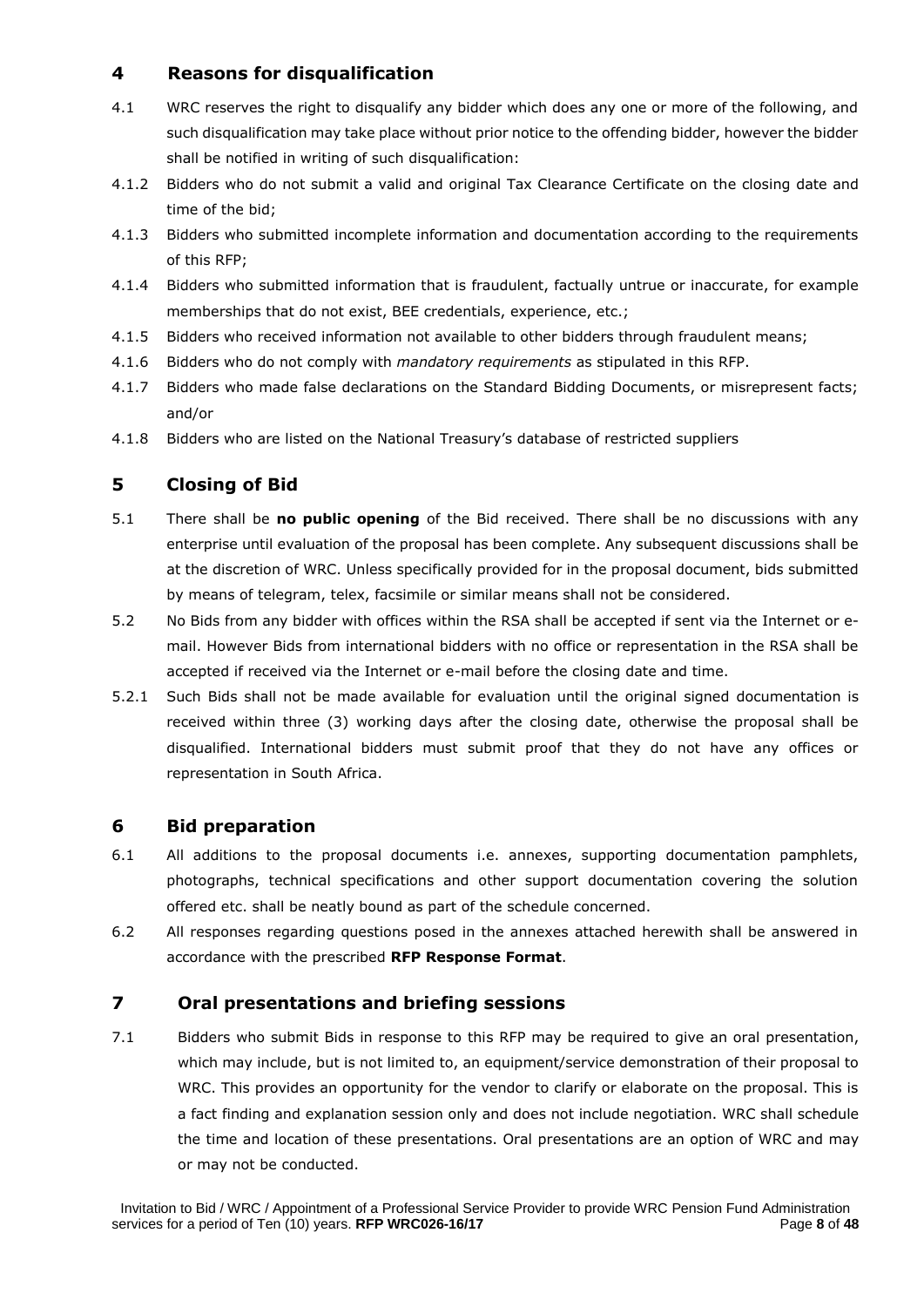# **8 Evaluation Criteria for BEE**

- 8.1 Points awarded for B-BBEE Status Level of Contribution
- 8.2 The value of this bid is estimated to exceed R 500 000 (all applicable taxes included) and therefore the 90/10 system shall be applicable.
- 8.3 In terms of Regulation 5 (2) and 6 (2) of the Preferential Procurement Regulations, preference points must be awarded to a bidder for attaining the B-BBEE status level of contribution in accordance with the table below:
- 8.4 Preference points for this bid shall be awarded for:
	- (a) Price; and
	- (b) B-BBEE Status Level of Contribution.

| <b>B-BBEE Status Level of</b><br><b>Contributor</b> | <b>Number of points</b><br>$(90/10$ system) |
|-----------------------------------------------------|---------------------------------------------|
| 1                                                   | 10                                          |
| 2                                                   | 9                                           |
| 3                                                   | 8                                           |
| 4                                                   | 5                                           |
| 5                                                   | 4                                           |
| 6                                                   | 3                                           |
| 7                                                   | 2                                           |
| 8                                                   |                                             |
| Non-compliant contributor                           |                                             |

- 8.5 Bidders who qualify as EMEs in terms of the B-BBEE Act must submit a certificate issued by an Accounting Officer as contemplated in the CCA or a Verification Agency accredited by SANAS or a Registered Auditor. Registered auditors do not need to meet the prerequisite for IRBA's approval for the purpose of conducting verification and issuing EMEs with B-BBEE Status Level Certificates.
- 8.6 Bidders other than EMEs must submit their original and valid B-BBEE status level verification certificate or a certified copy thereof, substantiating their B-BBEE rating issued by a Registered Auditor approved by IRBA or a Verification Agency accredited by SANAS.
- 8.7 A trust, consortium or joint venture, will qualify for points for their B-BBEE status level as a legal entity, provided that the entity submits their B-BBEE status level certificate.
- 8.8 A trust, consortium or joint venture will qualify for points for their B-BBEE status level as an unincorporated entity, provided that the entity submits their consolidated B-BBEE scorecard as if they were a group structure and that such a consolidated B-BBEE scorecard is prepared for every separate bid.

Invitation to Bid / WRC / Appointment of a Professional Service Provider to provide WRC Pension Fund Administration services for a period of Ten (10) years. **RFP WRC026-16/17** Page 9 of 48 8.9 Tertiary institutions and public entities will be required to submit their B-BBEE status level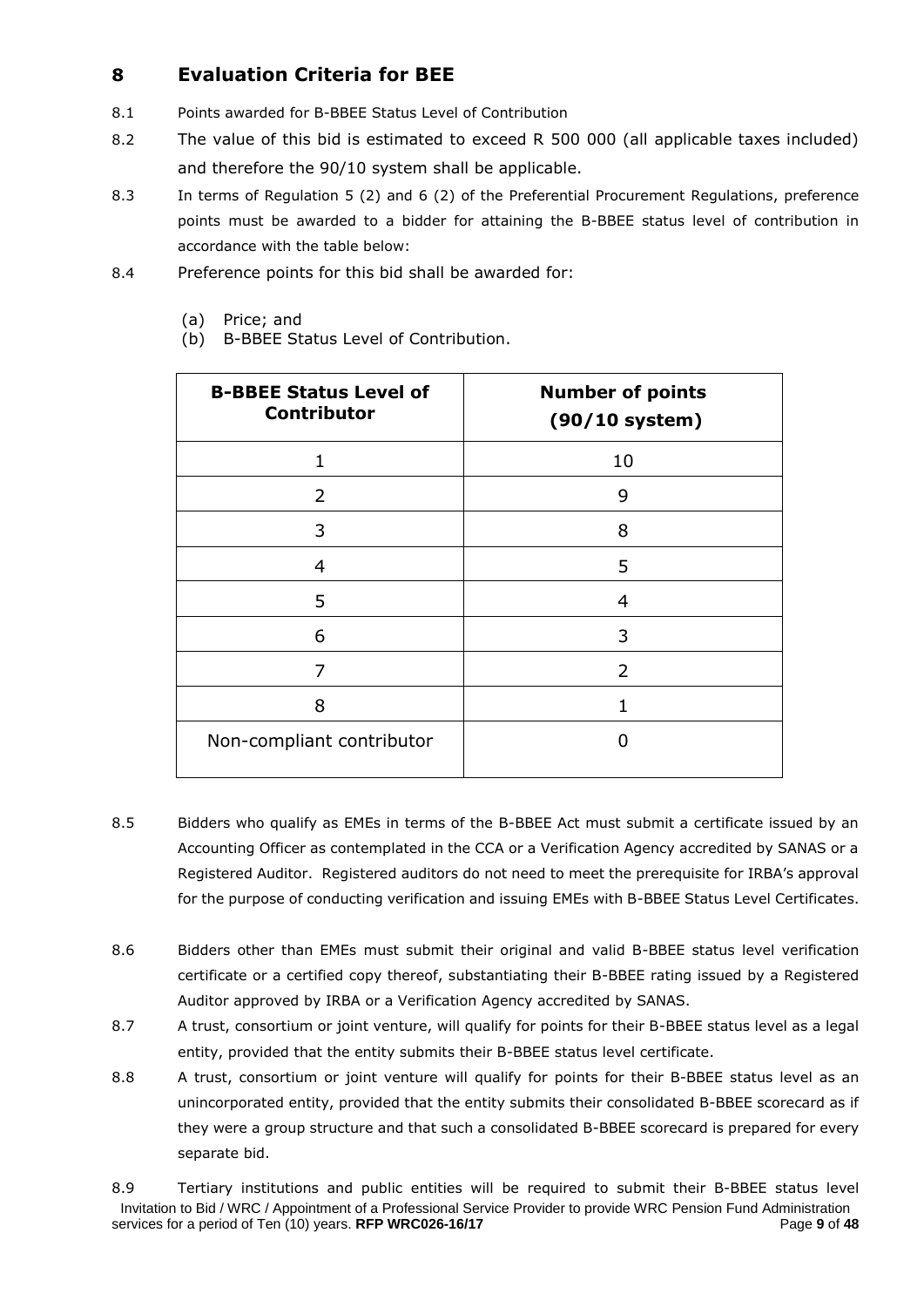certificates in terms of the specialized scorecard contained in the B-BBEE Codes of Good Practice.

- 8.10 A person will not be awarded points for B-BBEE status level if it is indicated in the bid documents that such a bidder intends sub-contracting more than 25% of the value of the contract to any other enterprise that does not qualify for at least the points that such a bidder qualifies for, unless the intended sub-contractor is an EME that has the capability and ability to execute the subcontract.
- 8.11 A person awarded a contract may not sub-contract more than 25% of the value of the contract to any other enterprise that does not have an equal or higher B-BBEE status level than the person concerned, unless the contract is sub-contracted to an EME that has the capability and ability to execute the sub-contract.

## **9 Evaluation criteria and methodology**

#### 9.1 **Functional evaluation criteria**

"Functionality" means the measurement according to predetermined norms of a service or commodity designed to be practical and useful, working or operating, taking into account quality, reliability, viability and durability of a service or commodity.

The need to invite and evaluate bids on the basis of functionality depends on the nature of the required commodity or service.

When inviting bids, WRC indicates: -

- (i) Whether the bids will be evaluated on functionality;
- (ii) The evaluation criteria for measuring functionality;
- (iii) The weight of each criterion; and
- (iv) The applicable values as well as the minimum threshold for functionality

### **FUNCTIONAL / TECHNICAL EVALUATION CRITERIA**

This will bid will not be evaluated on Functionality only Price and Preference evaluation will apply.

### 9.2 **Price and preference evaluation criteria**

Subsequent to the eligibility screening phase, the second phase of evaluation of the Bids shall be based on the **90/10** PPPFA principle and the points for evaluation criteria are as follows:

| Total                   | 100 points |
|-------------------------|------------|
| Preferential points/BEE | 10         |
| Price points            | 90         |

All Bid received shall be evaluated by a panel using the preference points system as stipulated in the Preferential Procurement Regulations.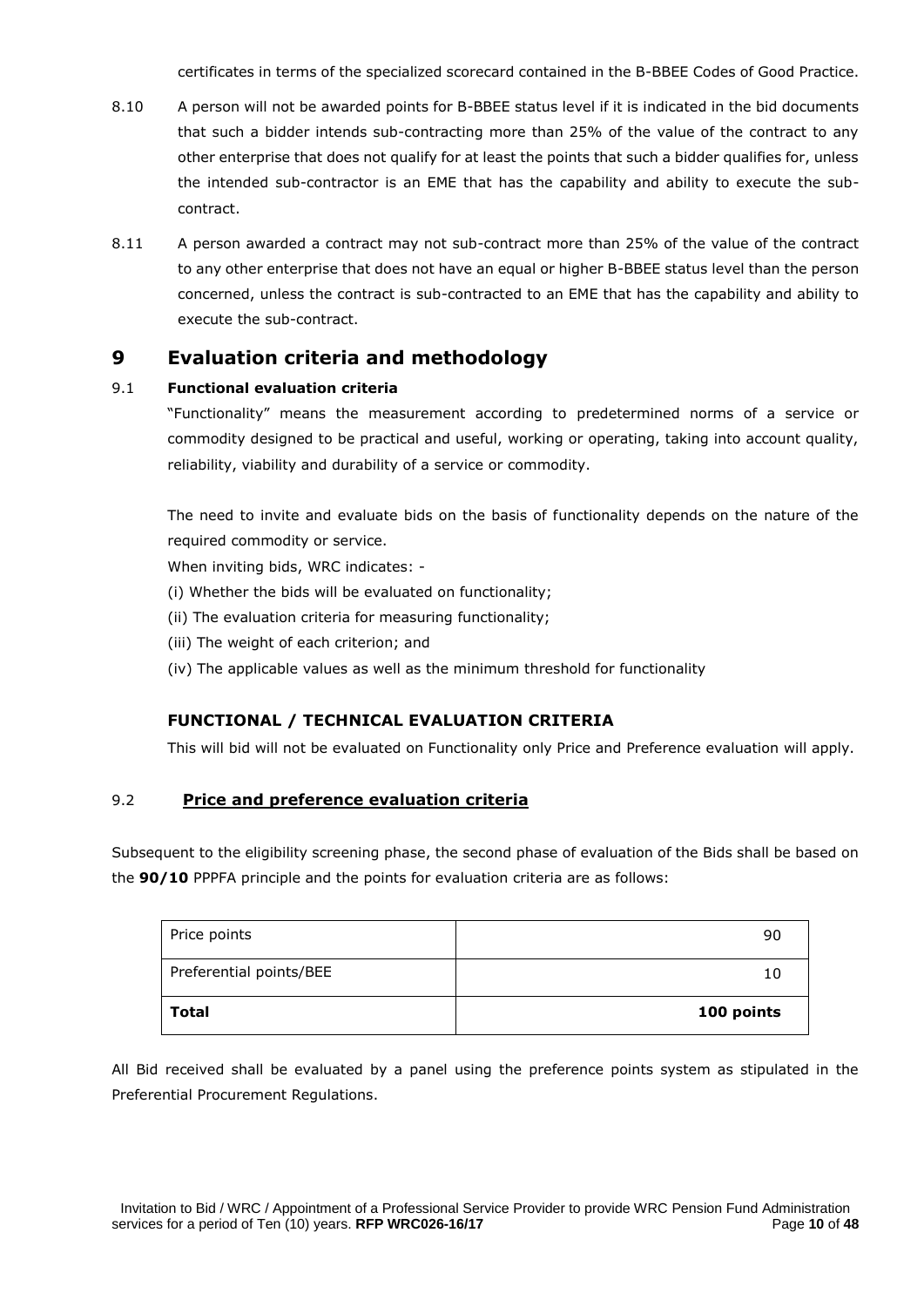# **ANNEX A: SCOPE OF WORK – APPOINTMENT OF A PROFESSIONAL SERVICE PROVIDER TO PROVIDE WRC PENSION FUND ADMINISTRATION SERVICES FOR A PERIOD OF TEN (10) YEARS.**

## **1. Special instructions to Bidders**

- 1.1 Scope of work shall form part of the contract.
- 1.2 Should a vendor have reasons to believe that the Technical Specification is not open and/or is written for a particular service or work; the vendor shall notify Procurement Services within seven (07) days after publication of the bid.
- 1.2 Bidders shall provide full and accurate answers to the mandatory questions posed in this document, and, where required explicitly state either "Comply/Not Comply" regarding compliance with the requirements. Bidders **must** substantiate their response to all questions, including full details on how their proposal/solution will address specific functional requirements. All documents as indicated must be supplied as part of the submission.

## **2. Requirements Background**

## **2. 1. BACKGROUND**

The Water Research Commission (WRC) is a national entity established in terms of the Water Research Act (Act No 34 of 1971), to coordinate and fund water research in South Africa.

The Water Research Commission Pension Fund is a defined contribution employee benefit. The Fund is an independent legal person, existing separately from its beneficiaries and is, in its own name. The Fund is regulated by the Pension Funds Act 1956 (Act 24 of 1956) as amended and the regulations framed thereunder, the Income Tax Act, 1962 (Act 58 of 1962) as amended and the Financial Services Board Act 1990 (Act 97 of 1990).

The Water Research Commission Pension Fund provides for the following:

- Retirement benefits:
	- o Normal retirement
	- o Early voluntary retirement
	- $\circ$  Late retirement
- Death benefits:
	- o Death before the normal retirement date
	- o Death on/ after the normal retirement date
	- Withdrawal benefits (member is entitled to either of the below):
		- o Cash benefit
		- o Preservation benefit
		- o Transfer benefit
- Group life and disability income scheme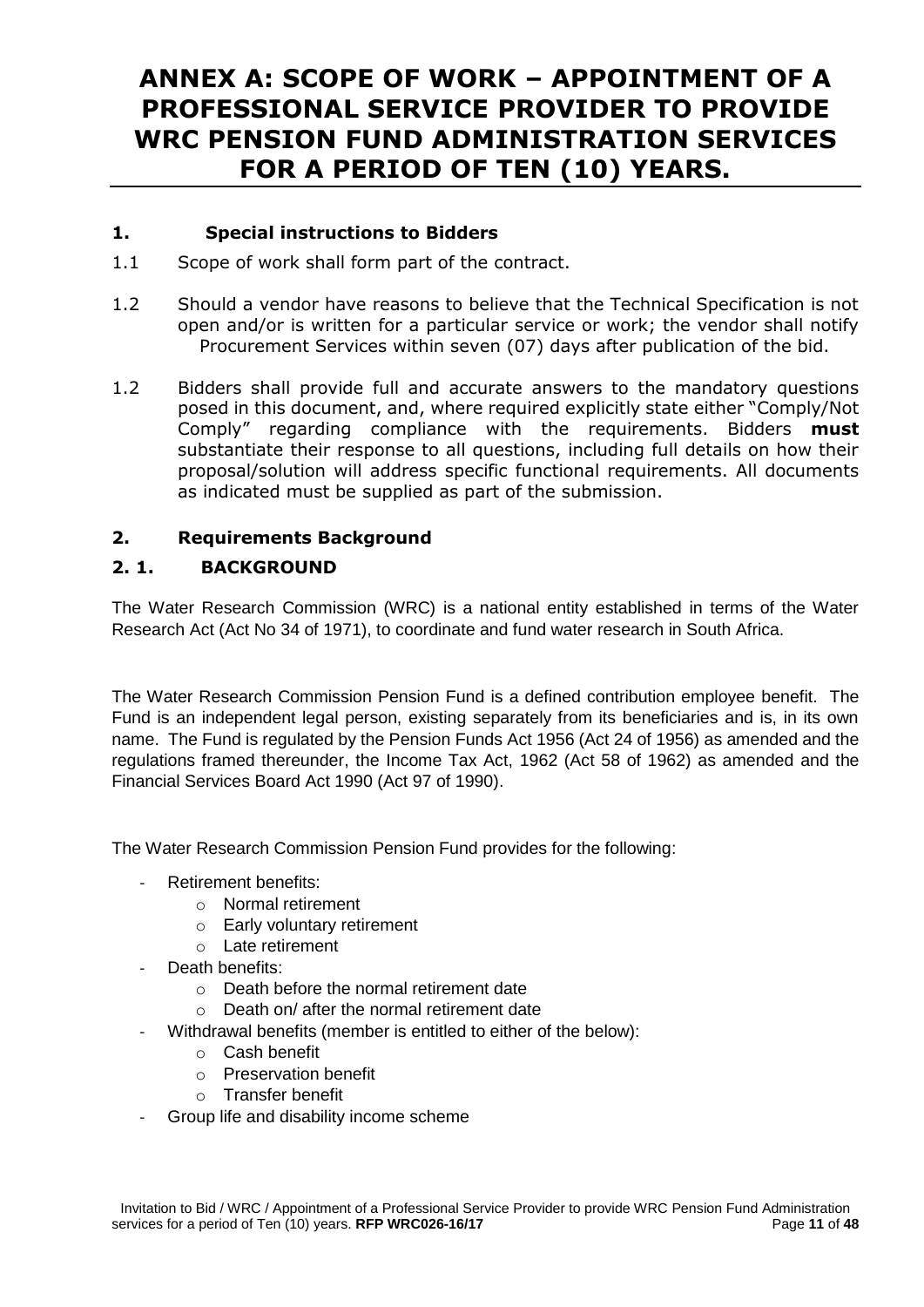The WRC needs the services of a professional service provider with expertise in the provision of employee benefits. The WRC aims to be part of an umbrella arrangement and not to manage a private fund mainly because of time and cost constraints.

The successful professional service provider to be appointed will be expected to advice on the most suitable umbrella fund scheme/ option required to suit the needs of the Water Research Commission, to administer the transfer of the current Pension Fund into the umbrella scheme and to manage the umbrella scheme on behalf of the Water Research Commission.

## **SCOPE OF WORK**

- The professional service provider must provide, as a minimum, the following information:
	- $\circ$  Structure of the fund, membership requirements and eligibility, available investment options, legislation regulating the fund
	- o Contributions, risks, benefits and taxes thereon, fees/ costs for the administration of the fund,
	- o Administration of the fund, including but not limited to communication with members and other reporting requirements
- The professional service provider must be able to fulfil an advisory role by way of recommending the best investment option to cater for the needs of the WRC, where necessary the professional service provider must be willing to be part of meetings with staff in order to ensure all needs are met;
- The professional service provider must facilitate the transfer of the existing fund to the specific umbrella scheme investment option;
- The professional service provider must ensure that all applicable legislation are adhered to
- The professional service provider must assist the WRC to form the necessary committees, boards, if required for the administration of the Fund.

## **OUTPUTS**

- Fully functioning umbrella scheme option for the employees of the WRC
- Established boards/ committees or any other administrators if required
- Administration of the Umbrella Fund Pension Fund scheme
- Adherence to the Pension Funds Act 1956 (Act 24 of 1956) as amended and the regulations framed thereunder
- Adherence to the Income Tax Act, 1962 (Act 58 of 1962) as amended
- Adherence to the Financial Services Board Act 1990 (Act 97 of 1990).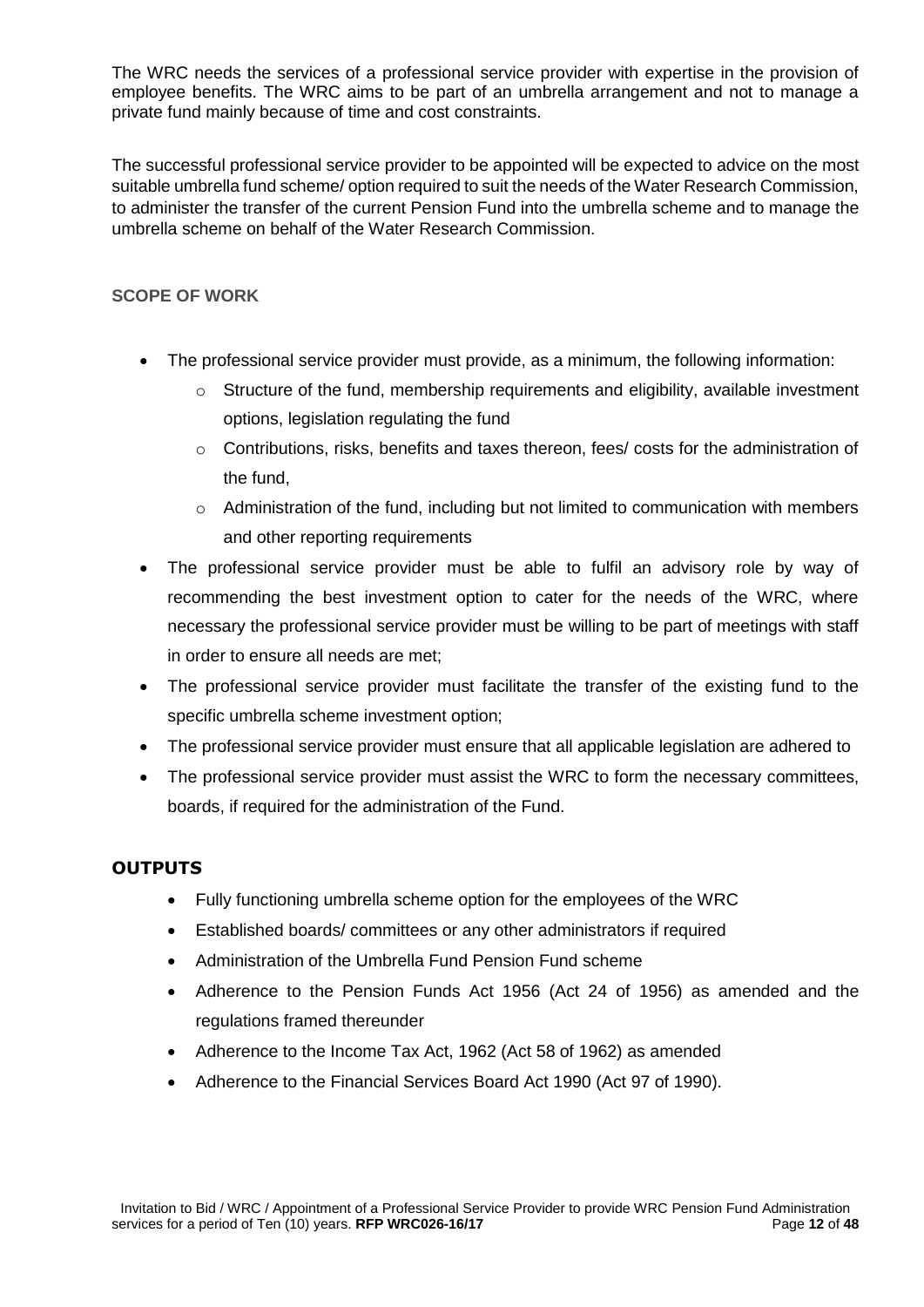## **3. PROJECT OR CONTRACT PERIOD (TIMEFRAMES)**

10 year contract which will be subject to performance and will be reviewed every two years

## **4. SUBMISSION OF BIDS**

Bidders are required to submit **One (01)** original bid document.

WRC may request clarification or further information regarding any aspect of the bid. The bidder must supply the requested information within 12 hours or unless otherwise indicated after the request has been made; otherwise the bidder may be disqualified.

## **5. EVALUATION PHASES**

**The received bid proposals will be evaluated in different phases in order to arrive to the final phase of bid award, and the phases will be as follows:**

## **5.1 PHASE ONE (01): MANDATORY / MINIMUM REQUIREMENTS SCREENING**

*In this phase All bids received will be verified for compliance and completeness of the submitted proposal per the below set of mandatory requirements. Bidders who fails to comply with the below requirements WILL be eliminated and bidders who comply with the below progresses to the next phase of technical evaluation.*

- Bid forms must be properly received on the bid closing date and time specified on the invitation, fully completed, dated and signed in ink.
- Bid forms must be properly fully completed, dated, signed in ink and initial every page of the bid.
- Submission of the bid document must be binded and is without tearing any pages off.
- Invitation to Bid (SBD 1) must be fully completed,
- Submission of a Valid Tax Clearance Certificate (SBD 2) Bidders whom their Tax matters are not in order and no proper arrangements have been made with SARS to meet their tax obligations will not be considered for this bid. *7 days from the bid closing date is afforded to any bidder who already made necessary arrangements with SARS (attached proof as obtained from SARS Branch) of when the necessary arrangements have been made to meet your Tax obligation and be issued with Tax certificate. Failure to submit a valid and original Tax Clearance within 7 days after the bid closing date, your submitted bid proposal will be considered non-responsive and shall be invalidated or disqualified and not considered for further evaluation.*
- Submission of fully completed Pricing Schedule (Purchases Goods SBD 3.1),. In case of purchases of goods other than services, bidders should complete and sign SBD 3.1 of the Firm price only. In case of professional services, bidders should complete and Submission of fully completed SBD 4 (Declaration of Interest),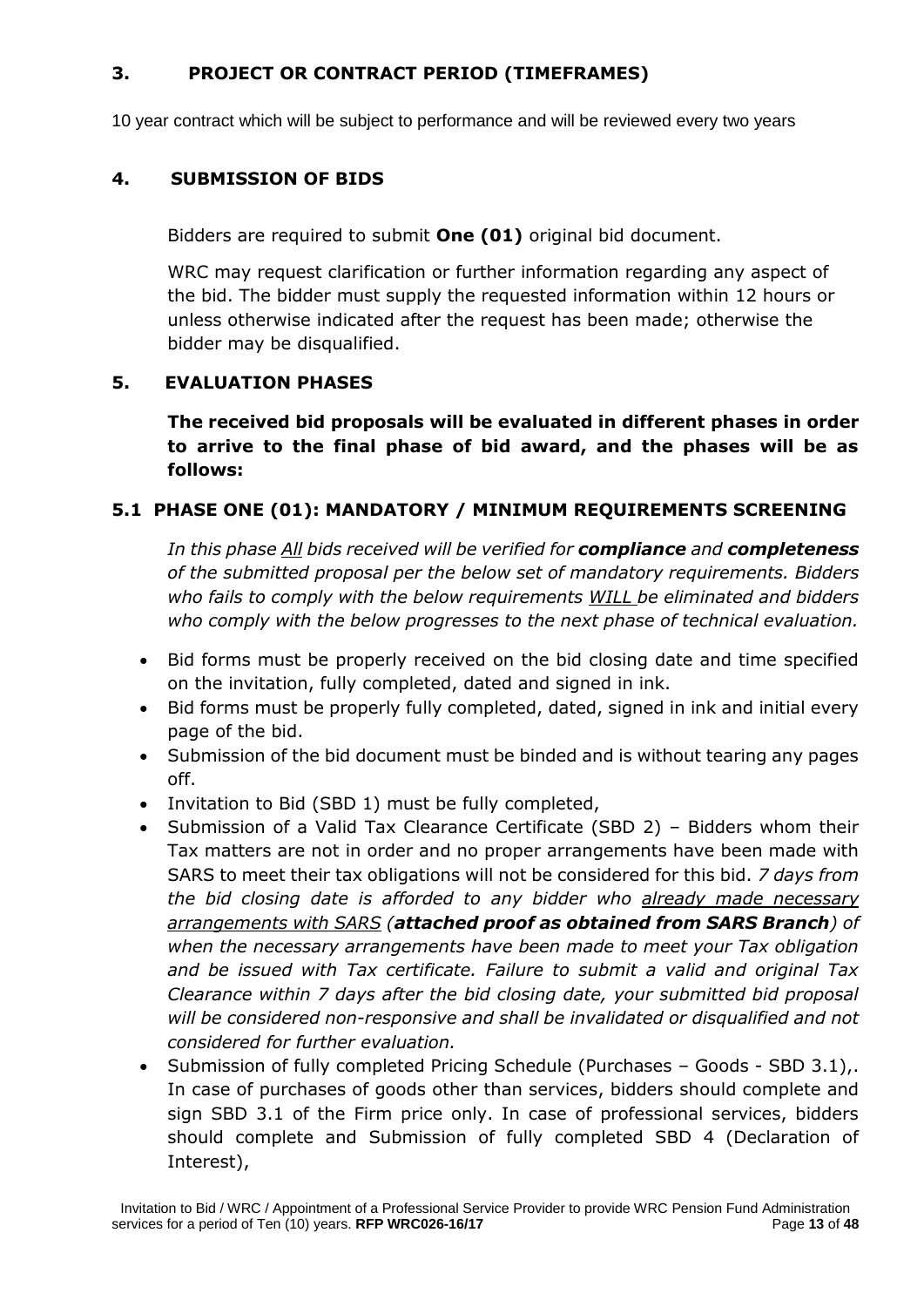- Submission of fully completed SBD 6.1 (Preference Claim Certificate), accompanied by the original or certified B-BBEE Status Level Verification Certificate as issued by SANAS accredited service providers, Accredited Registers Auditors – IRBA and Procurement Regulation 2011 compliant letter issued by the Accounting Officer. Any copies submitted in this case should be certified.
- Submission of fully completed Contract Form (Purchases Goods/Works SBD 7.1),. In case of purchases of goods other than services, bidders should complete and sign SBD 7.1 of the Firm price only. In case of rendering of services, bidders should complete and Submission of fully completed SBD8 (Declaration of Bidders Past SCM Practice),
- Submission of fully completed SBD9 (Certificate of Independent Bid Determination),
- Business Registration Certificate e.g. CK 1, certificate of incorporation
- Familiarise yourself and Initial every page of the General Condition of Contract

## **NB: Any bidders who did not sign and submit any of the requested documents may be disqualified.**

## **PHASE TWO (2): EVALUATION OF BID RESPONSES USING THE FUNCTIONAL REQUIREMENTS:**

# **TECHNICAL FUNCTIONAL CRITERIA**

| <b>CRITERIA</b>                                                                                                                                                                                                                                                                                                                       | <b>WEIGHTING</b> |
|---------------------------------------------------------------------------------------------------------------------------------------------------------------------------------------------------------------------------------------------------------------------------------------------------------------------------------------|------------------|
| Demonstrate knowledge, experience and<br>expertise of pension funds and the<br>administration of these funds by<br>highlighting as a minimum the following:<br>Company profile and organogram<br><b>Financial stability</b><br>Years in existence<br><b>Historical investment returns</b><br>achieved<br>List of key clients serviced | 40               |
| Detailed methodology in respect of the<br>migration from the current pension fund to<br>an Umbrella Scheme and the<br>administration of the Umbrella Scheme<br>(Scoring is in the sliding scale of 1 to 5)                                                                                                                            | 10               |
| <b>Capability</b><br>(Short profiles of the team that will be<br>managing the portfolio)<br>(Scoring is in the sliding scale of 1 to 5)                                                                                                                                                                                               | 20               |
| <b>References</b><br>(Attach a minimum of 5 (five) reference<br>letters from current and previous clients).                                                                                                                                                                                                                           | 10               |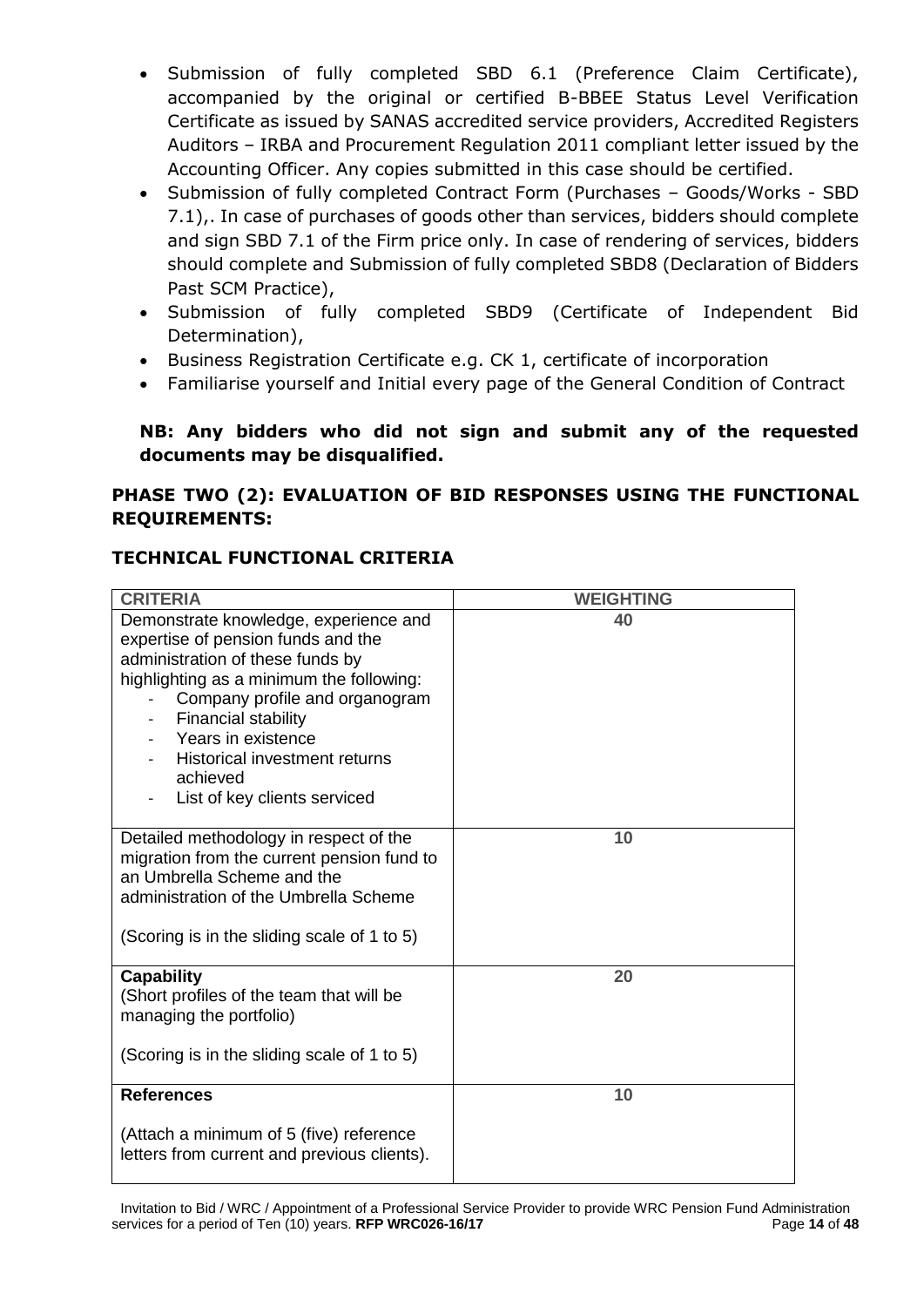| <b>Presentation:</b>   | 20                |
|------------------------|-------------------|
| <b>TOTAL WEIGHTING</b> | <b>100 POINTS</b> |

**NB:** Service providers are expected to meet a minimum 90% on above threshold on the above technical requirements**.**

## **SPECIAL CONDITIONS:**

Presentation of the Methodology

3 Shortlisted professional service providers will be invited to WRC to do a presentation of their proposal.

## **PHASE THREE (3):**

## **6. EVALUATION CRITERIA AND WEIGHTING:**

The RFB stipulated that the responses to be evaluated using the 90/10 preference points system in accordance with the PPPFA guidelines. Based on this system the points will be allocated as follows:

| <b>Criteria</b>         | <b>Points</b> |
|-------------------------|---------------|
| Price                   | 90            |
| Participation Goals/BEE | 10            |
| <b>Total</b>            | 100           |

## **EVALUATION FORMULA**

The following formula will be applied to calculate the scores:

## **Price Formula**

The following PPPFA formula was used to evaluate the price proposals submitted by bidders, this formula was used because price was the only criterion that was scored i.e. the whole 90 points were allocated to price as per par. 10.1 of this submission.

 $PS = 90 (1 - Pt - Pmin)$ 

Pmin

Ps = Points scored for price of the bid under consideration.

 $Pt = Rand$  value of bid under consideration.

Pmin = Rand value of lowest acceptable bid

Invitation to Bid / WRC / Appointment of a Professional Service Provider to provide WRC Pension Fund Administration services for a period of Ten (10) years. **RFP WRC026-16/17** Page **15** of **48**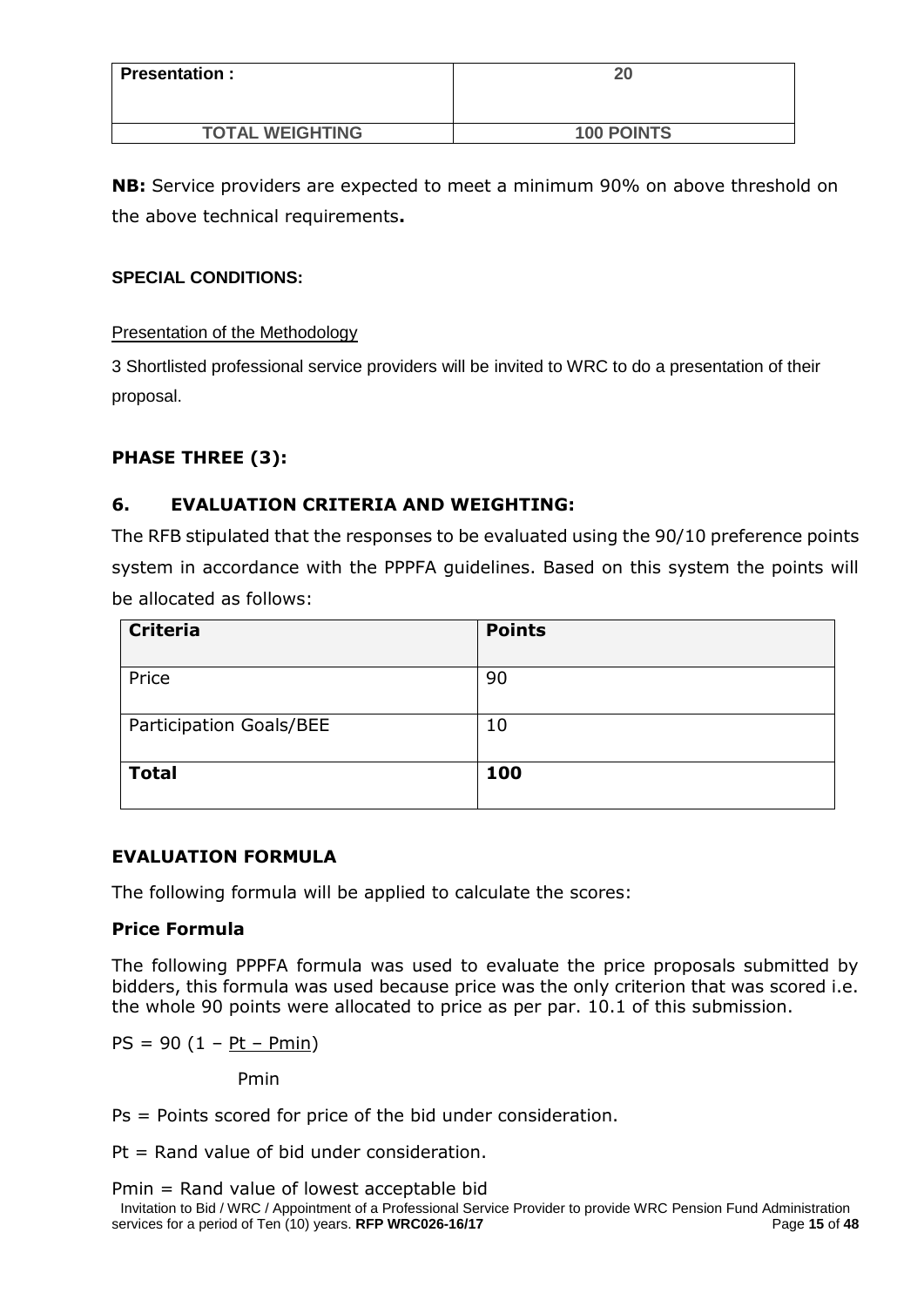## **7. FINAL AWARD**

Bidder who obtains highest total points on PRICE and B-BBEE claimed points shall be awarded the contract. WRC reserves the right to appoint one or more service providers for this project.

# **PRICING SCHEDULE – ANNEXURE**

| <b>SERVICE DESCRIPTION</b> | <b>COST PER SERVICE</b> | <b>PRICE EXCL VAT</b> |
|----------------------------|-------------------------|-----------------------|
|                            |                         |                       |
|                            |                         |                       |
|                            |                         |                       |
|                            |                         |                       |
|                            |                         |                       |
|                            |                         |                       |
| <b>ADDITIONAL COST</b>     |                         |                       |
|                            |                         |                       |
|                            |                         |                       |
|                            |                         |                       |
| <b>TOTAL EXCL VAT</b>      |                         |                       |
| <b>VAT</b>                 |                         |                       |
| <b>TOTAL INCL VAT</b>      |                         |                       |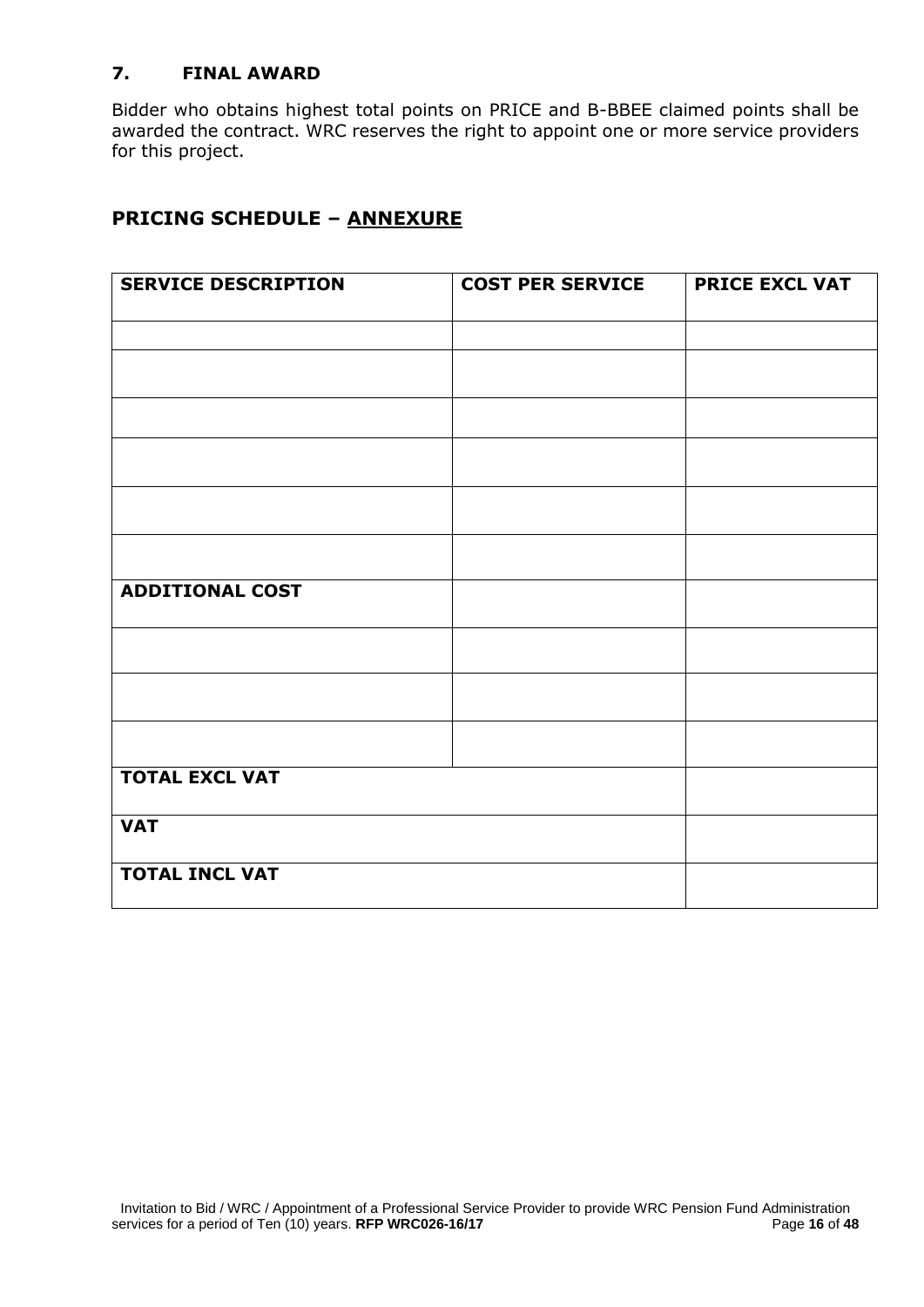# **ANNEX C: SARS TAX CLEARANCE CERTIFICATE OR SBD2**

- An original and valid SARS Tax Clearance Certificate must be furnished, OR
- SBD2 Tax Clearance Certificate Requirement (if Original and Valid Tax Clearance Certificate above is not submitted

# **TAX CLEARANCE CERTIFICATE REQUIREMENTS**

**It is a condition of bid that the taxes of the successful bidder must be in order, or that satisfactory arrangements have been made with South African Revenue Service (SARS) to meet the bidder's tax obligations.**

1 In order to meet this requirement bidders are required to complete in full the attached form TCC 001"Application for a Tax Clearance Certificate" and submit it to any SARS branch office nationally. The Tax Clearance Certificate Requirements are also applicable to foreign bidders / individuals who wish to submit bids.

2 SARS will then furnish the bidder with a Tax Clearance Certificate that will be valid for a period of 1 (one) year from the date of approval.

3 The original Tax Clearance Certificate must be submitted together with the bid. Failure to submit the original and valid Tax Clearance Certificate will result in the invalidation of the bid. Certified copies of the Tax Clearance Certificate will not be acceptable.

4 In bids where Consortia / Joint Ventures / Sub-contractors are involved, each party must submit a separate Tax Clearance Certificate.

5 Copies of the TCC 001 "Application for a Tax Clearance Certificate" form are available from any SARS branch office nationally or on the website www.sars.gov.za.

6 Applications for the Tax Clearance Certificates may also be made via e-Filing. In order to use this provision, taxpayers will need to register with SARS as e-Filers through the website www.sars.gov.za.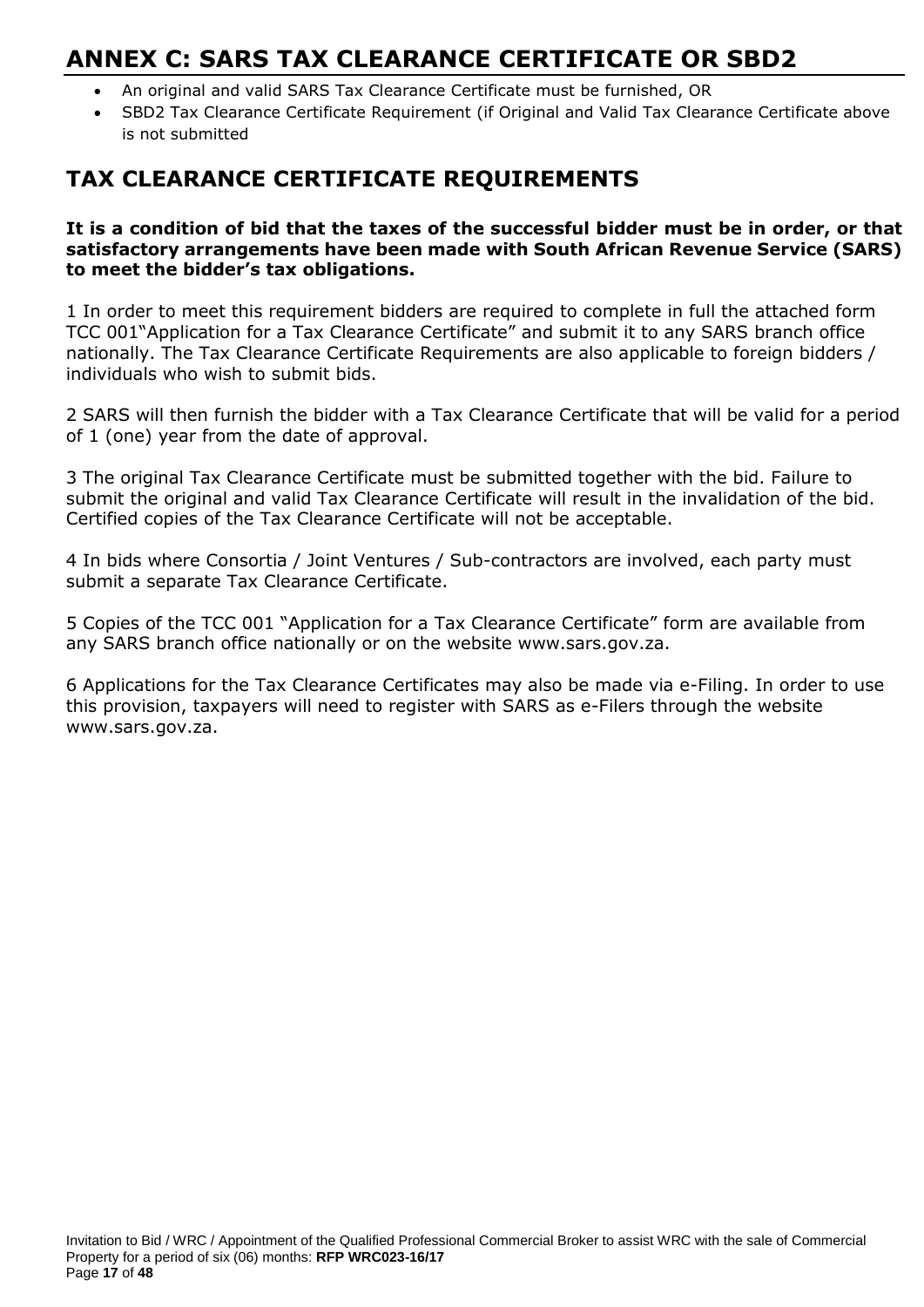#### **PRICING SCHEDULE (Professional Services)**

| CLOSING TIME 11:00 |                |                                                                                                                                                                                                      |                                  |          |                                    |      |
|--------------------|----------------|------------------------------------------------------------------------------------------------------------------------------------------------------------------------------------------------------|----------------------------------|----------|------------------------------------|------|
|                    |                | OFFER TO BE VALID FOR DAYS FROM THE CLOSING DATE OF BID.                                                                                                                                             |                                  |          |                                    |      |
| ITEM<br>NΟ         |                | <b>DESCRIPTION</b>                                                                                                                                                                                   | BID PRICE IN RSA CURRENCY        |          | ** (ALL APPLICABLE TAXES INCLUDED) |      |
|                    | 1.             | The accompanying information must be used for the formulation<br>of proposals.                                                                                                                       |                                  |          |                                    |      |
|                    | 2.             | Bidders are required to indicate a ceiling price based on the total<br>estimated time for completion of all phases and including all<br>expenses inclusive of all applicable taxes for the project.  |                                  |          |                                    |      |
|                    | 3 <sub>1</sub> | PERSONS WHO WILL BE INVOLVED IN THE PROJECT AND<br>RATES APPLICABLE (CERTIFIED INVOICES MUST BE<br>RENDERED IN TERMS HEREOF)                                                                         |                                  |          |                                    |      |
|                    |                | 4. PERSON AND POSITION                                                                                                                                                                               | <b>HOURLY RATE</b>               |          | <b>DAILY RATE</b>                  |      |
|                    |                |                                                                                                                                                                                                      | R------------------------------- |          | ---------------------------------  |      |
|                    |                |                                                                                                                                                                                                      |                                  |          |                                    |      |
|                    |                |                                                                                                                                                                                                      |                                  |          |                                    |      |
|                    |                |                                                                                                                                                                                                      |                                  |          |                                    |      |
|                    |                | 5. PHASES ACCORDING TO WHICH THE PROJECT WILL BE<br>COMPLETED, COST PER PHASE AND MAN-DAYS TO BE<br><b>SPENT</b>                                                                                     |                                  |          |                                    |      |
|                    |                |                                                                                                                                                                                                      | R------------------------------- |          |                                    |      |
|                    |                |                                                                                                                                                                                                      |                                  |          |                                    |      |
|                    |                |                                                                                                                                                                                                      |                                  |          | ---------------------              | days |
|                    |                |                                                                                                                                                                                                      | ----------------------------     |          | ------------------------- days     |      |
|                    |                | 5.1 Travel expenses (specify, for example rate/km and total km, class<br>of airtravel, etc). Only actual costs are recoverable. Proof of the<br>expenses incurred must accompany certified invoices. |                                  |          |                                    |      |
|                    |                | DESCRIPTION OF EXPENSE TO BE INCURRED                                                                                                                                                                | <b>RATE</b>                      | QUANTITY | <b>AMOUNT</b>                      |      |
|                    |                |                                                                                                                                                                                                      | .                                |          |                                    |      |
|                    |                |                                                                                                                                                                                                      | .                                | .        | R…………………                           |      |
|                    |                |                                                                                                                                                                                                      | .                                |          |                                    |      |
|                    |                |                                                                                                                                                                                                      |                                  |          |                                    |      |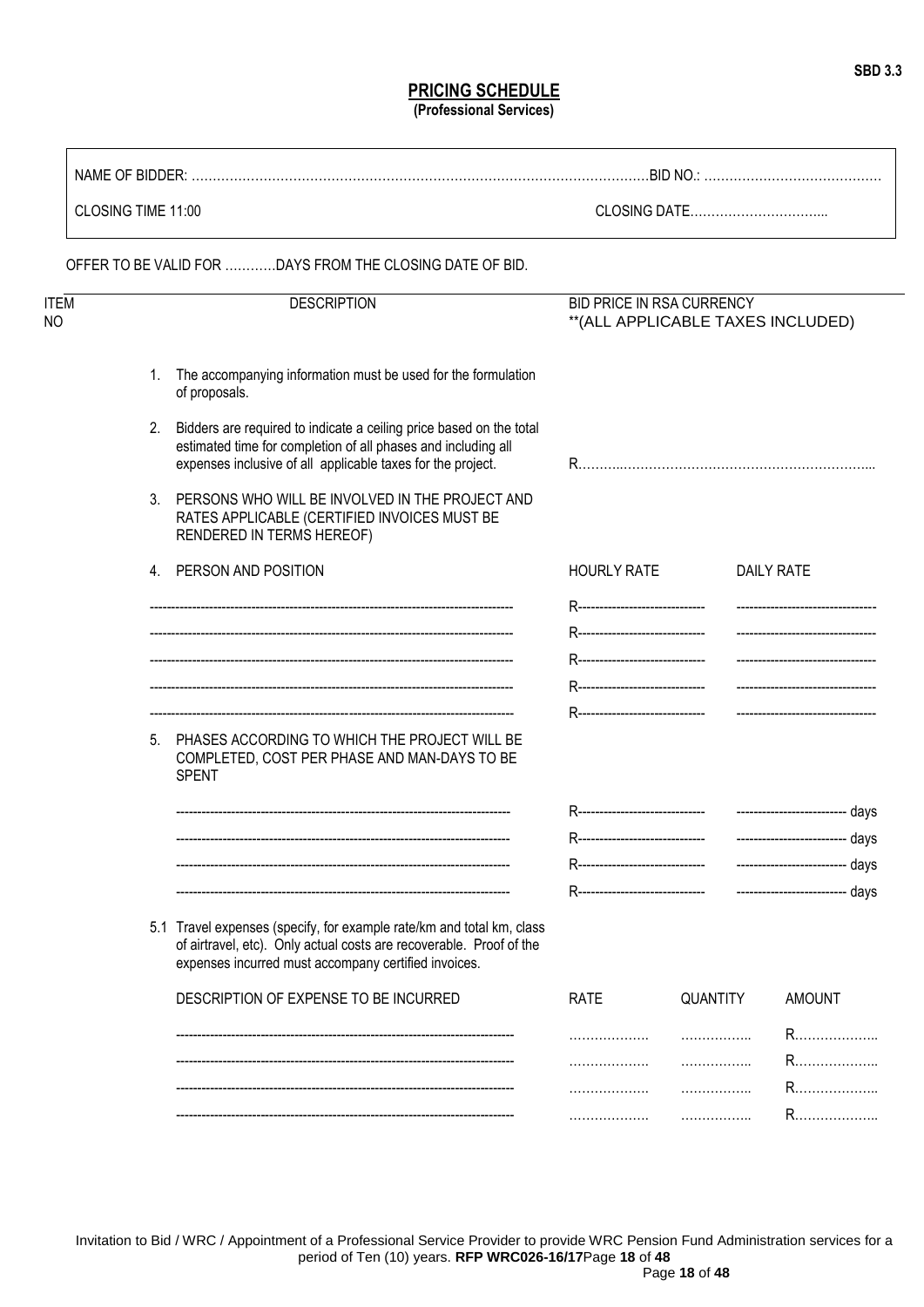\*\* "all applicable taxes" includes value- added tax, pay as you earn, income tax, unemployment insurance fund contributions and skills development levies.

TOTAL: R………………………………………………….

|    | 5.2 Other expenses, for example accommodation (specify, eg. Three<br>star hotel, bed and breakfast, telephone cost, reproduction cost,<br>etc.). On basis of these particulars, certified invoices will be checked<br>for correctness. Proof of the expenses must accompany invoices. |             |          |               |
|----|---------------------------------------------------------------------------------------------------------------------------------------------------------------------------------------------------------------------------------------------------------------------------------------|-------------|----------|---------------|
|    | DESCRIPTION OF EXPENSE TO BE INCURRED                                                                                                                                                                                                                                                 | <b>RATE</b> | QUANTITY | <b>AMOUNT</b> |
|    |                                                                                                                                                                                                                                                                                       | .           |          |               |
|    |                                                                                                                                                                                                                                                                                       | .           | .        | R             |
|    |                                                                                                                                                                                                                                                                                       | .           | .        | R             |
|    |                                                                                                                                                                                                                                                                                       | .           | .        |               |
|    |                                                                                                                                                                                                                                                                                       |             |          |               |
| 6. | Period required for commencement with project after<br>acceptance of bid                                                                                                                                                                                                              |             |          |               |
| 7. | Estimated man-days for completion of project                                                                                                                                                                                                                                          |             |          |               |
| 8. | Are the rates quoted firm for the full period of contract?                                                                                                                                                                                                                            |             |          | *YES/NO       |
| 9. | If not firm for the full period, provide details of the basis on which<br>adjustments will be applied for, for example consumer price index.                                                                                                                                          |             |          |               |
|    |                                                                                                                                                                                                                                                                                       |             |          |               |
|    |                                                                                                                                                                                                                                                                                       |             |          |               |
|    |                                                                                                                                                                                                                                                                                       |             |          |               |
|    |                                                                                                                                                                                                                                                                                       |             |          |               |

#### \***[DELETE IF NOT APPLICABLE]**

Any enquiries regarding bidding procedures may be directed to the –

(INSERT NAME AND ADDRESS OF DEPARTMENT/ENTITY)

Tel:

Or for technical information –

(INSERT NAME OF CONTACT PERSON)

Tel: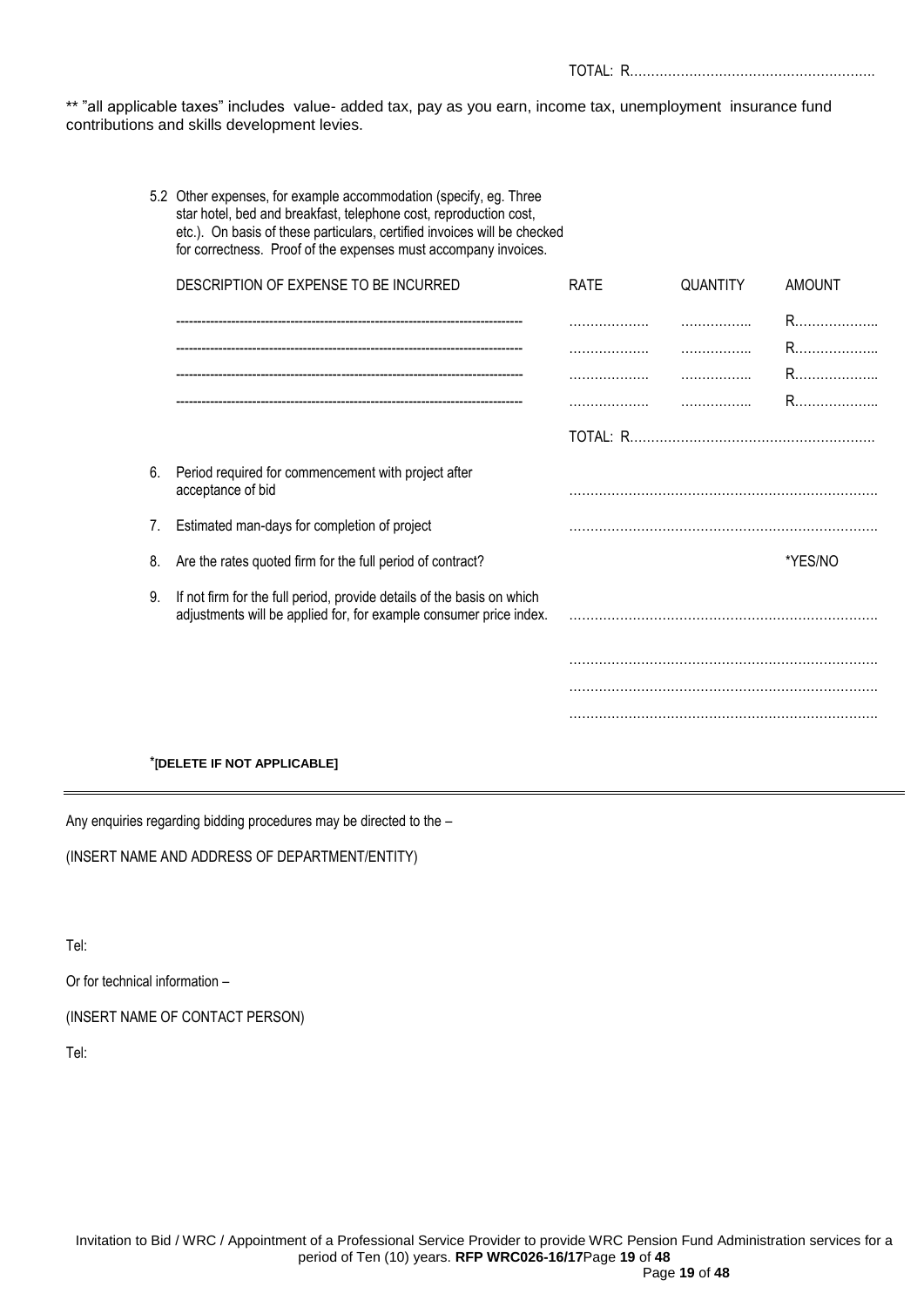# **ANNEX E: SBD4: DECLARATION OF INTEREST**

## **DECLARATION OF INTEREST**

- 1. Any legal person, including persons employed by the state<sup>1</sup>, or persons having a kinship with persons employed by the state, including a blood relationship, may make an offer or offers in terms of this invitation to bid (includes a price quotation, advertised competitive bid, limited bid or proposal). In view of possible allegations of favouritism, should the resulting bid, or part thereof, be awarded to persons employed by the state, or to persons connected with or related to them, it is required that the bidder or his/her authorised representative declare his/her position in relation to the evaluating/adjudicating authority where
	- the bidder is employed by the state; and/or
	- the legal person on whose behalf the bidding document is signed, has a relationship with persons/a person who are/is involved in the evaluation and or adjudication of the bid(s), or where it is known that such a relationship exists between the person or persons for or on whose behalf the declarant acts and persons who are involved with the evaluation and or adjudication of the bid.

## 2. **In order to give effect to the above, the following questionnaire must be completed and submitted with the bid.**

2.1 Full Name of bidder or his or her representative: …………………………………………………………………… 2.2 Identity Number: ………………………………………………………………………………………. 2.3 Position occupied in the Company (director, trustee, shareholder²): ……………………………… 2.4 Company Registration Number: ………………………………………………………………………. 2.5 Tax Reference Number: ………………………………………………………………………………. 2.6 VAT Registration Number: ……………………………………………………………………………. 2.6.1 The names of all directors / trustees / shareholders / members, their individual identity numbers, tax reference numbers and, if applicable, employee / persal numbers must be indicated in paragraph 3 below.  $1"State"$  means - (a) any national or provincial department, national or provincial public entity or constitutional institution within the meaning of the Public Finance Management Act, 1999 (Act No. 1 of 1999); (b) any municipality or municipal entity;

(c)provincial legislature;

- (d) national Assembly or the national Council of provinces; or
- (e) Parliament.
- <sup>2</sup>"Shareholder" means a person who owns shares in the company and is actively involved in the management of the enterprise or business and exercises control over the enterprise.

2.7 Are you or any person connected with the bidder **YES / NO**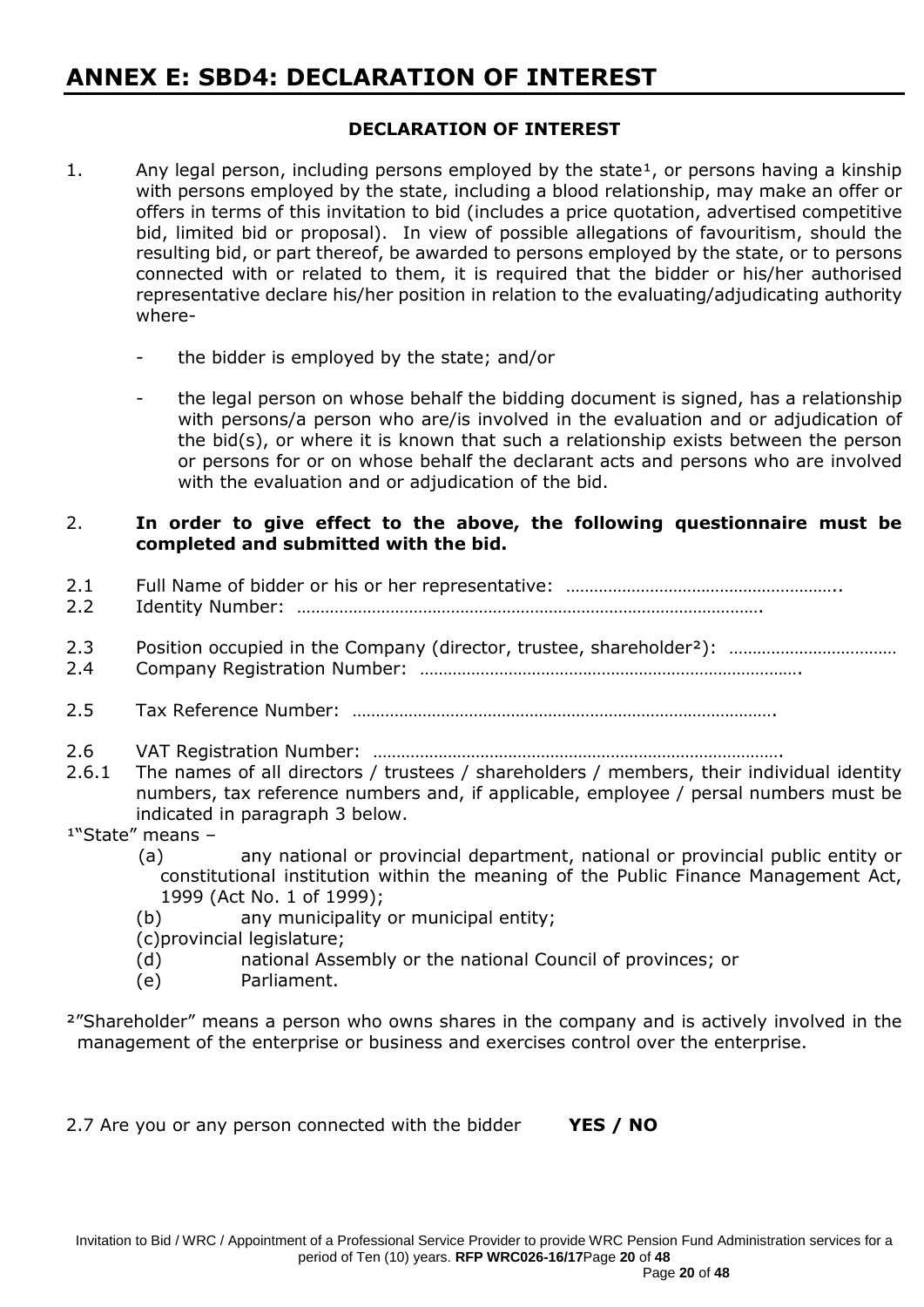presently employed by the state?

2.7.1 If so, furnish the following particulars:

| Name of person / director / trustee / shareholder/ member: |  |
|------------------------------------------------------------|--|
| Name of state institution at which you or the person       |  |
| connected to the bidder is employed:                       |  |
| Position occupied in the state institution:                |  |

Any other particulars: ……………………………………………………………… ……………………………………………………………… ………………………………………………………………

- 2.7.2 If you are presently employed by the state, did you obtain**YES / NO** the appropriate authority to undertake remunerative work outside employment in the public sector?
- 2.7.2.1If yes, did you attached proof of such authority to the bid**YES / NO** document?

(Note: Failure to submit proof of such authority, where applicable, may result in the disqualification of the bid.

2.7.2.2If no, furnish reasons for non-submission of such proof:

……………………………………………………………………. ……………………………………………………………………. …………………………………………………………………….

- 2.8 Did you or your spouse, or any of the company's directors / **YES / NO** trustees / shareholders / members or their spouses conduct business with the state in the previous twelve months?
- 2.8.1 If so, furnish particulars:

………………………………………………………………….. ………………………………………………………………….. …………………………………………………………………...

- 2.9 Do you, or any person connected with the bidder, have **YES / NO** any relationship (family, friend, other) with a person employed by the state and who may be involved with the evaluation and or adjudication of this bid?
- 2.9.1If so, furnish particulars.

……………………………………………………………... …………………………………………………………..…. ………………………………………………………………

2.10 Are you, or any person connected with the bidder, **YES/NO** aware of any relationship (family, friend, other) between any other bidder and any person employed by the state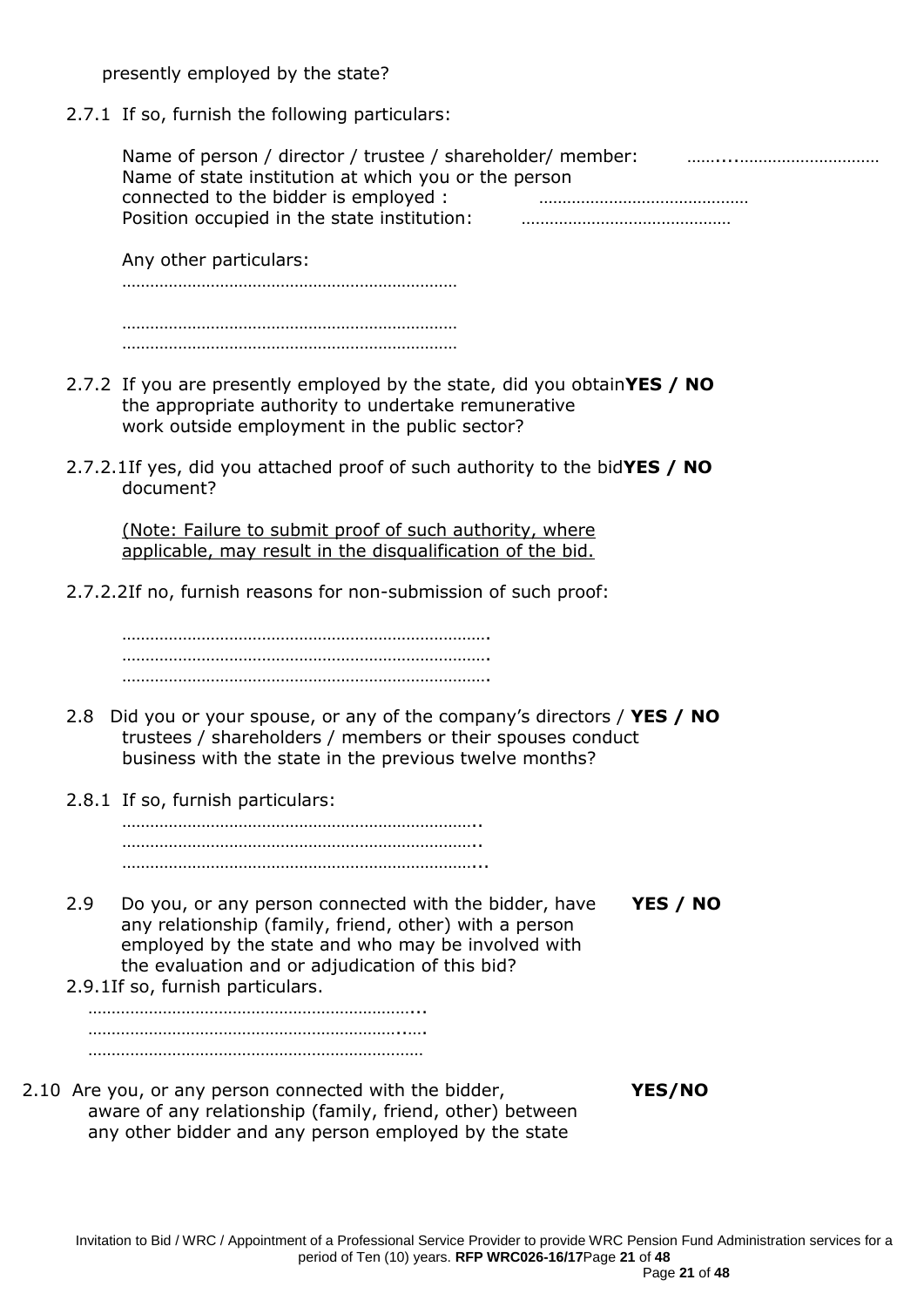who may be involved with the evaluation and or adjudication of this bid?

2.10.1 If so, furnish particulars**.**

- 2.11 Do you or any of the directors / trustees / shareholders / members **YES/NO** of the company have any interest in any other related companies whether or not they are bidding for this contract?
- 2.11.1If so, furnish particulars:

## **3 Full details of directors / trustees / members / shareholders.**

| <b>Full Name</b> | <b>Identity</b><br><b>Number</b> | <b>Personal</b><br>$\mathsf{Tax}$<br><b>Reference</b><br><b>Number</b> | <b>State Employee</b><br>Number / Persal<br><b>Number</b> |
|------------------|----------------------------------|------------------------------------------------------------------------|-----------------------------------------------------------|
|                  |                                  |                                                                        |                                                           |
|                  |                                  |                                                                        |                                                           |
|                  |                                  |                                                                        |                                                           |
|                  |                                  |                                                                        |                                                           |
|                  |                                  |                                                                        |                                                           |
|                  |                                  |                                                                        |                                                           |
|                  |                                  |                                                                        |                                                           |
|                  |                                  |                                                                        |                                                           |
|                  |                                  |                                                                        |                                                           |

## **DECLARATION**

I, THE UNDERSIGNED (NAME)………………………………………………………………………

CERTIFY THAT THE INFORMATION FURNISHED IN PARAGRAPHS 2 and 3 ABOVE IS CORRECT.

 I ACCEPT THAT THE STATE MAY REJECT THE BID OR ACT AGAINST ME IN TERMS OF PARAGRAPH 23 OF THE GENERAL CONDITIONS OF CONTRACT SHOULD THIS DECLARATION PROVE TO BE FALSE.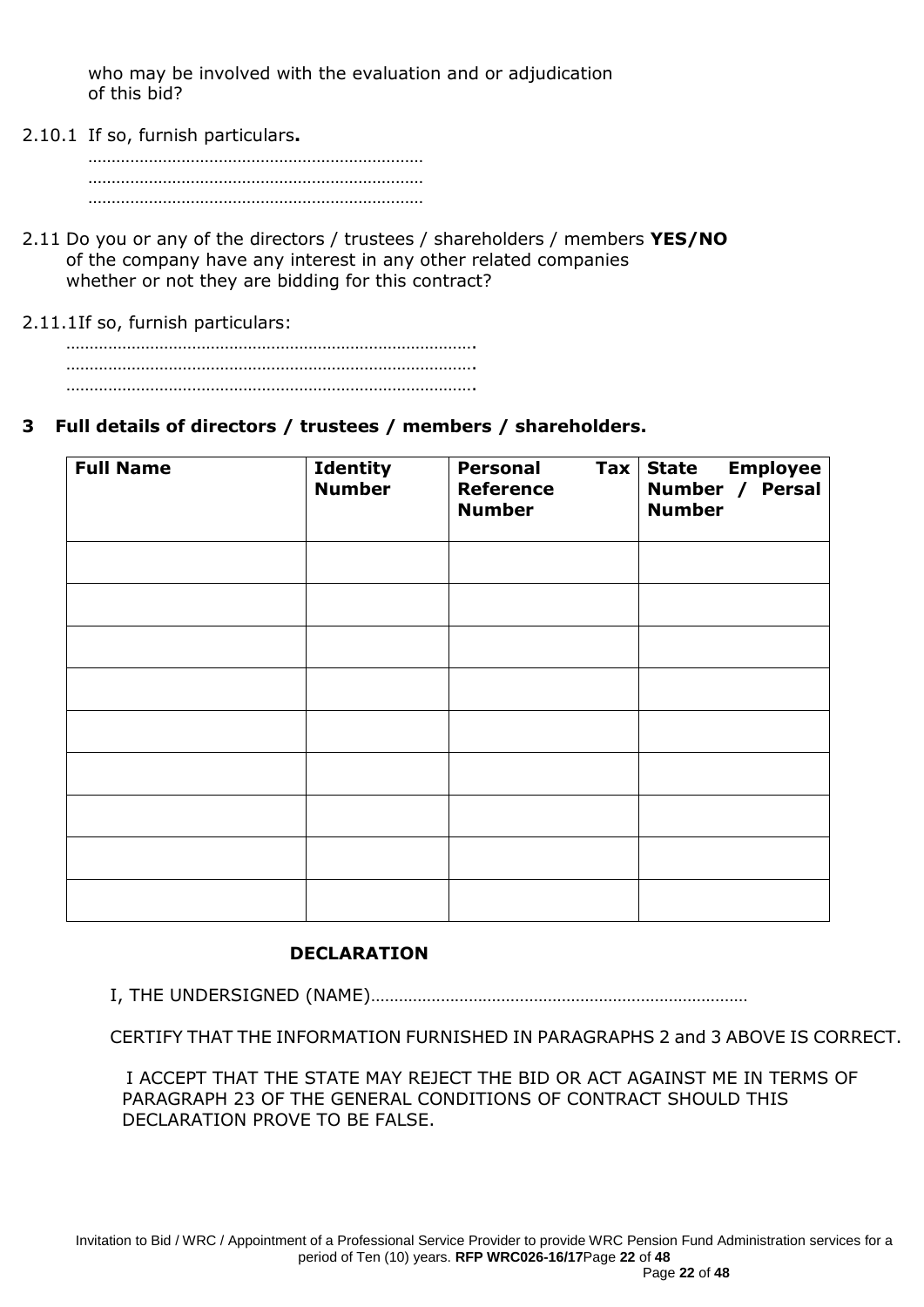| Signature | Date.          |
|-----------|----------------|
|           |                |
| Position  | Name of bidder |

May 2011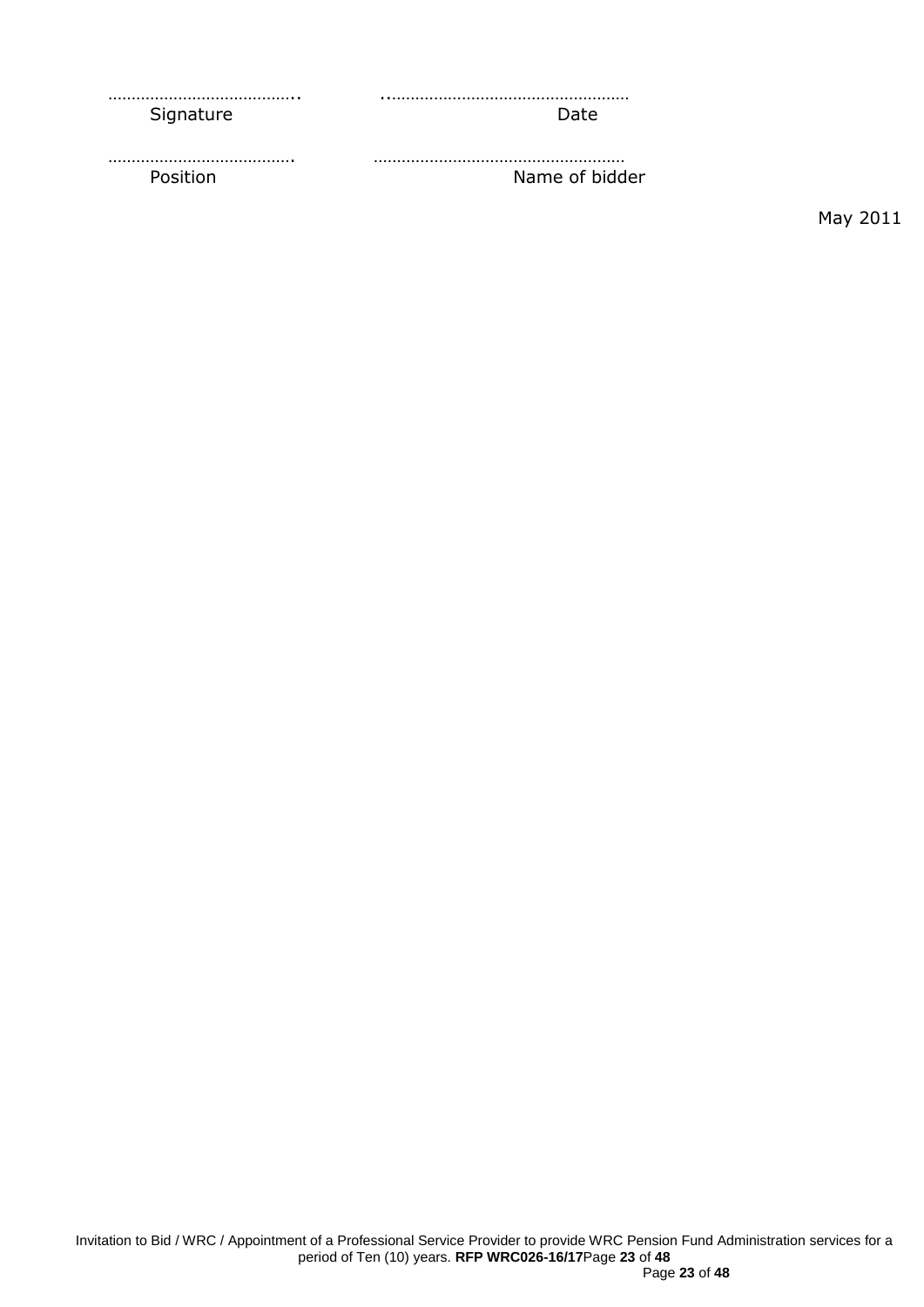# **ANNEX F: BBBEE CERTIFICATES**

NB: Bidder (s) is requested to attach their valid and original or certified B-BBEE Preferential point claim certificate to be eligible for points claimed. Certificate must be issued by SANAS Accredited agency.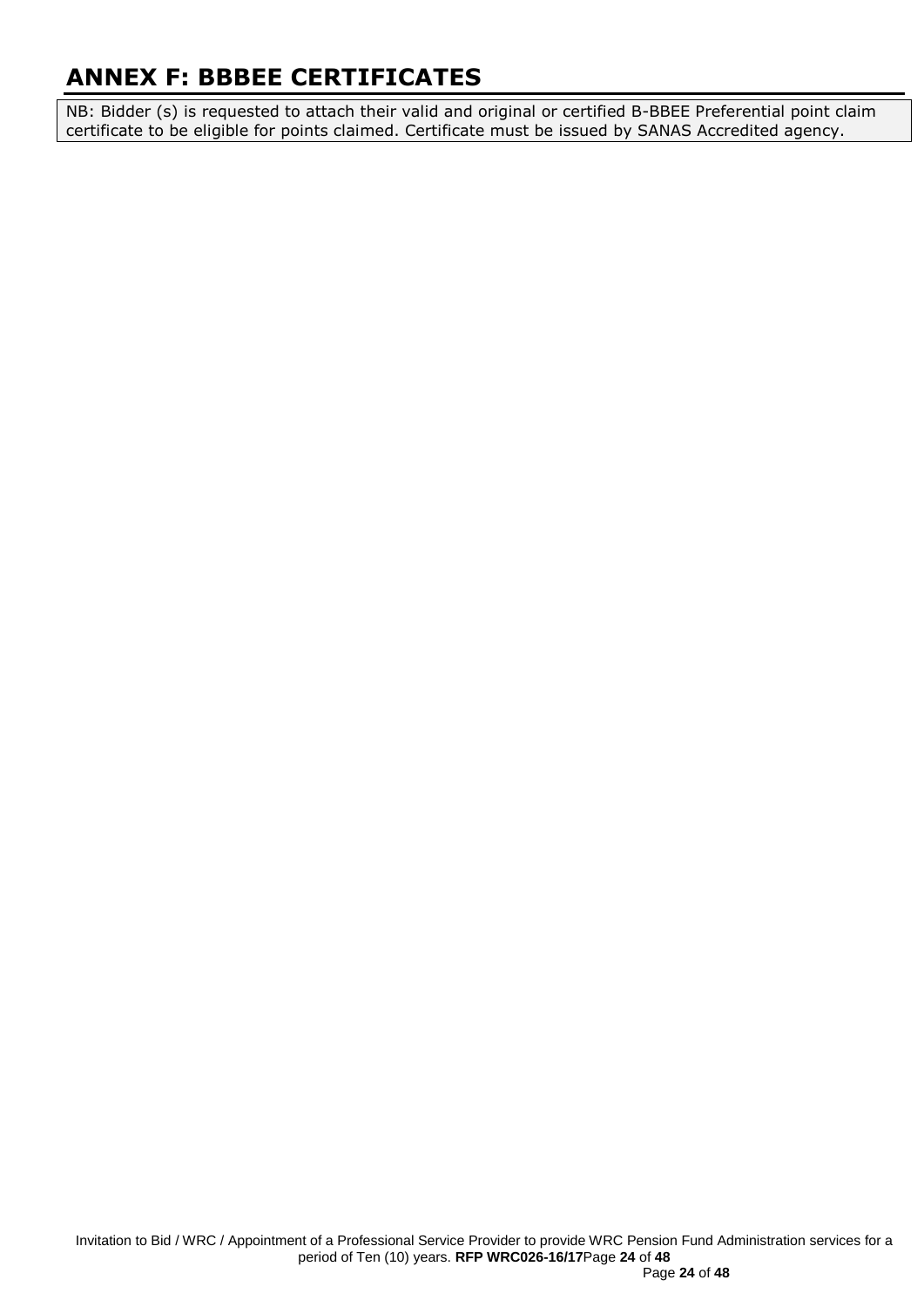# **ANNEX G: SBD6.1: PREFERENCE POINTS CLAIM FORM IN TERMS OF THE PREFERENTIAL PROCUREMENT REGULATIONS 2011**

#### **1..1.1**

This preference form must form part of all bids invited. It contains general information and serves as a claim form for preference points for Broad-Based Black Economic Empowerment (B-BBEE) Status Level of Contribution

#### **NB: BEFORE COMPLETING THIS FORM, BIDDERS MUST STUDY THE GENERAL CONDITIONS, DEFINITIONS AND DIRECTIVES APPLICABLE IN RESPECT OF B-BBEE, AS PRESCRIBED IN THE PREFERENTIAL PROCUREMENT REGULATIONS, 2011.**

#### **1. GENERAL CONDITIONS**

- 1.1 The following preference point systems are applicable to all bids:
	- **the 80/20 system for requirements with a Rand value of up to R1 000 000 (all applicable taxes included); and**
	- **the 90/10 system for requirements with a Rand value above R1 000 000 (all applicable taxes included).**
- 1.2 The value of this bid is estimated to exceed/not exceed R1 000 000 (all applicable taxes included) and therefore the……………………system shall be applicable.
- 1.3 Preference points for this bid shall be awarded for:
	- (c) Price; and
	- (d) B-BBEE Status Level of Contribution.
- 1.3.1 The maximum points for this bid are allocated as follows:

|                      |                                                    | <b>POINTS</b> |
|----------------------|----------------------------------------------------|---------------|
| <b>1.3.1.1 PRICE</b> |                                                    | .             |
|                      | <b>1.3.1.2 B-BBEE STATUS LEVEL OF CONTRIBUTION</b> | .             |
|                      | Total points for Price and B-BBEE must not exceed  | 100           |

- 1.4 Failure on the part of a bidder to fill in and/or to sign this form and submit a B-BBEE Verification Certificate from a Verification Agency accredited by the South African Accreditation System (SANAS) or a Registered Auditor approved by the Independent Regulatory Board of Auditors (IRBA) or an Accounting Officer as contemplated in the Close Corporation Act (CCA) together with the bid, will be interpreted to mean that preference points for B-BBEE status level of contribution are not claimed.
- 1.5. The purchaser reserves the right to require of a bidder, either before a bid is adjudicated or at any time subsequently, to substantiate any claim in regard to preferences, in any manner required by the purchaser.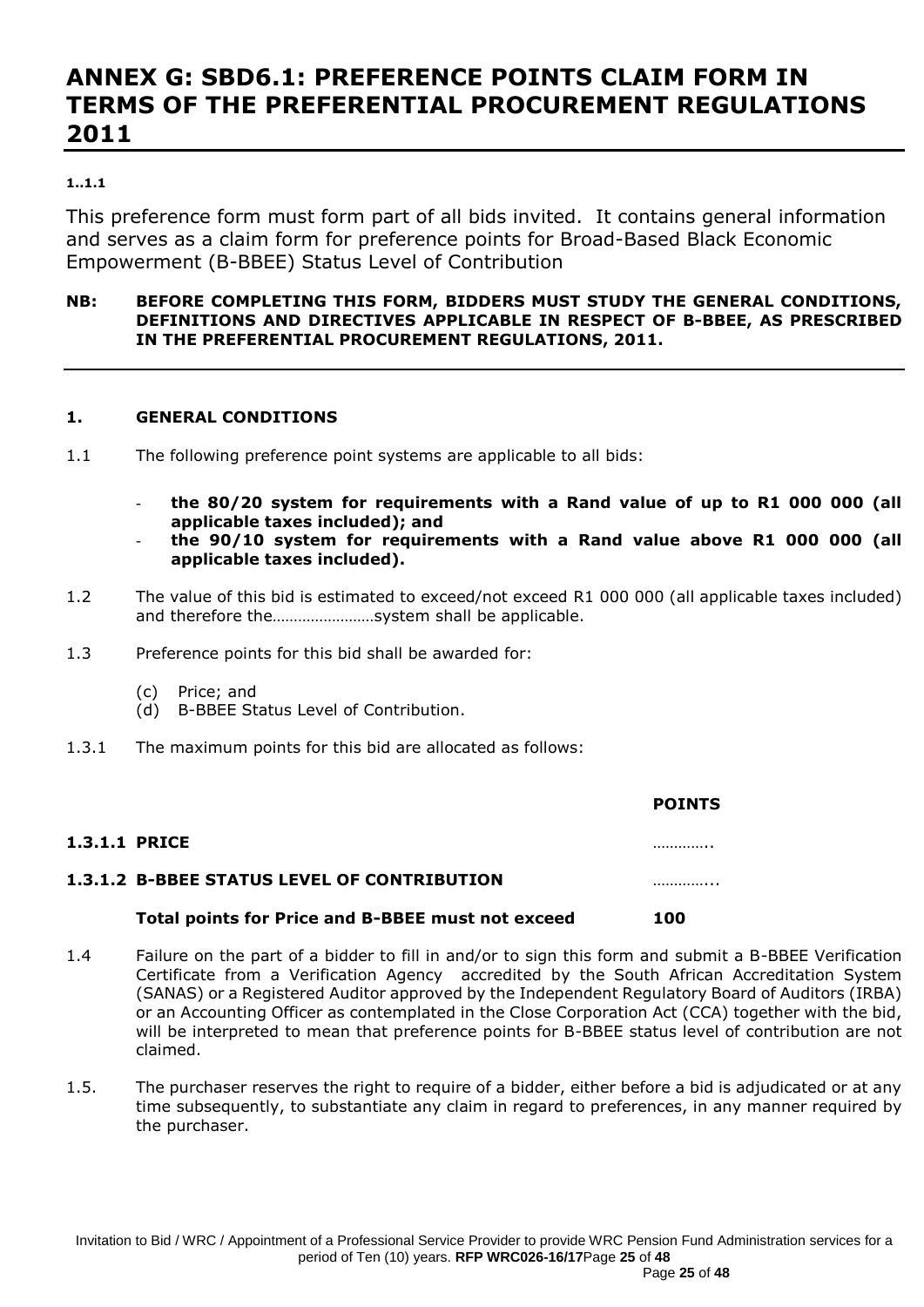## **2. DEFINITIONS**

2..1 **"all applicable taxes"** includes value-added tax, pay as you earn, income tax, unemployment insurance

fund contributions and skills development levies;

- 2.2 **"B-BBEE"** means broad-based black economic empowerment as defined in section 1 of the Broad -Based Black Economic Empowerment Act;
- 2.3 "**B-BBEE status level of contributor"** means the B-BBEE status received by a measured entity based on its overall performance using the relevant scorecard contained in the Codes of Good Practice on Black Economic Empowerment, issued in terms of section 9(1) of the Broad-Based Black Economic Empowerment Act;
- 2.4**"bid"** means a written offer in a prescribed or stipulated form in response to an invitation by an organ of state for the provision of services, works or goods, through price quotations, advertised competitive bidding processes or proposals;
- 2.5 **"Broad-Based Black Economic Empowerment Act"** means the Broad-Based Black Economic Empowerment Act, 2003 (Act No. 53 of 2003);
- 2.6 **"comparative price"** means the price after the factors of a non-firm price and all unconditional discounts that can be utilized have been taken into consideration;
- 2.7 **"consortium or joint venture"** means an association of persons for the purpose of combining their expertise, property, capital, efforts, skill and knowledge in an activity for the execution of a contract;
- 2.8**"contract"** means the agreement that results from the acceptance of a bid by an organ of state;

2.9**"EME"** means any enterprise with an annual total revenue of R5 million or less .

- 2.10 **"Firm price"** means the price that is only subject to adjustments in accordance with the actual increase or decrease resulting from the change, imposition, or abolition of customs or excise duty and any other duty, levy, or tax, which, in terms of the law or regulation, is binding on the contractor and demonstrably has an influence on the price of any supplies, or the rendering costs of any service, for the execution of the contract;
- 2.11 **"functionality"** means the measurement according to predetermined norms, as set out in the bid documents, of a service or commodity that is designed to be practical and useful, working or operating, taking into account, among other factors, the quality, reliability, viability and durability of a

service and the technical capacity and ability of a bidder;

- 2.12 **"non-firm prices"** means all prices other than "firm" prices;
- 2.13**"person"** includes a juristic person;
- 2.14 **"rand value"** means the total estimated value of a contract in South African currency, calculated at

the time of bid invitations, and includes all applicable taxes and excise duties;

#### *1..1.1.1.1.1.12.15"sub-contract" means the primary contractor's assigning, leasing, making out work to, or employing, another person to support such primary contractor in the execution of part of a project in terms of the contract;*

2.16**"total revenue"** bears the same meaning assigned to this expression in the Codes of Good Practice on Black Economic Empowerment, issued in terms of section 9(1) of the Broad-Based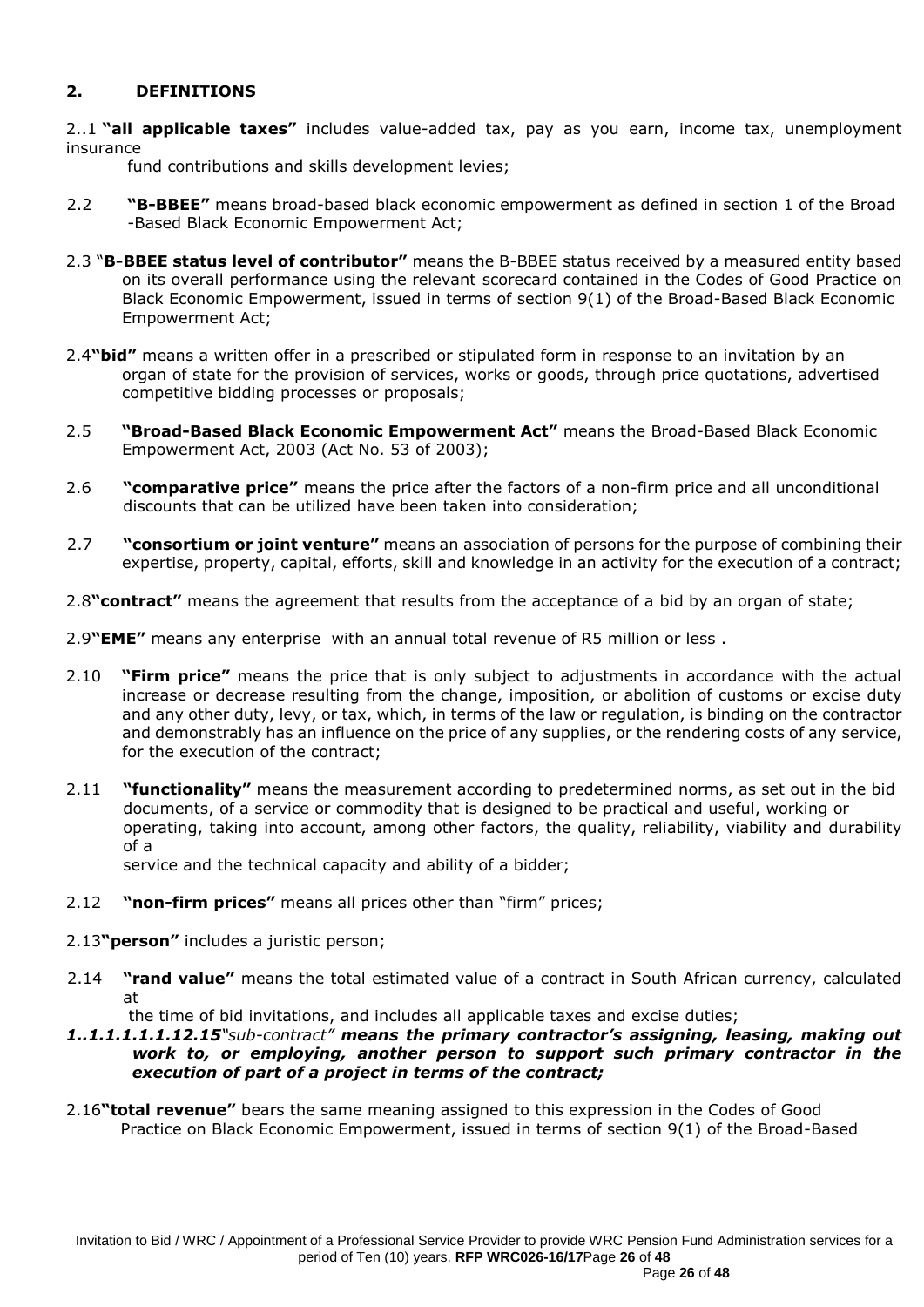Black Economic Empowerment Act and promulgated in the *Government Gazette* on 9 February 2007;

- 2.17 **"trust"** means the arrangement through which the property of one person is made over or bequeathed to a trustee to administer such property for the benefit of another person; and
- 2.18 **"trustee"** means any person, including the founder of a trust, to whom property is bequeathed in order for such property to be administered for the benefit of another person.

#### **3. ADJUDICATION USING A POINT SYSTEM**

- 3.1 The bidder obtaining the highest number of total points will be awarded the contract.
- 3.2 Preference points shall be calculated after prices have been brought to a comparative basis taking into account all factors of non-firm prices and all unconditional discounts;.
- 3.3 Points scored must be rounded off to the nearest 2 decimal places.
- 3.4 In the event that two or more bids have scored equal total points, the successful bid must be the one scoring the highest number of preference points for B-BBEE.
	- 3.5 However, when functionality is part of the evaluation process and two or more bids have scored equal points including equal preference points for B-BBEE, the successful bid must be the one scoring the highest score for functionality.
	- 3.6 Should two or more bids be equal in all respects, the award shall be decided by the drawing of lots.

### **4. POINTS AWARDED FOR PRICE**

### **4.1 THE 80/20 OR 90/10 PREFERENCE POINT SYSTEMS**

A maximum of 80 or 90 points is allocated for price on the following basis:

**80/20 or 90/10**

$$
Ps = 80 \left( 1 - \frac{Pt - P \min}{P \min} \right) \qquad \text{or} \qquad Ps = 90 \left( 1 - \frac{Pt - P \min}{P \min} \right)
$$

Where

- Ps = Points scored for comparative price of bid under consideration
- $Pt = Comparative price of bid under consideration$
- Pmin = Comparative price of lowest acceptable bid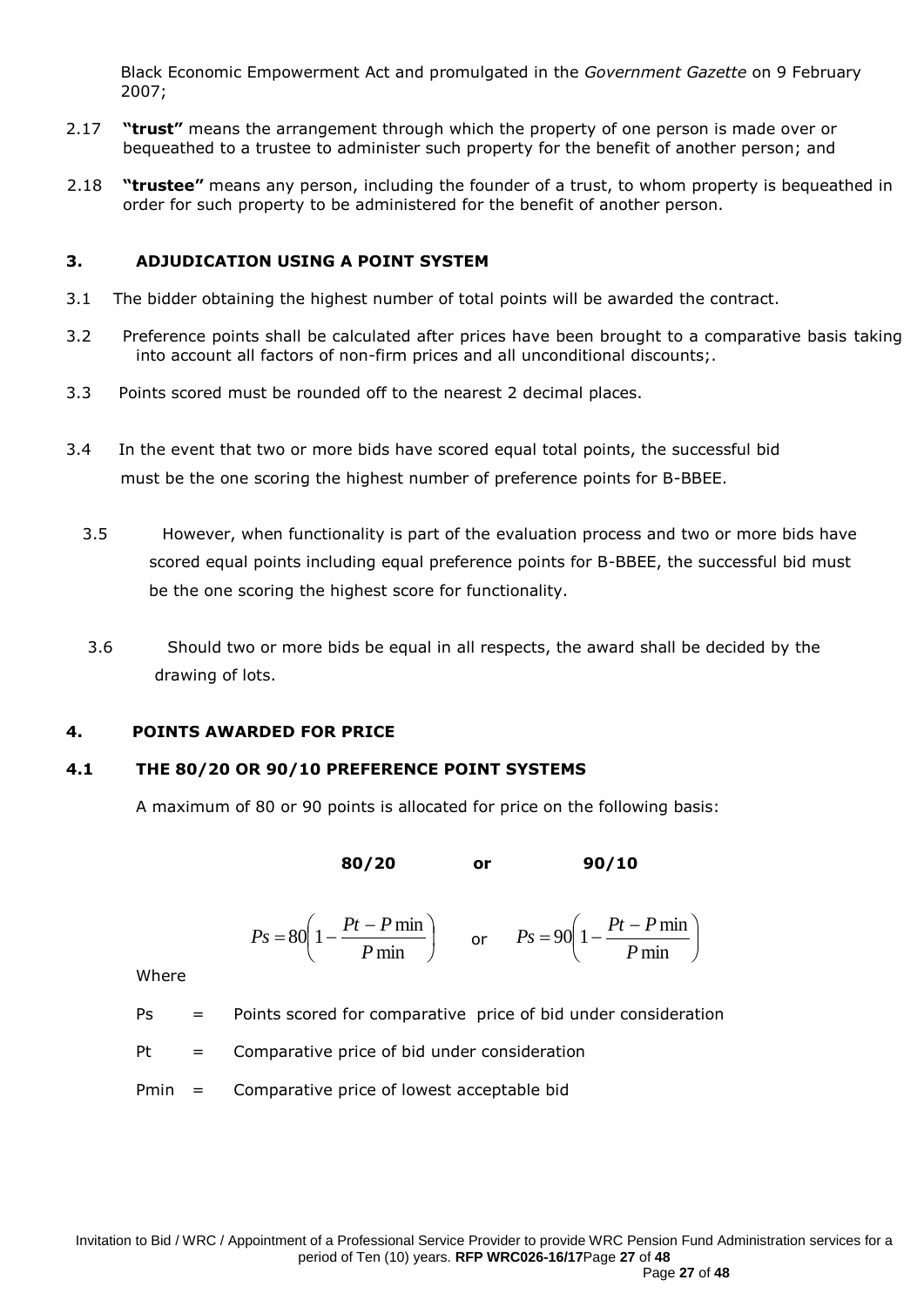## **5. Points awarded for B-BBEE Status Level of Contribution**

5.1 In terms of Regulation 5 (2) and 6 (2) of the Preferential Procurement Regulations, preference points must be awarded to a bidder for attaining the B-BBEE status level of contribution in accordance with the table below:

| <b>B-BBEE Status</b><br><b>Level of Contributor</b> | <b>Number of points</b><br>$(90/10$ system) | <b>Number of points</b><br>$(80/20$ system) |
|-----------------------------------------------------|---------------------------------------------|---------------------------------------------|
| $\mathbf{1}$                                        | 10                                          | 20                                          |
| $\mathcal{L}$                                       | 9                                           | 18                                          |
| 3                                                   | 8                                           | 16                                          |
| $\overline{4}$                                      | 5                                           | 12                                          |
| 5                                                   | 4                                           | 8                                           |
| 6                                                   | 3                                           | 6                                           |
| 7                                                   | 2                                           | 4                                           |
| 8                                                   |                                             | 2                                           |
| Non-compliant<br>contributor                        | 0                                           |                                             |

- 5.2 Bidders who qualify as EMEs in terms of the B-BBEE Act must submit a certificate issued by an Accounting Officer as contemplated in the CCA or a Verification Agency accredited by SANAS or a Registered Auditor. Registered auditors do not need to meet the prerequisite for IRBA's approval for the purpose of conducting verification and issuing EMEs with B-BBEE Status Level Certificates.
- 5.3 Bidders other than EMEs must submit their original and valid B-BBEE status level verification certificate or a certified copy thereof, substantiating their B-BBEE rating issued by a Registered Auditor approved by IRBA or a Verification Agency accredited by SANAS.

5.4 A trust, consortium or joint venture, will qualify for points for their B-BBEE status level as a legal entity,

provided that the entity submits their B-BBEE status level certificate.

5.5 A trust, consortium or joint venture will qualify for points for their B-BBEE status level as an unincorporated entity, provided that the entity submits their consolidated B-BBEE scorecard as if they were a group structure and that such a consolidated B-BBEE scorecard is prepared for every separate bid.

5.6 Tertiary institutions and public entities will be required to submit their B-BBEE status level certificates in terms of the specialized scorecard contained in the B-BBEE Codes of Good Practice.

5.7 A person will not be awarded points for B-BBEE status level if it is indicated in the bid documents that

 such a bidder intends sub-contracting more than 25% of the value of the contract to any other enterprise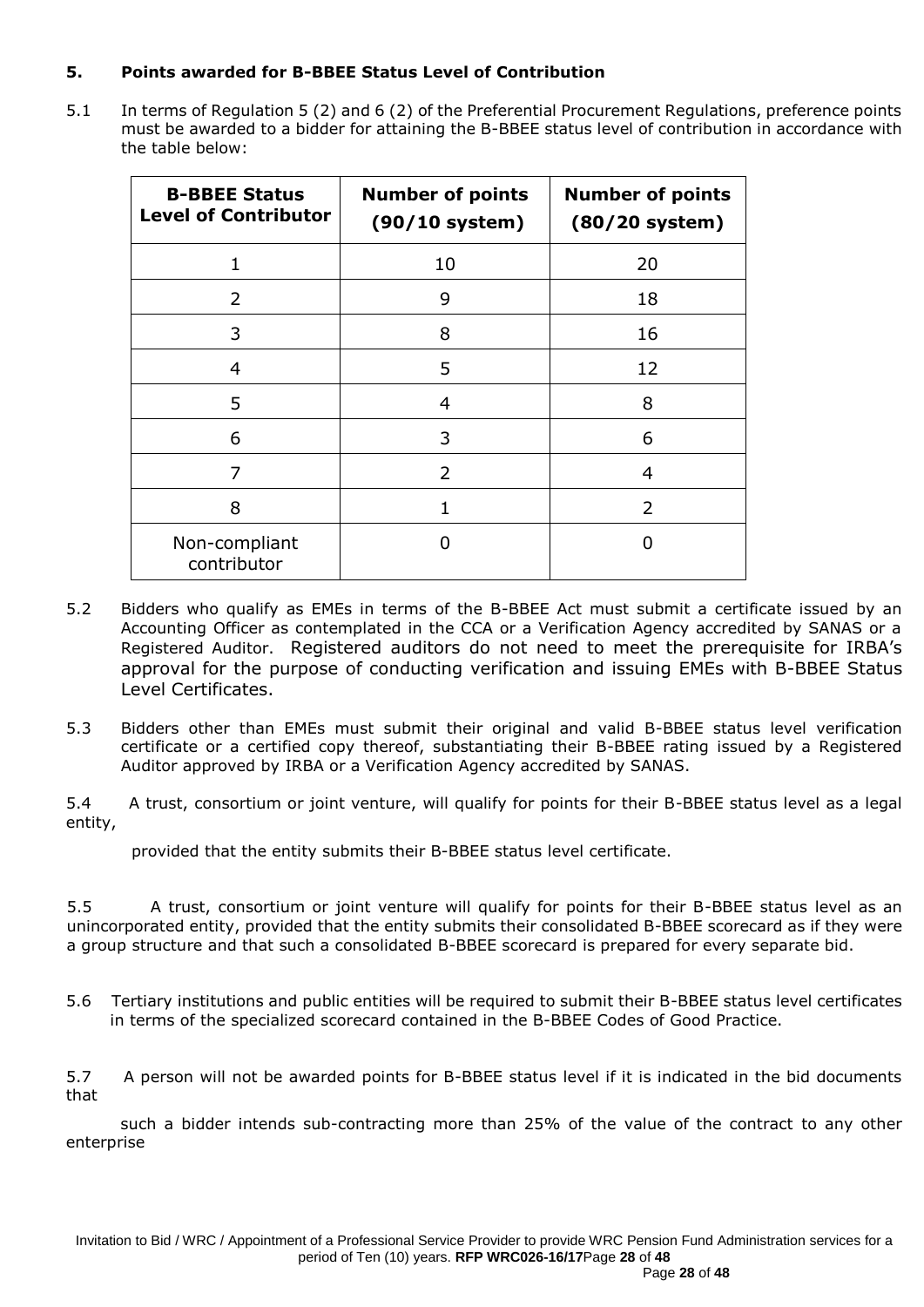that does not qualify for at least the points that such a bidder qualifies for, unless the intended subcontractor

is an EME that has the capability and ability to execute the sub-contract.

5.8 A person awarded a contract may not sub-contract more than 25% of the value of the contract to any other

 enterprise that does not have an equal or higher B-BBEE status level than the person concerned, unless

 the contract is sub-contracted to an EME that has the capability and ability to execute the subcontract.

### **6. BID DECLARATION**

6.1 Bidders who claim points in respect of B-BBEE Status Level of Contribution must complete the following:

### **7. B-BBEE STATUS LEVEL OF CONTRIBUTION CLAIMED IN TERMS OF PARAGRAPHS 1.3.1.2 AND 5.1**

7.1 B-BBEE Status Level of Contribution: …………. = ……………(maximum of 10 or 20 points)

(Points claimed in respect of paragraph 7.1 must be in accordance with the table reflected in paragraph 5.1 and must be substantiated by means of a B-BBEE certificate issued by a Verification Agency accredited by SANAS or a Registered Auditor approved by IRBA or an Accounting Officer as contemplated in the CCA).

## **8 SUB-CONTRACTING**

- 8.1 Will any portion of the contract be sub-contracted? YES / NO (delete which is not applicable)
- 8.1.1 If yes, indicate:
	- (i) what percentage of the contract will be subcontracted?
	- ............……………….…%
	- (ii) the name of the sub-contractor? …………………………………………………………..
	- (iii) the B-BBEE status level of the sub-contractor? ……………..

(iv) whether the sub-contractor is an EME? YES / NO (delete which is not applicable)

## **9 DECLARATION WITH REGARD TO COMPANY/FIRM**

9.1 Name of company/firm ........................................................................: 9.2 VAT registration number :....................................................................... 9.3 Company registration number ……………………………………………………………………. : 9.4 TYPE OF COMPANY/ FIRM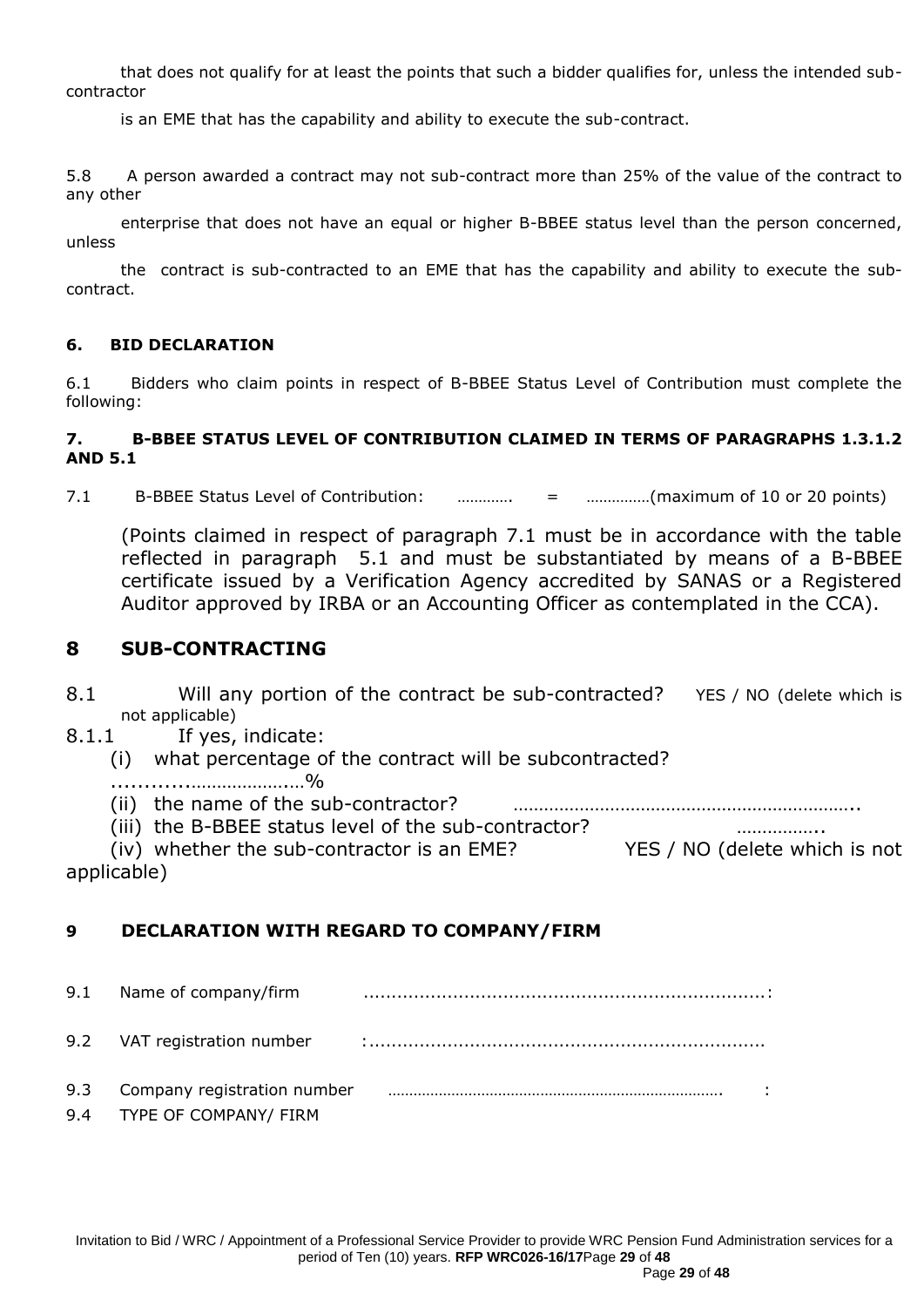- D Partnership/Joint Venture / Consortium
- □ One person business/sole propriety
- D Close corporation
- D Company
- (Pty) Limited

[TICK APPLICABLE BOX]

## 9.5 DESCRIBE PRINCIPAL BUSINESS ACTIVITIES

………….. ................................................................................................................ ……………… ............................................................................................................... …………….. ...............................................................................................................

### 9.6 COMPANY CLASSIFICATION

- Manufacturer
- $\square$  Supplier
- D Professional service provider
- □ Other service providers, e.g. transporter, etc.
	- [TICK APPLICABLE BOX]
- 9.7 Total number of years the company/firm has been in business? ………………………………………
- 9.8 I/we, the undersigned, who is / are duly authorised to do so on behalf of the company/firm, certify that the points claimed, based on the B-BBE status level of contribution indicated in paragraph 7 of the foregoing certificate, qualifies the company/ firm for the preference(s) shown and I / we acknowledge that:
	- (i) The information furnished is true and correct;
	- (ii) The preference points claimed are in accordance with the General Conditions as indicated in paragraph 1 of this form.
	- (iii) In the event of a contract being awarded as a result of points claimed as shown in paragraph 7, the contractor may be required to furnish documentary proof to the satisfaction of the purchaser that the claims are correct;
	- (iv) If the B-BBEE status level of contribution has been claimed or obtained on a fraudulent basis or any of the conditions of contract have not been fulfilled, the purchaser may, in addition to any other remedy it may have –
		- (a) disqualify the person from the bidding process;
		- (b) recover costs, losses or damages it has incurred or suffered as a result of that person's conduct;
		- (c) cancel the contract and claim any damages which it has suffered as a result of having to make less favourable arrangements due to such cancellation;
		- (d) restrict the bidder or contractor, its shareholders and directors, or only the shareholders and directors who acted on a fraudulent basis, from obtaining business from any organ of state for a period not exceeding 10 years, after the audi alteram partem (hear the other side) rule has been applied; and
		- (e) forward the matter for criminal prosecution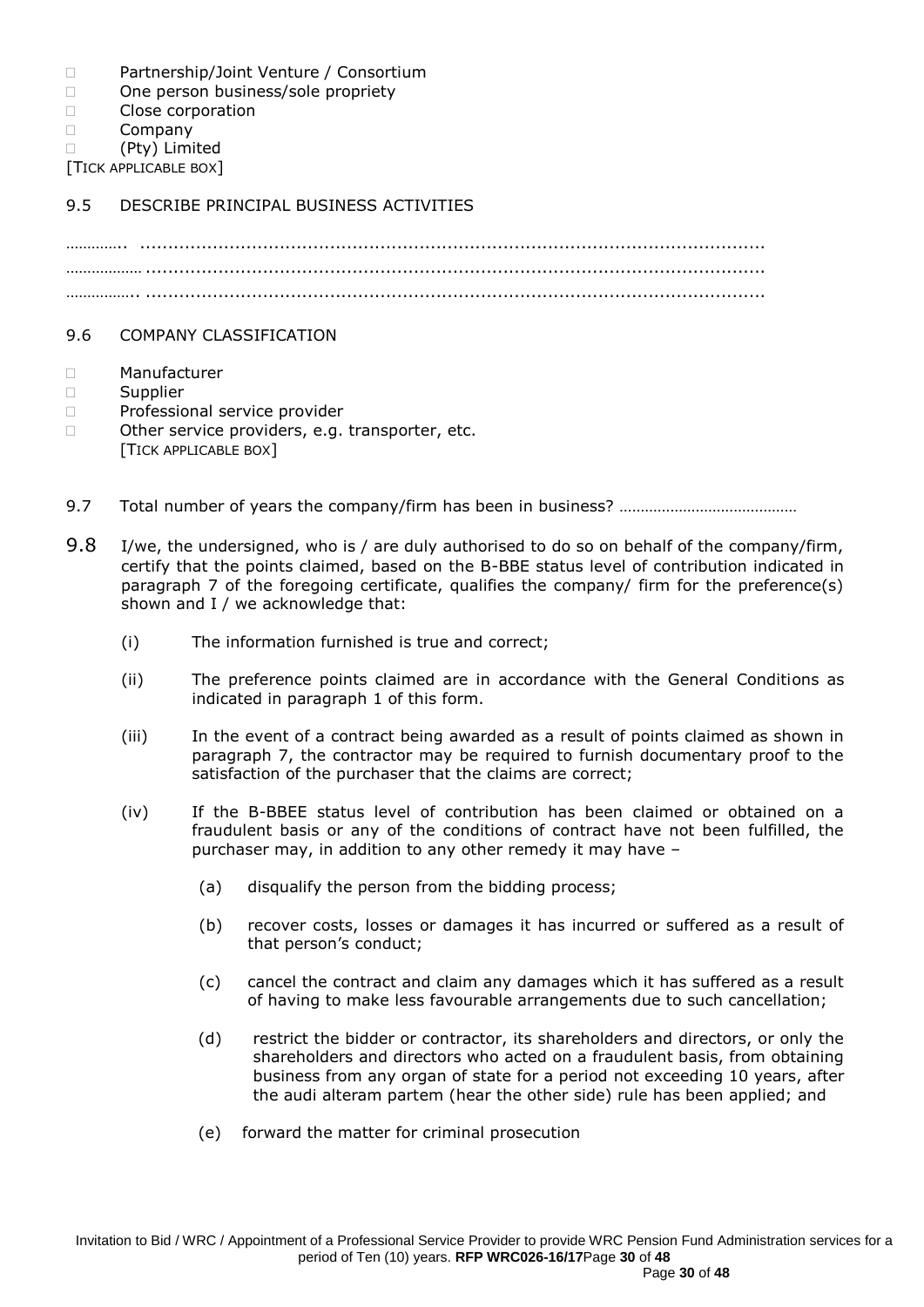#### **WITNESSES:**

1. ………………………………………

#### …………………………………… SIGNATURE(S) OF BIDDER(S)

2. ………………………………………

DATE:………………………………..

ADDRESS:…………………………..

….……………………………… ……………………………………….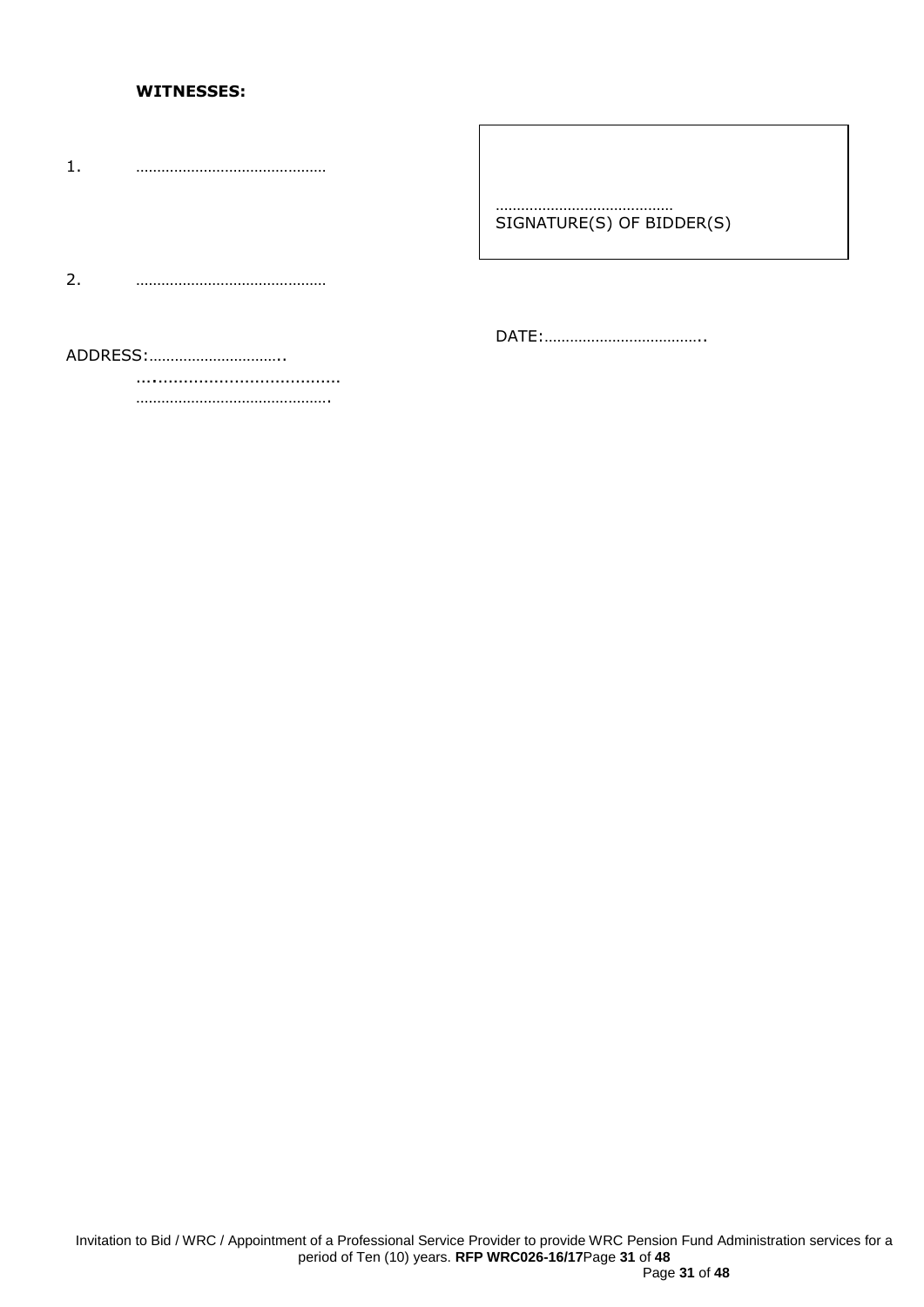# **ANNEX I: SBD8: DECLARATION OF BIDDER'S PAST SUPPLY CHAIN PRACTICES**

## **DECLARATION OF BIDDER'S PAST SUPPLY CHAIN MANAGEMENT PRACTICES**

- 1 This Standard Bidding Document must form part of all bids invited.
- 2 It serves as a declaration to be used by institutions in ensuring that when goods and services are being procured, all reasonable steps are taken to combat the abuse of the supply chain management system.
- 3 The bid of any bidder may be disregarded if that bidder, or any of its directors have
	- a. abused the institution's supply chain management system;
	- b. committed fraud or any other improper conduct in relation to such system; or
	- c. failed to perform on any previous contract.

## **4 In order to give effect to the above, the following questionnaire must be completed and submitted with the bid.**

| <b>Item</b> | Question                                                                                                                                                                                                                                                                                                                                                                                                                                                                                                                                                                                                                                                            | <b>Yes</b> | <b>No</b> |
|-------------|---------------------------------------------------------------------------------------------------------------------------------------------------------------------------------------------------------------------------------------------------------------------------------------------------------------------------------------------------------------------------------------------------------------------------------------------------------------------------------------------------------------------------------------------------------------------------------------------------------------------------------------------------------------------|------------|-----------|
| 4.1         | Is the bidder or any of its directors listed on the<br><b>National Treasury's Database of Restricted Suppliers as</b><br>companies or persons prohibited from doing business<br>with the public sector?<br>(Companies or persons who are listed on this Database were<br>informed in writing of this restriction by the Accounting<br>Officer/Authority of the institution that imposed the restriction<br>after the <i>audi alteram partem</i> rule was applied).<br>The Database of Restricted Suppliers now resides on the<br>National Treasury's website(www.treasury.gov.za) and<br>can be accessed by clicking on its link at the bottom of<br>the home page. | Yes        | No        |
| 4.1.1       | If so, furnish particulars:                                                                                                                                                                                                                                                                                                                                                                                                                                                                                                                                                                                                                                         |            |           |
| 4.2         | Is the bidder or any of its directors listed on the Register for<br>Tender Defaulters in terms of section 29 of the Prevention<br>and Combating of Corrupt Activities Act (No 12 of 2004)?<br>The Register for Tender Defaulters can be accessed on<br>the National Treasury's website (www.treasury.gov.za)<br>by clicking on its link at the bottom of the home page.                                                                                                                                                                                                                                                                                             | Yes        | No        |
| 4.2.1       | If so, furnish particulars:                                                                                                                                                                                                                                                                                                                                                                                                                                                                                                                                                                                                                                         |            |           |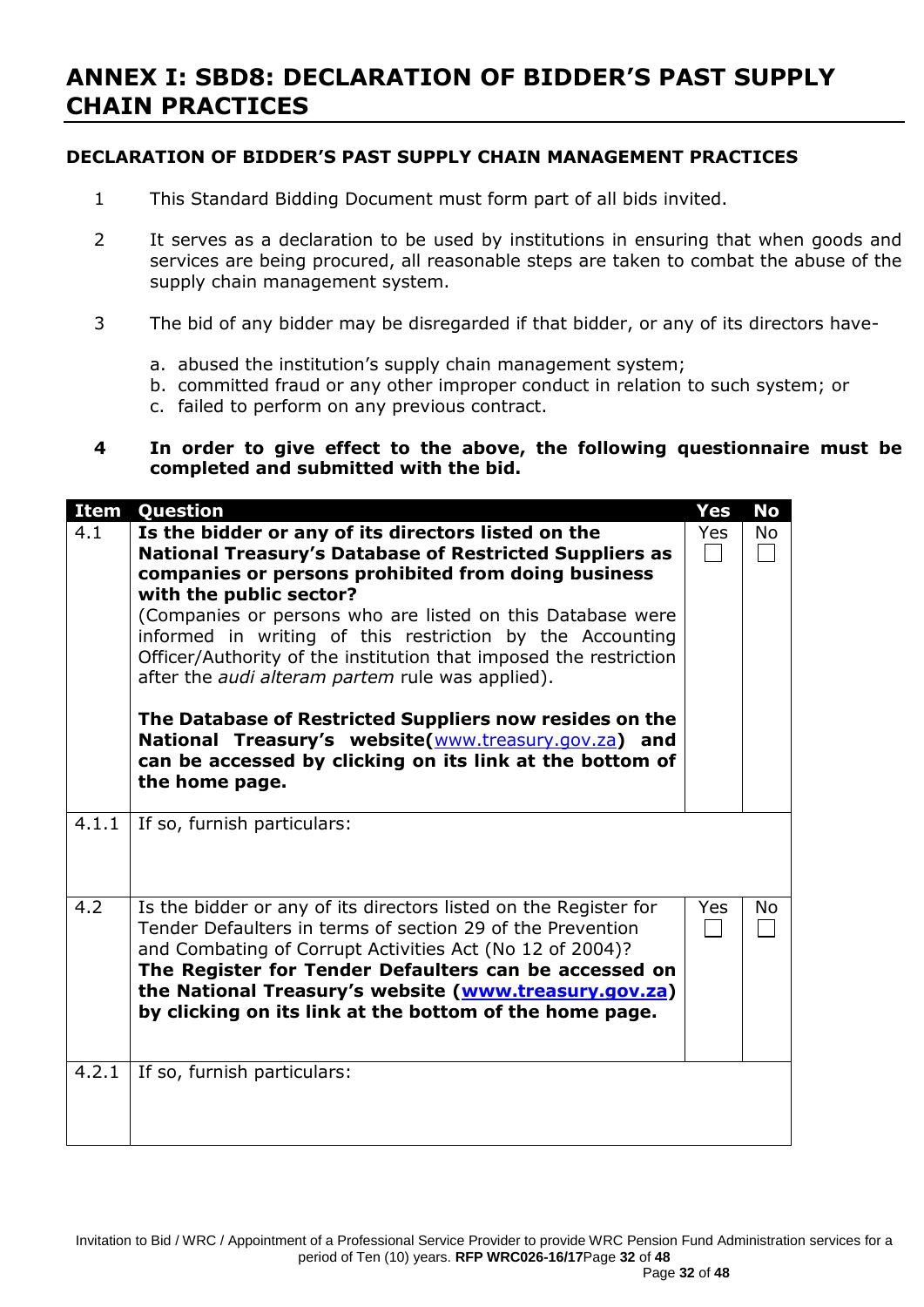| 4.3   | Was the bidder or any of its directors convicted by a court of<br>law (including a court outside of the Republic of South Africa)<br>for fraud or corruption during the past five years? | Yes  | No  |
|-------|------------------------------------------------------------------------------------------------------------------------------------------------------------------------------------------|------|-----|
| 4.3.1 | If so, furnish particulars:                                                                                                                                                              |      |     |
| 4.4   | Was any contract between the bidder and any organ of state<br>terminated during the past five years on account of failure to<br>perform on or comply with the contract?                  | Yes. | No. |
| 4.4.1 | If so, furnish particulars:                                                                                                                                                              |      |     |

# **CERTIFICATION**

# **I, THE UNDERSIGNED (FULL NAME)…………………………………………………**

# **CERTIFY THAT THE INFORMATION FURNISHED ON THIS DECLARATION FORM IS TRUE AND CORRECT.**

## **I ACCEPT THAT, IN ADDITION TO CANCELLATION OF A CONTRACT, ACTION MAY BE TAKEN AGAINST ME SHOULD THIS DECLARATION PROVE TO BE FALSE.**

**………………………………………... …………………………..**

**Signature Date** 

**………………………………………. …………………………..**

**Position Name of Bidder**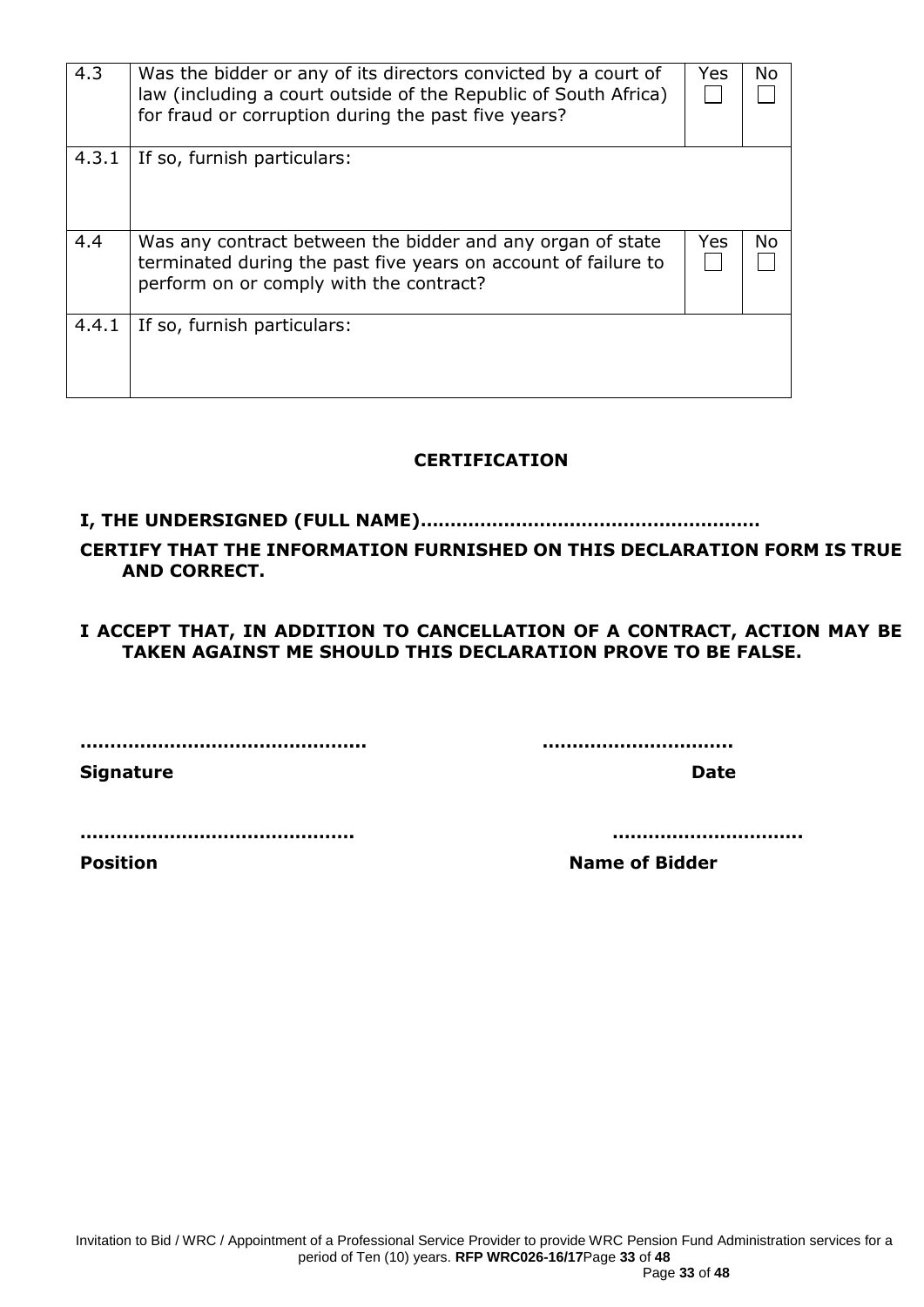# **ANNEX J: SBD9: CERTIFICATE OF INDEPENDENT BID DETERMINATION**

# **CERTIFICATE OF INDEPENDENT BID DETERMINATION**

- 1 This Standard Bidding Document (SBD) must form part of all bids<sup>1</sup> invited.
- 2 Section 4 (1) (b) (iii) of the Competition Act No. 89 of 1998, as amended, prohibits an agreement between, or concerted practice by, firms, or a decision by an association of firms, if it is between parties in a horizontal relationship and if it involves collusive bidding (or bid rigging).² Collusive bidding is a *pe se* prohibition meaning that it cannot be justified under any grounds.
- 3 Treasury Regulation 16A9 prescribes that accounting officers and accounting authorities must take all reasonable steps to prevent abuse of the supply chain management system and authorizes accounting officers and accounting authorities to:
	- a. disregard the bid of any bidder if that bidder, or any of its directors have abused the institution's supply chain management system and or committed fraud or any other improper conduct in relation to such system.
	- b. cancel a contract awarded to a supplier of goods and services if the supplier committed any corrupt or fraudulent act during the bidding process or the execution of that contract.
- 4 This SBD serves as a certificate of declaration that would be used by institutions to ensure that, when bids are considered, reasonable steps are taken to prevent any form of bidrigging.
- 5 In order to give effect to the above, the attached Certificate of Bid Determination (SBD 9) must be completed and submitted with the bid:

## <sup>1</sup> Includes price quotations, advertised competitive bids, limited bids and proposals.

**² Bid rigging (or collusive bidding) occurs when businesses, that would otherwise be expected to compete, secretly conspire to raise prices or lower the quality of goods and / or services for purchasers who wish to acquire goods and / or services through a bidding process. Bid rigging is, therefore, an agreement between competitors not to compete.**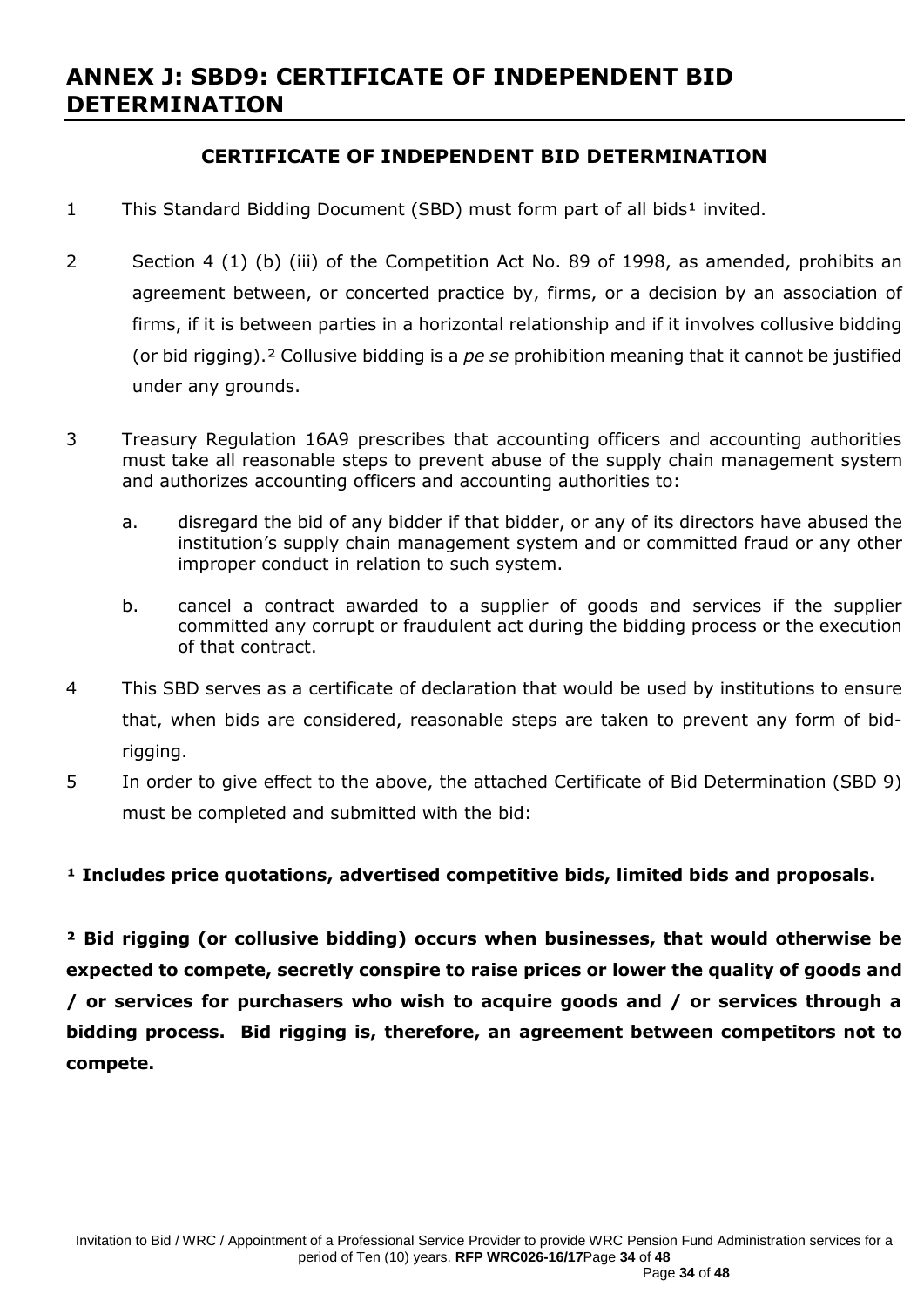## **CERTIFICATE OF INDEPENDENT BID DETERMINATION**

I, the undersigned, in submitting the accompanying bid:

(Bid Number and Description)

 $\_$  , and the set of the set of the set of the set of the set of the set of the set of the set of the set of the set of the set of the set of the set of the set of the set of the set of the set of the set of the set of th

\_\_\_\_\_\_\_\_\_\_\_\_\_\_\_\_\_\_\_\_\_\_\_\_\_\_\_\_\_\_\_\_\_\_\_\_\_\_\_\_\_\_\_\_\_\_\_\_\_\_\_\_\_\_\_\_\_\_\_\_\_\_\_\_\_\_\_\_\_\_\_\_

In response to the invitation for the bid made by:

(Name of Institution)

Do hereby make the following statements that I certify to be true and complete in every respect:

I certify, on behalf of: **We are all that if the set of the set of the set of the set of the set of that:** 

(Name of Bidder)

- 1. I have read and I understand the contents of this Certificate;
- 2. I understand that the accompanying bid will be disqualified if this Certificate is found not to be true and complete in every respect;
- 3. I am authorized by the bidder to sign this Certificate, and to submit the accompanying bid, on behalf of the bidder;
- 4. Each person whose signature appears on the accompanying bid has been authorized by the bidder to determine the terms of, and to sign the bid, on behalf of the bidder;
- 5. For the purposes of this Certificate and the accompanying bid, I understand that the word "competitor" shall include any individual or organization, other than the bidder, whether or not affiliated with the bidder, who:
	- (a) has been requested to submit a bid in response to this bid invitation;
	- (b) could potentially submit a bid in response to this bid invitation, based on their qualifications, abilities or experience; and
	- (c) provides the same goods and services as the bidder and/or is in the same line of business as the bidder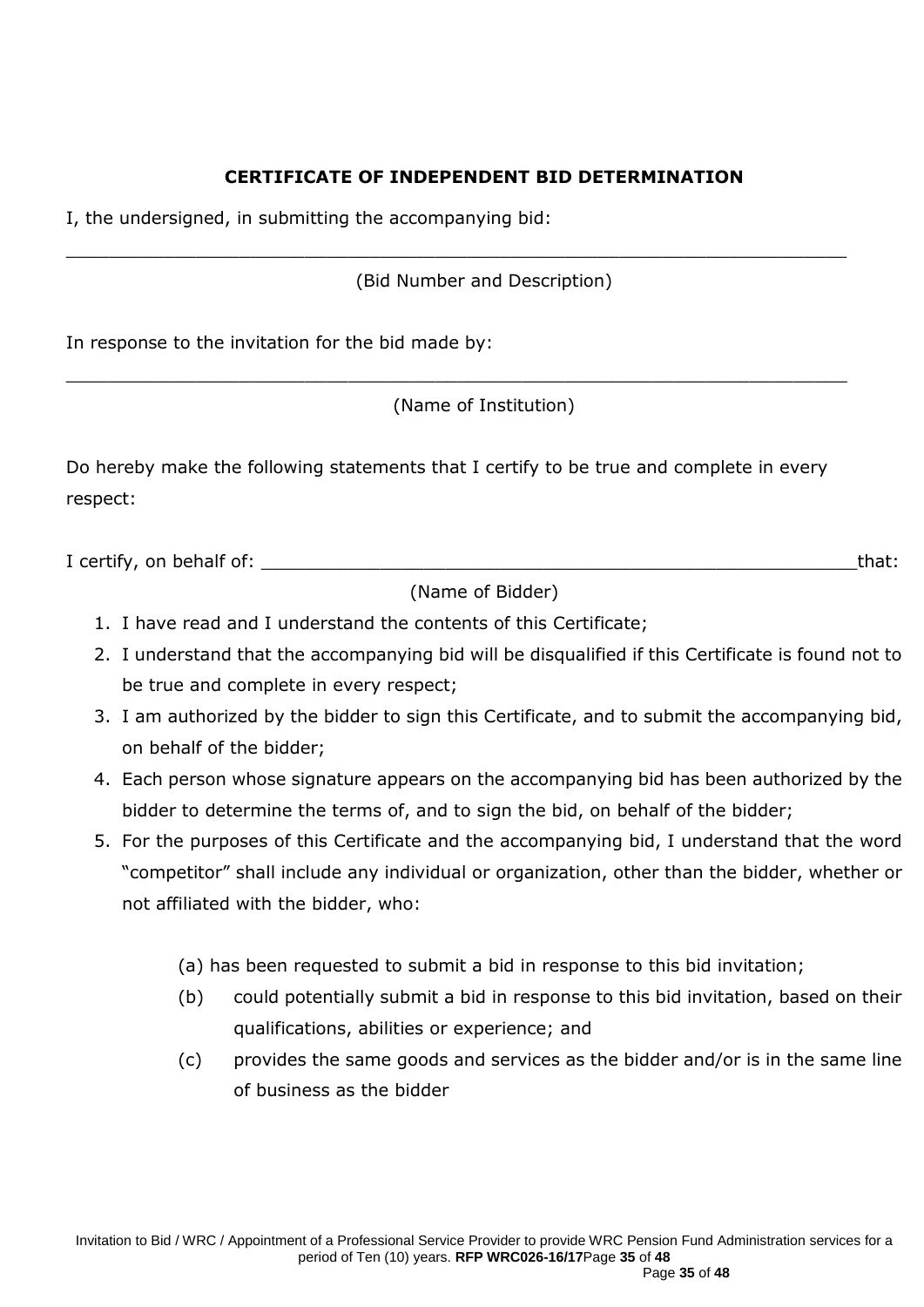- 6. The bidder has arrived at the accompanying bid independently from, and without consultation, communication, agreement or arrangement with any competitor. However communication between partners in a joint venture or consortium<sup>3</sup> will not be construed as collusive bidding.
- 7. In particular, without limiting the generality of paragraphs 6 above, there has been no consultation, communication, agreement or arrangement with any competitor regarding:
	- (a)prices;
	- (b) geographical area where product or service will be rendered (market allocation)
	- (c) methods, factors or formulas used to calculate prices;
	- (d) the intention or decision to submit or not to submit, a bid;
	- (e) the submission of a bid which does not meet the specifications and conditions of the bid; or
	- (f) bidding with the intention not to win the bid.
- 8. In addition, there have been no consultations, communications, agreements or arrangements with any competitor regarding the quality, quantity, specifications and conditions or delivery particulars of the products or services to which this bid invitation relates.
- 9. The terms of the accompanying bid have not been, and will not be, disclosed by the bidder, directly or indirectly, to any competitor, prior to the date and time of the official bid opening or of the awarding of the contract.

## **³ Joint venture or Consortium means an association of persons for the purpose of combining their expertise, property, capital, efforts, skill and knowledge in an activity for the execution of a contract.**

10. I am aware that, in addition and without prejudice to any other remedy provided to combat any restrictive practices related to bids and contracts, bids that are suspicious will be reported to the Competition Commission for investigation and possible imposition of administrative penalties in terms of section 59 of the Competition Act No 89 of 1998 and or may be reported to the National Prosecuting Authority (NPA) for criminal investigation and or may be restricted from conducting business with the public sector for a period not exceeding ten (10) years in terms of the Prevention and Combating of Corrupt Activities Act No 12 of 2004 or any other applicable legislation.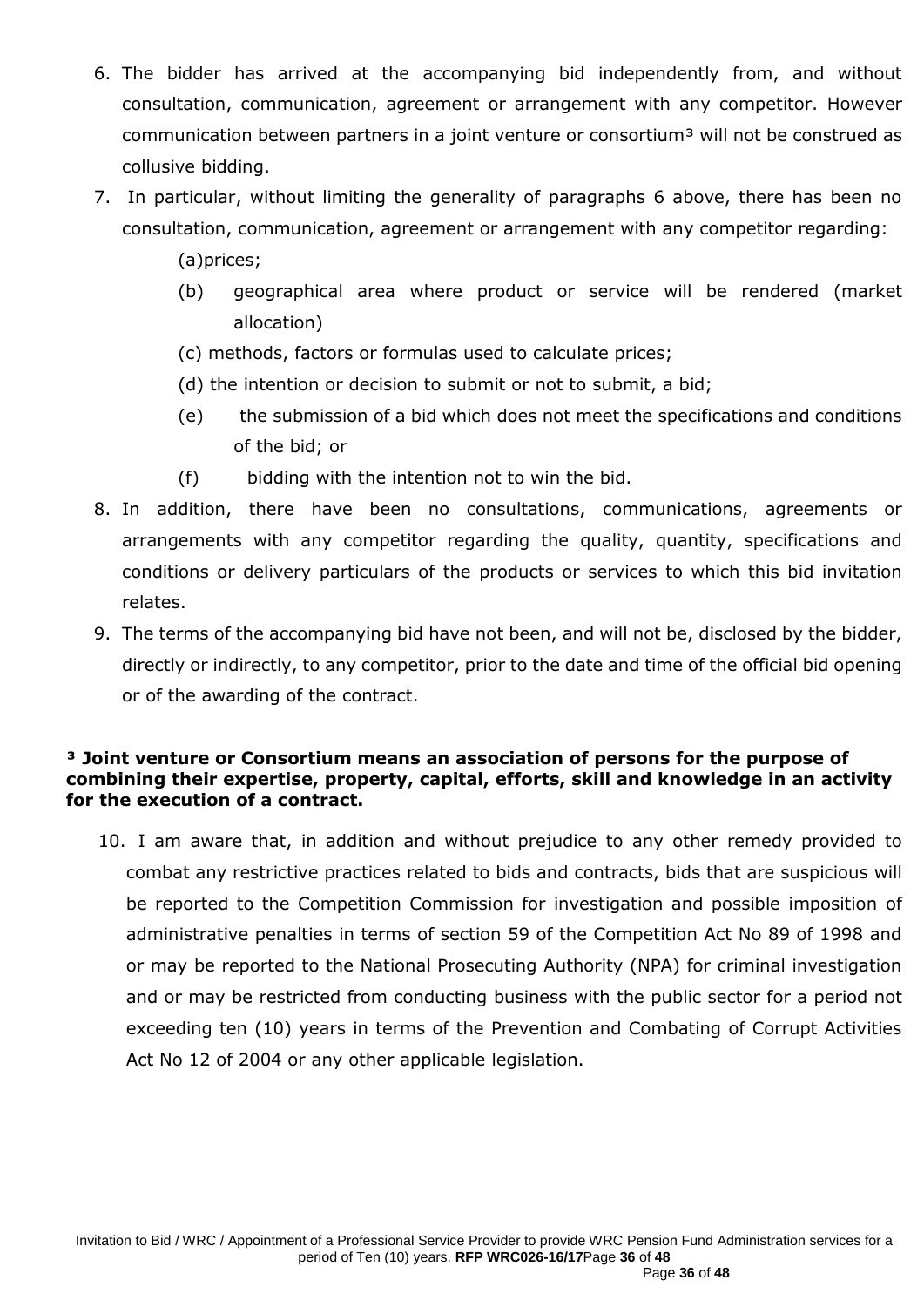……………………………………………………………………………………

#### SignatureDate

………………………………………………….…………………………………

Position Name of Bidder

Js914w 2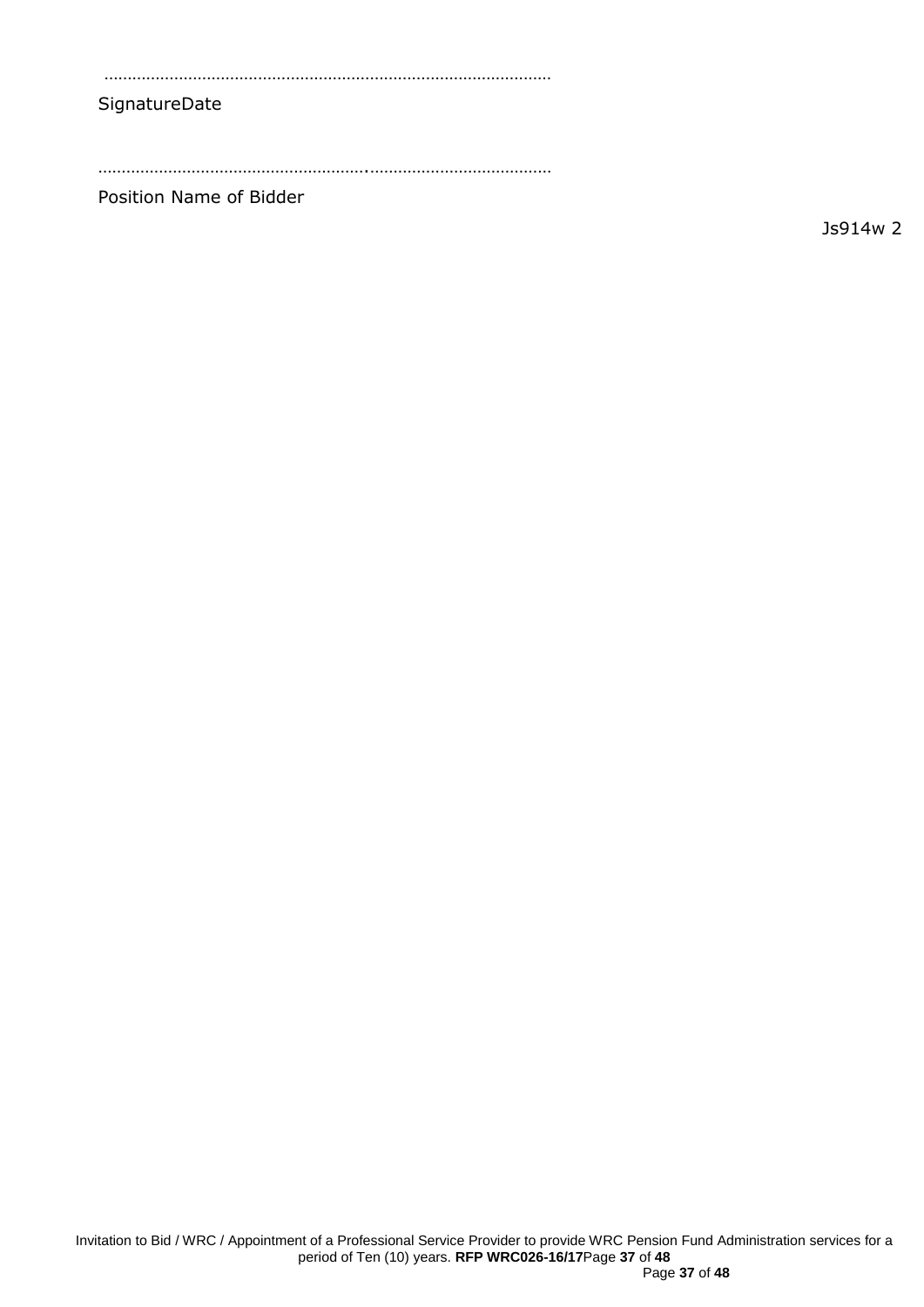# **ANNEX K: COMPANY REGISTRATION DOCUMENTS (CIPC/CIPRO)**

- Certified copies **(copy with original stamp)** of your CIPC (CIPRO) company registration documents listing all members with percentages, in case of close corporation
- Certified copies **(copy with original stamp)** of all latest share certificates, in case of a company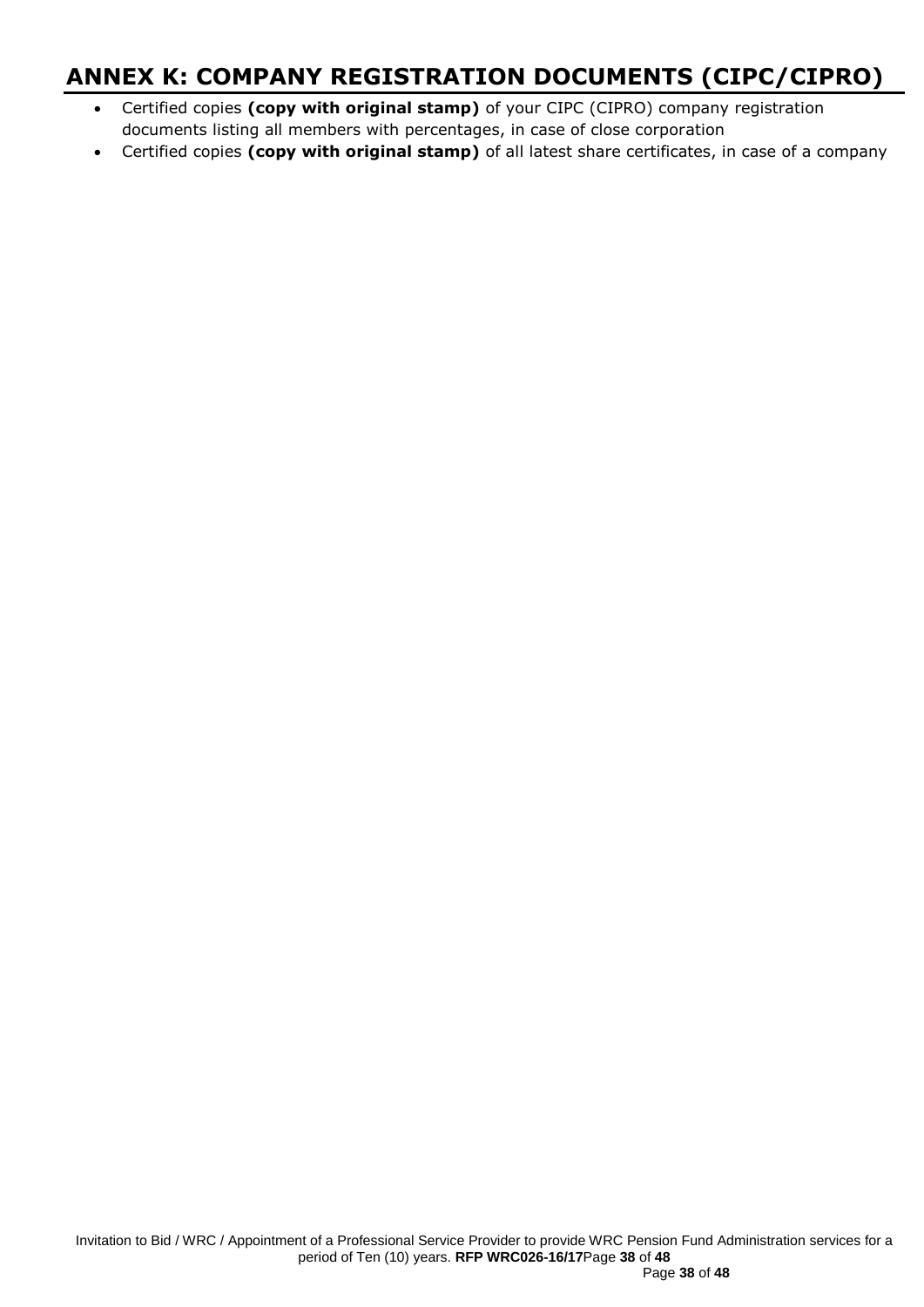# **ANNEX L: GENERAL CONDITIONS OF CONTRACT**

## **PLEASE INITIAL EACH PAGE OF THE GENERAL CONDITIONS OF CONTRACT**

### **General conditions of bid and conditions of contract**

**Bidders shall provide full and accurate answers to all (including mandatory) questions posed in this document, and, are required to explicitly state "Comply/Accept" or "Do not comply/Do not**  accept" (with a  $\sqrt{ }$  or an X) regarding compliance with the requirements. Where necessary, the **bidders shall substantiate their response to a specific question.**

**NOTE: It is mandatory for bidders to complete or answer this part fully; failure to do so result to their bid to be treated as incomplete and shall be disqualified. Refer to paragraph 4 of this document (reasons for disqualification).**

| This bid is subject to the General Conditions of Contract   Accept | Do not accept |
|--------------------------------------------------------------------|---------------|
| stipulated below.                                                  |               |

#### 2.

| The laws of the Republic of South Africa shall govern this RFP   Accept | Do not accept |
|-------------------------------------------------------------------------|---------------|
| and the bidders hereby accept that the courts of the Republic           |               |
| of South Africa shall have the jurisdiction.                            |               |

#### 3.

| WRC shall not be liable for any costs incurred by the bidder   | Accept | Do not accept |
|----------------------------------------------------------------|--------|---------------|
| in the preparation of response to this RFP. The preparation of |        |               |
| response shall be made without obligation to acquire any of    |        |               |
| the items included in any bidder's proposal or to select any   |        |               |
| proposal, or to discuss the reasons why such vendor's or any   |        |               |
| other proposal was accepted or rejected.                       |        |               |

#### 4.

| WRC may request written clarification or further information   | Accept | Do not accept |
|----------------------------------------------------------------|--------|---------------|
| regarding any aspect of this proposal. The bidders must        |        |               |
| supply the requested information in writing within twenty four |        |               |
| (24) hours after the request has been made, otherwise the      |        |               |
| proposal may be disqualified.                                  |        |               |

<sup>1.</sup>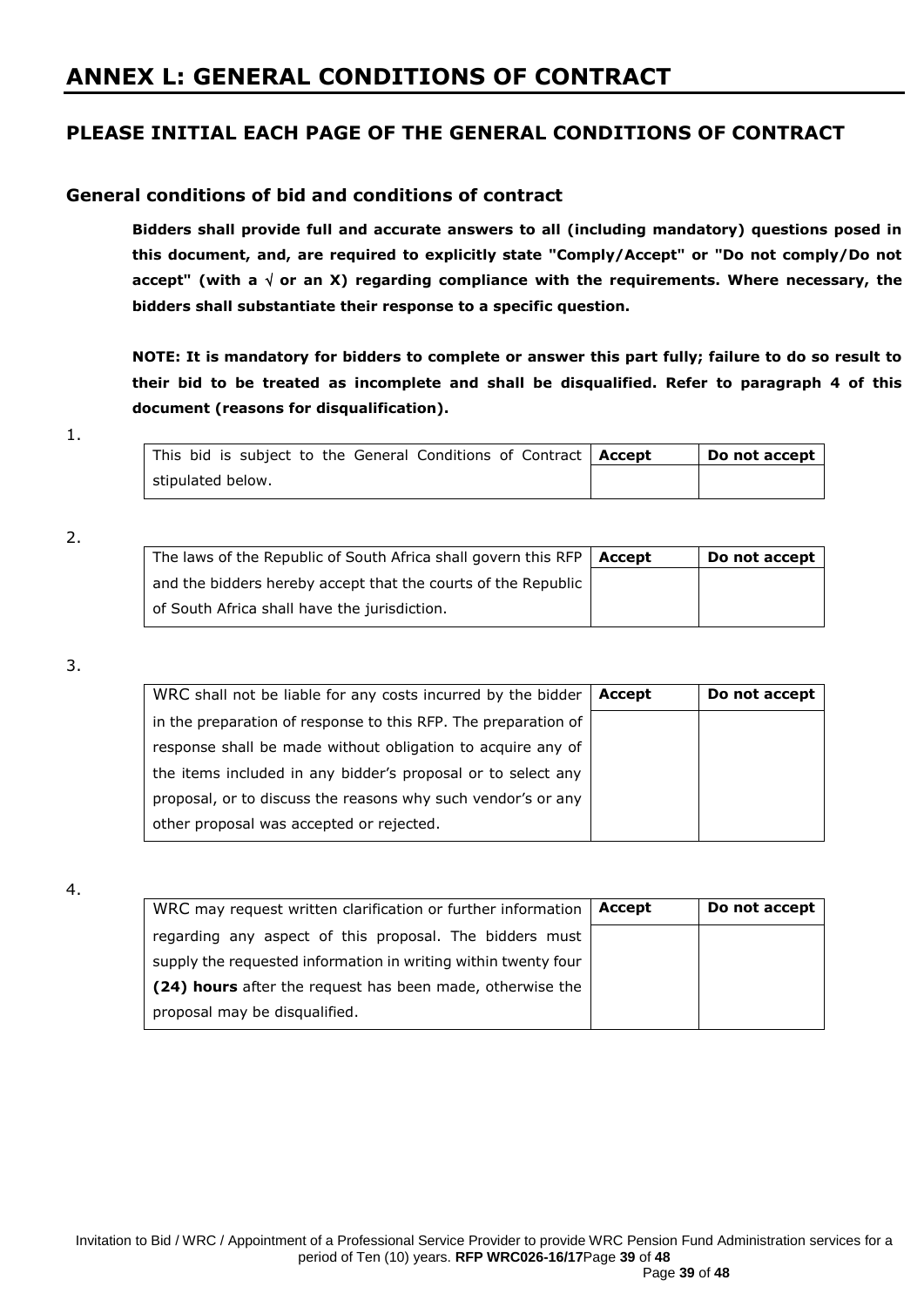| In the case of Consortium, Joint Venture or subcontractors, | Accept | Do not accept |
|-------------------------------------------------------------|--------|---------------|
| bidders are required to provide copies of signed agreements |        |               |
| stipulating the work split and Rand value.                  |        |               |
|                                                             |        |               |

### 6

5.

| In the case of Consortium, Joint Venture or subcontractors, | Accept | Do not accept |
|-------------------------------------------------------------|--------|---------------|
| all bidders are required to provide mandatory documents as  |        |               |
| stipulated in schedule 1 of the Response format.            |        |               |

### 7

| WRC reserves the right to; cancel or reject any proposal and  | Accept | Do not accept |
|---------------------------------------------------------------|--------|---------------|
| not to award the proposal to the lowest bidder or award parts |        |               |
| of the proposal to different bidders, or not to award the     |        |               |
| proposal at all.                                              |        |               |

#### 8

| Where applicable, bidders who are distributors, resellers and $\vert$ Accept | Do not accept |
|------------------------------------------------------------------------------|---------------|
| installers of network equipment are required to submit back-                 |               |
| to-back agreements and service level agreements with their                   |               |
| principals.                                                                  |               |

#### 9

| By submitting a proposal in response to this RFP, the bidders   Accept | Do not accept |
|------------------------------------------------------------------------|---------------|
| accept the evaluation criteria as it stands.                           |               |

#### 10

| Where applicable, WRC reserves the right to run benchmarks $\vert$ <b>Accept</b> | Do not accept |
|----------------------------------------------------------------------------------|---------------|
| on the requirements equipment during the evaluation and                          |               |
| after the evaluation.                                                            |               |

| WRC reserves the right to conduct a pre-award survey during    | Accept | Do not accept |
|----------------------------------------------------------------|--------|---------------|
| source selection process to evaluate contractors'<br>the       |        |               |
| capabilities to meet the requirements specified in the RFP and |        |               |
| supporting documents.                                          |        |               |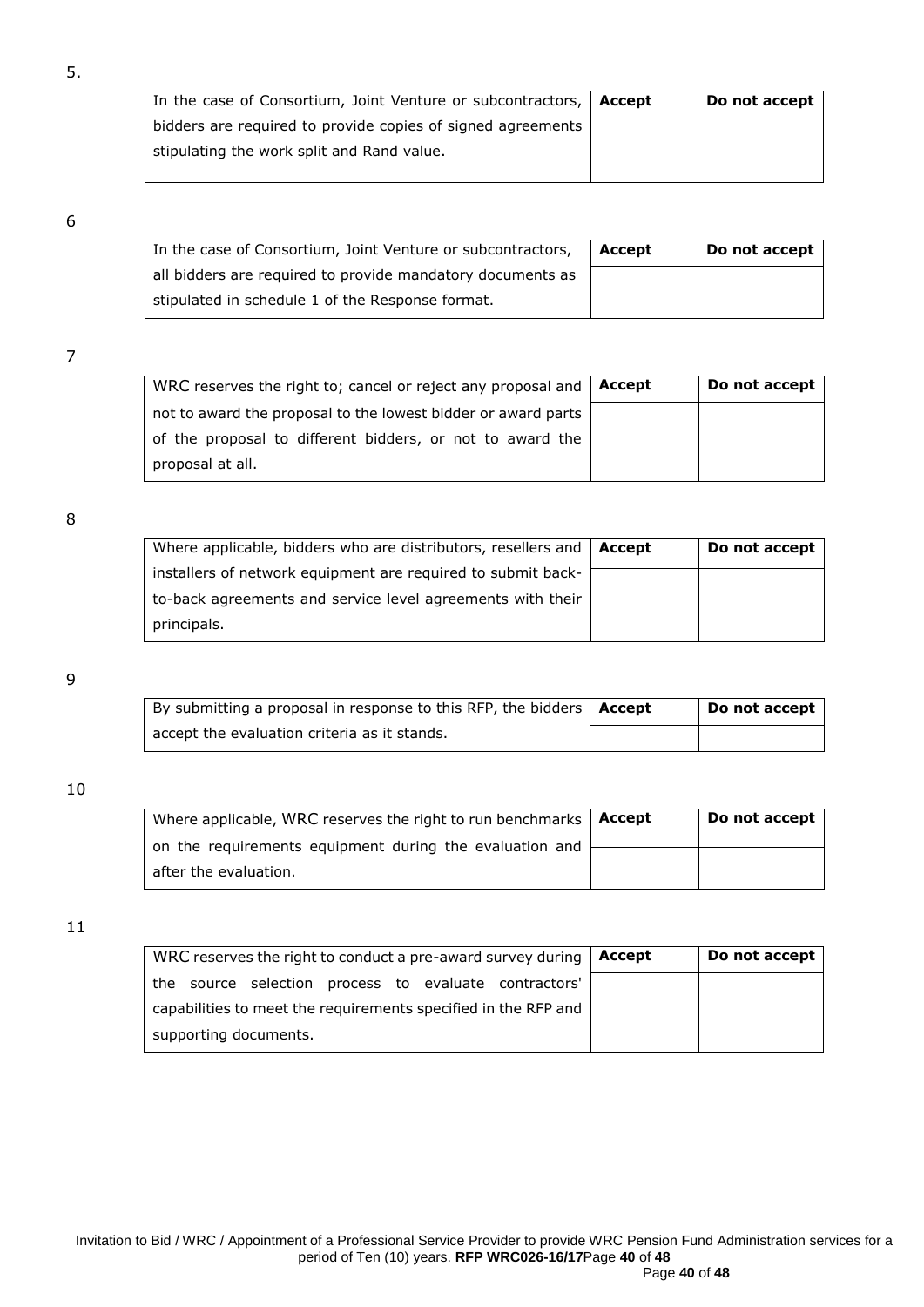| Only the solution commercially available at the proposal   Accept | Do not accept |
|-------------------------------------------------------------------|---------------|
| closing date shall be considered. No Bids for future solutions    |               |
| shall be accepted.                                                |               |

#### 13

| The bidder should not qualify the proposal with own                  | Accept | Do not accept |
|----------------------------------------------------------------------|--------|---------------|
| conditions.                                                          |        |               |
| <b>Caution:</b> If the bidder does not specifically withdraw its own |        |               |
| conditions of proposal when called upon to do so, the proposal       |        |               |
| response shall be declared invalid.                                  |        |               |

14

| Should the bidder withdraw the proposal before the proposal    | Accept | Do not accept |
|----------------------------------------------------------------|--------|---------------|
| validity period expires, WRC reserves the right to recover any |        |               |
| additional expense incurred by WRC having to accept any        |        |               |
| less favourable proposal or the additional expenditure         |        |               |
| incurred by WRC in the preparation of a new RFP and by the     |        |               |
| subsequent acceptance of any less favourable proposal.         |        |               |

| Delivery of and acceptance of correspondence between the $\vert$ <b>Accept</b> | Do not accept |
|--------------------------------------------------------------------------------|---------------|
| WRC and the bidder sent by prepaid registered post (by air                     |               |
| mail if appropriate) in a correctly addressed envelope to                      |               |
| either party's postal address or address for service of legal                  |               |
| documents shall be deemed to have been received and                            |               |
| accepted after (2) two days from the date of postage to the                    |               |
| South African Post Office Ltd.                                                 |               |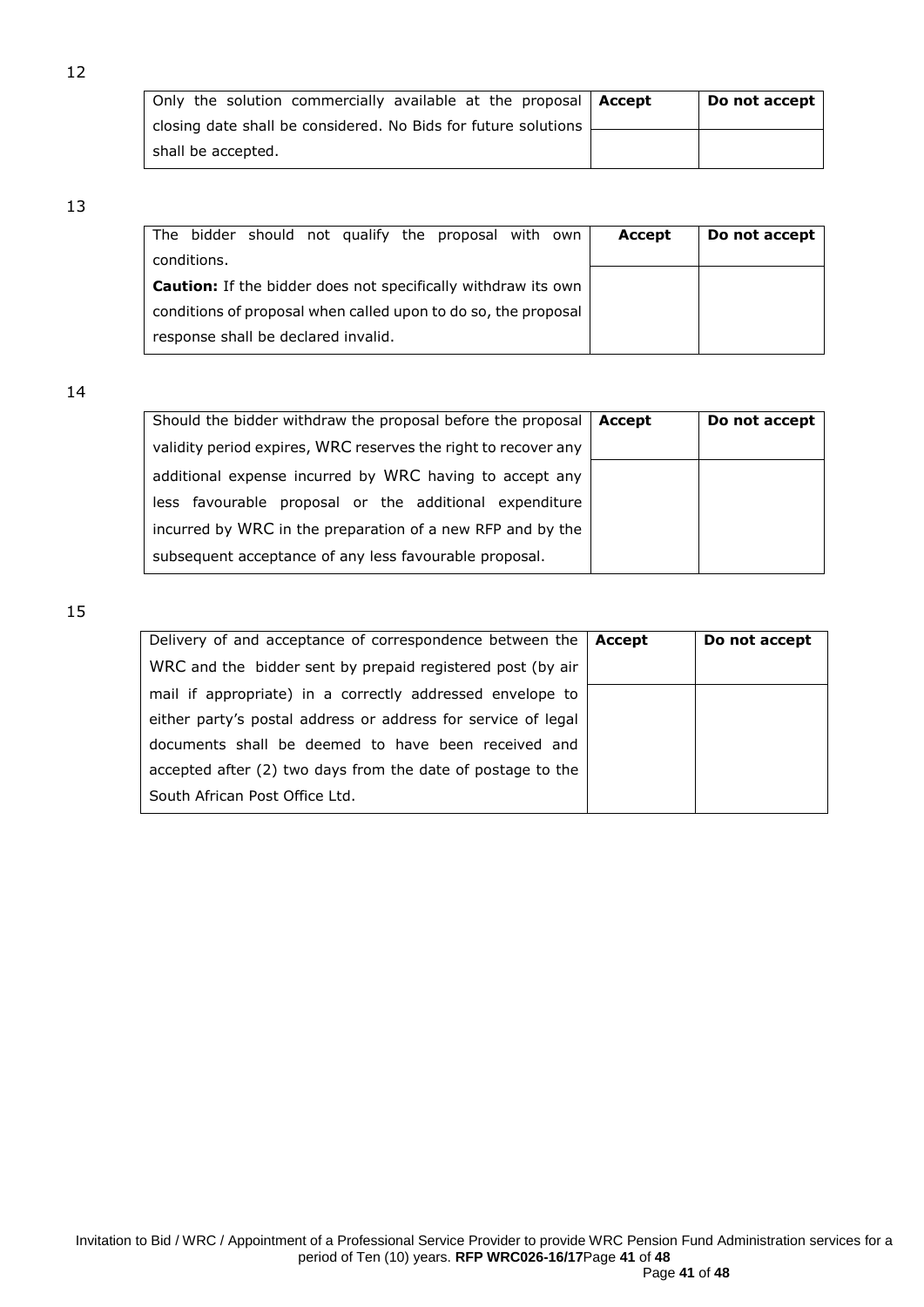Should the parties at any time before and/or after the award of the proposal and prior to, and-or after conclusion of the contract fail to agree on any significant product price or service price adjustments, change in technical specification, change in services, etc. WRC shall be entitled within 14 (fourteen) days of such failure to agree, to recall the letter of award and cancel the proposal by giving the bidder not less than 90 (ninety) days written notice of such cancellation, in which event all fees on which the parties failed to agree increases or decreases shall, for the duration of such notice period, remain fixed on those fee/price applicable prior to the negotiations. Such cancellation shall mean that WRC reserves the right to award the same proposal to next best bidders as it deems fit. **Accept Do not accept**

17

16

| In the case of a consortium or JV, each of the authorised   Accept | Do not accept |
|--------------------------------------------------------------------|---------------|
| enterprise's members and/or partners of the different              |               |
| enterprises must co-sign this document.                            |               |

18

| Any amendment or change of any nature made to this RFP $\vert$ Accept | Do     | not |
|-----------------------------------------------------------------------|--------|-----|
| shall only be of force and effect if it is in writing, signed by      | accept |     |
| WRC signatory and added to this RFP as an addendum.                   |        |     |

| Failure or neglect by either party to (at any time) enforce any    | Accept | <b>Do</b> | not |
|--------------------------------------------------------------------|--------|-----------|-----|
| of the provisions of this proposal shall not, in any manner, be    |        | accept    |     |
| construed to be a waiver of any of that party's right in that      |        |           |     |
| regard and in terms of this proposal. Such failure or neglect      |        |           |     |
| shall not, in any manner, affect the continued, unaltered          |        |           |     |
| validity of this proposal, or prejudice the right of that party to |        |           |     |
| institute subsequent action.                                       |        |           |     |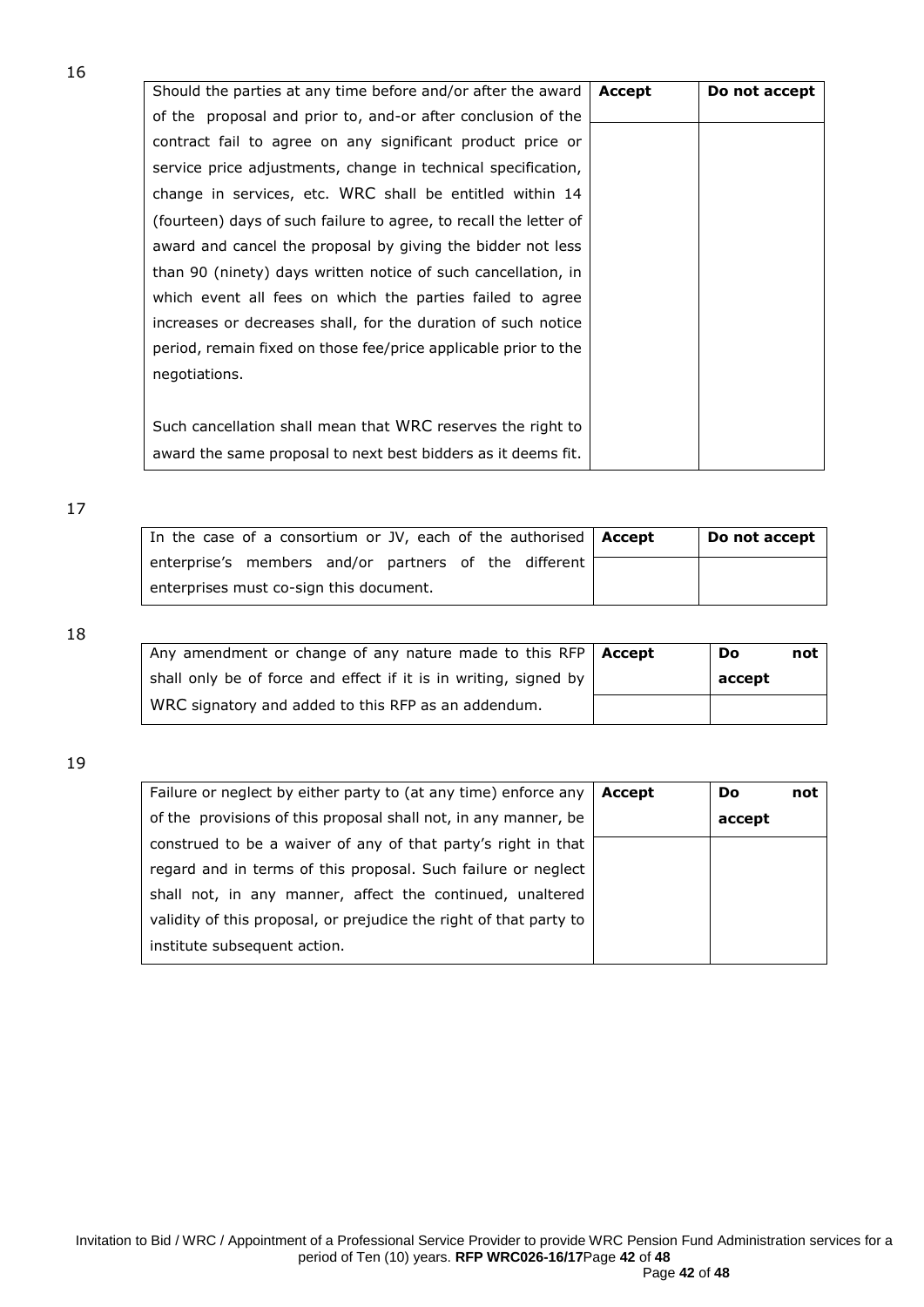| Bidders who make use of subcontractors.                  | <b>Accept</b> | Do     | not |
|----------------------------------------------------------|---------------|--------|-----|
| The proposal shall however be awarded to the Vendor      |               | accept |     |
| as a primary contractor who shall be responsible for the |               |        |     |
| management of the awarded proposal. A vendor which       |               |        |     |
| was awarded the contract after scoring HDI / RDP goals   |               |        |     |
| is not allowed to subcontract more than 25% of the       |               |        |     |
| contract to a non-HDI entity. No separate contract shall |               |        |     |
| entered into between WRC and<br>be<br>anv such           |               |        |     |
| subcontractors. Copies of the signed agreements          |               |        |     |
| between the relevant parties must be attached to the     |               |        |     |
| proposal responses.                                      |               |        |     |
|                                                          |               |        |     |

21

| All services supplied in accordance with this proposal must be $\vert$ <b>Accept</b> | Do     | not |
|--------------------------------------------------------------------------------------|--------|-----|
| certified to all legal requirements as per the South African law.                    | accept |     |
|                                                                                      |        |     |

#### 22

| No interest shall be payable on accounts due to the successful $\vert$ <b>Accept</b> | Do     | not |
|--------------------------------------------------------------------------------------|--------|-----|
| vendor in an event of a dispute arising on any stipulation in                        | accept |     |
| the contract.                                                                        |        |     |

### 23

| Evaluation of Bids shall be performed by an evaluation panel    | Accept | <b>Do</b> | not |
|-----------------------------------------------------------------|--------|-----------|-----|
| established by WRC.                                             |        | accept    |     |
|                                                                 |        |           |     |
| Bids shall be evaluated on the basis of conformance to the      |        |           |     |
| required specifications as outlined in the RFP. Points shall be |        |           |     |
| allocated to each bidder, on the basis that the maximum         |        |           |     |
| number of points that may be scored for price is 90, and the    |        |           |     |
| maximum number of preference points that may be claimed         |        |           |     |
| for BBBEE (according to the PPPFA) is 10.                       |        |           |     |

| If the successful bidder disregards contractual specifications, $ $ <b>Accept</b> | Do     | not |
|-----------------------------------------------------------------------------------|--------|-----|
| this action may result in the termination of the contract.                        | accept |     |
|                                                                                   |        |     |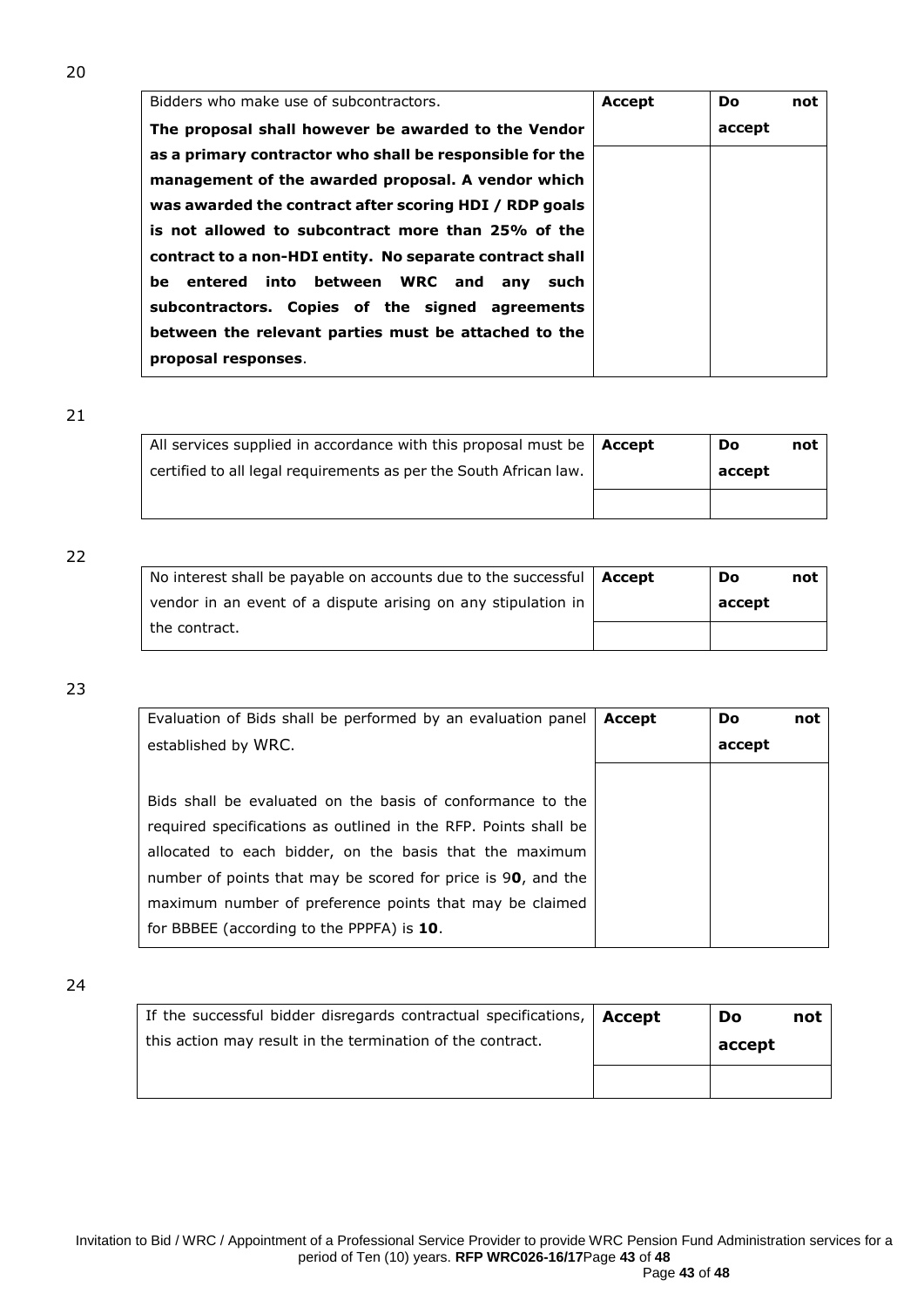| The bidders' response to this Bid, or parts of the response, shall   Accept | Do     | not |
|-----------------------------------------------------------------------------|--------|-----|
| be included as a whole or by reference in the final contract.               | accept |     |
|                                                                             |        |     |

## 26

| Should the evaluation of this bid not be completed within the $\Delta$ Accept | Do     | not |
|-------------------------------------------------------------------------------|--------|-----|
| validity period of the bid, WRC has discretion to extend the                  | accept |     |
| validity period.                                                              |        |     |

## 27

| Upon receipt of the request to extend the validity period of the $ $ Accept | Do     | not |
|-----------------------------------------------------------------------------|--------|-----|
| bid, the bidder must respond within the required time frames                | accept |     |
| and in writing on whether or not he agrees to hold his original             |        |     |
| bid response valid under the same terms and conditions for a                |        |     |
| further period.                                                             |        |     |

| Should the bidder change any wording or phrase in this $ $ Accept | Do     | not |
|-------------------------------------------------------------------|--------|-----|
| document, the bid shall be evaluated as though no change has      | accept |     |
| been effected and the original wording or phrasing shall be       |        |     |
| used.                                                             |        |     |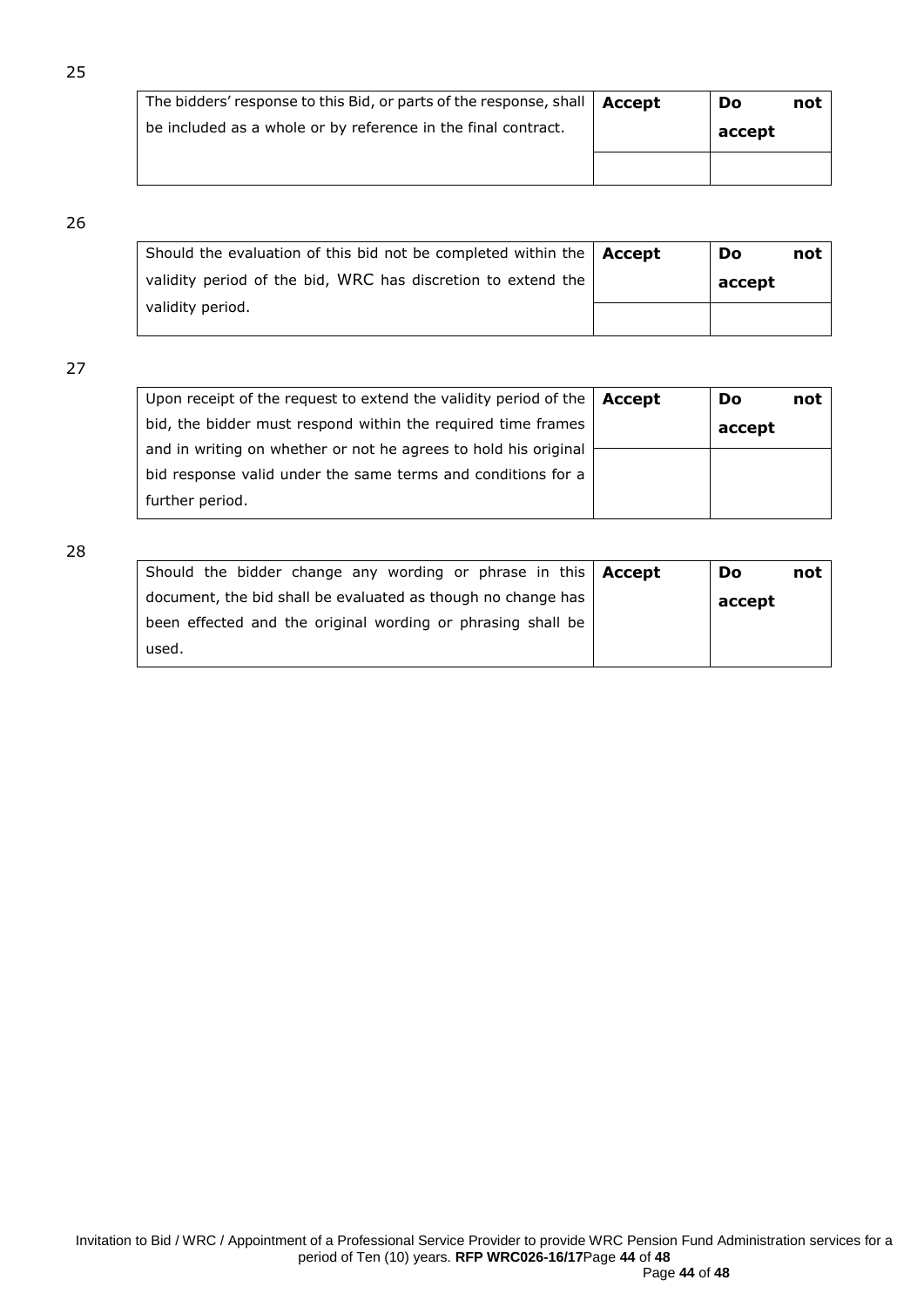# **ANNEX O: JOINT VENTURE AGREEMENT**

- o To provide Joint Venture Agreement signed under Commissioner of Oath.
- o To provide above documentation for both companies that form the JV.

## **NB: Joint venture agreement and performing the work**

The primary bidder needs to have major responsibilities in this project and both parties need to state their percentage interest in this joint venture. Joint venture is encouraged mainly for developmental purposes.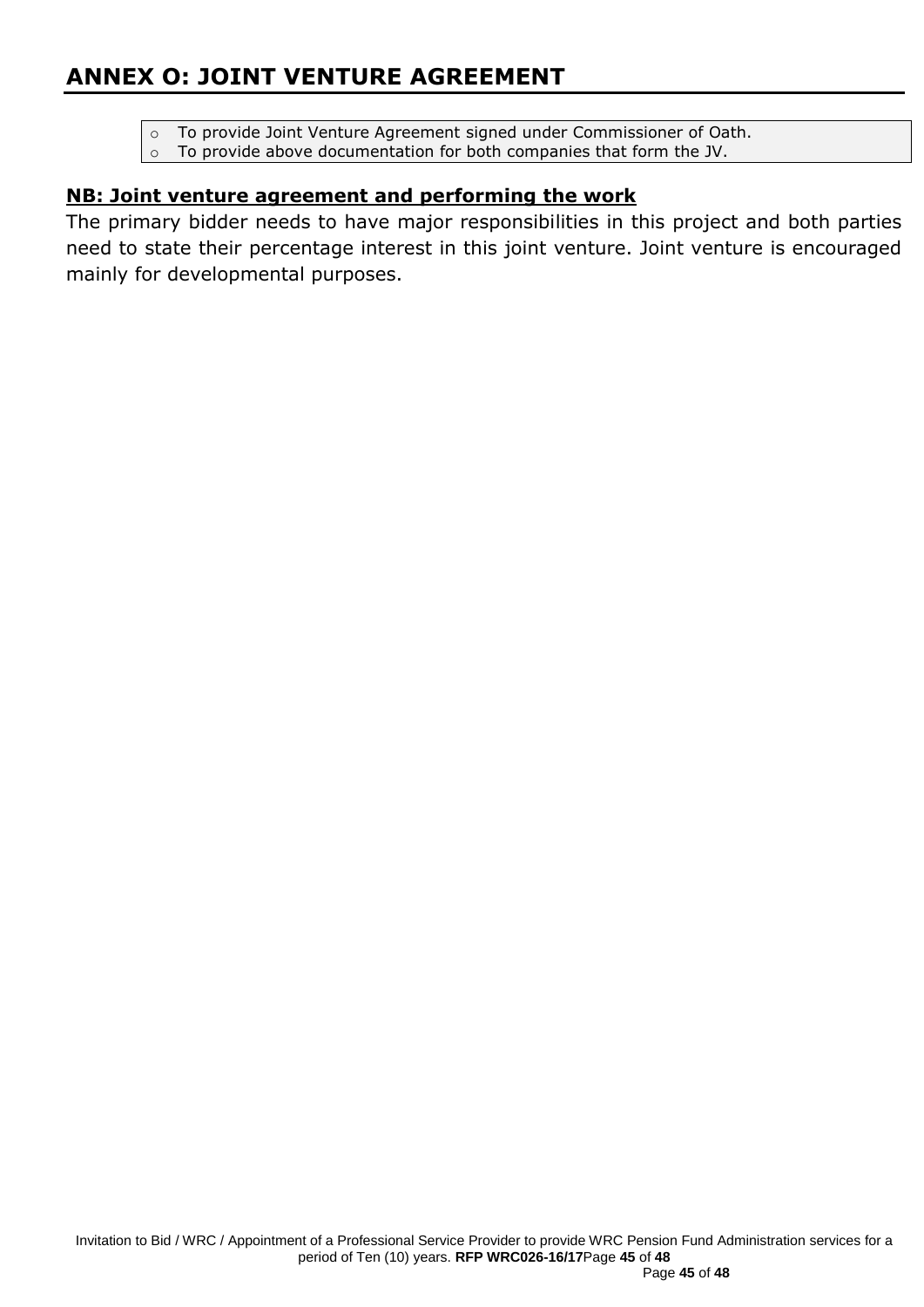# **ANNEX P: COMPANY PROFILE**

NB: Bidder (s) are requested to attached their company profile on this annexure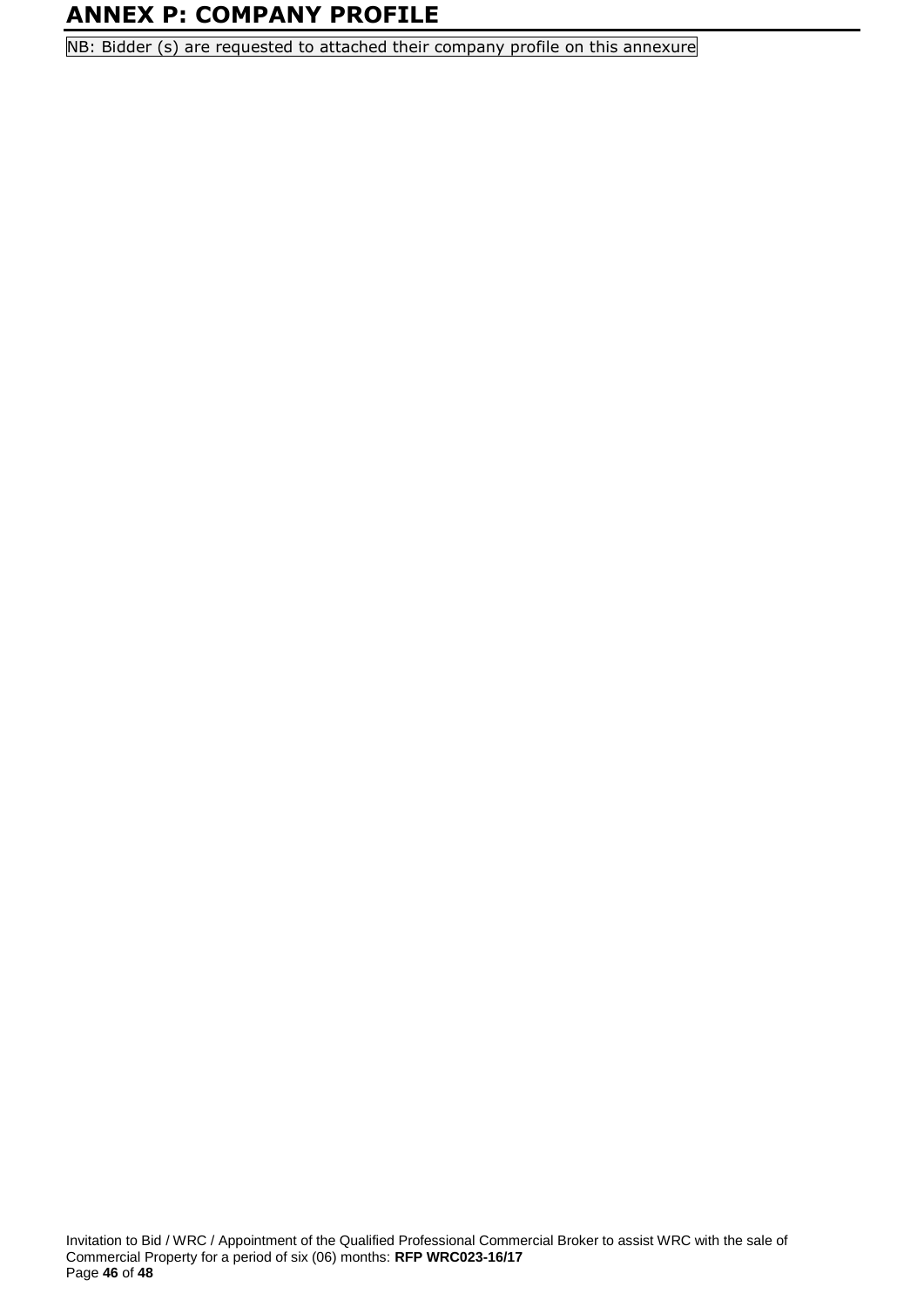# **ANNEX Q: RESOLUTION OF BOARD OF DIRECTORS / MEMBERS / SOLE PRORIETOR / PARNERS OF PARTNERSHIP**

This returnable schedule needs to be completed if the tenderer is a joint venture. This form must be completed by each partner of the joint venture. The name of the principal partner must be stated under Point 2.

Resolution of Board of Directors / Members / Sole Proprietor/ Partners of Partnership (i.e. of each legal person to comprise the Joint Venture Partnership)

**RESOLUTION** of a meeting of the Board of \*Directors / Members / Sole Proprietor/ Partners of:

|    | (Legally correct full name and registration number, if applicable, of the Enterprise)                                              |  |  |  |  |
|----|------------------------------------------------------------------------------------------------------------------------------------|--|--|--|--|
|    |                                                                                                                                    |  |  |  |  |
|    |                                                                                                                                    |  |  |  |  |
|    | <b>RESOLVED that:</b>                                                                                                              |  |  |  |  |
|    | 1. The Enterprise submits a Tender, in Joint Venture with the following Enterprises:                                               |  |  |  |  |
|    |                                                                                                                                    |  |  |  |  |
|    | (List all the legally correct full names and registration numbers, if applicable, of the Enterprises<br>forming the Joint Venture) |  |  |  |  |
|    | To the Water Research Commission in respect of the following project:                                                              |  |  |  |  |
|    |                                                                                                                                    |  |  |  |  |
|    | (Project description as per Tender Document)                                                                                       |  |  |  |  |
|    | Tender Number:<br>Document)                                                                                                        |  |  |  |  |
| 2. | The Principal Partner of the Joint Venture will be                                                                                 |  |  |  |  |
|    | (Legally correct full name and registration number, if applicable, of the Principal Partner of Joint Venture)                      |  |  |  |  |
| 3. | *Mr/Mrs/Ms:<br>in                                                                                                                  |  |  |  |  |
|    | *his/her Capacity as:<br>(Position in the<br>Enterprise)                                                                           |  |  |  |  |